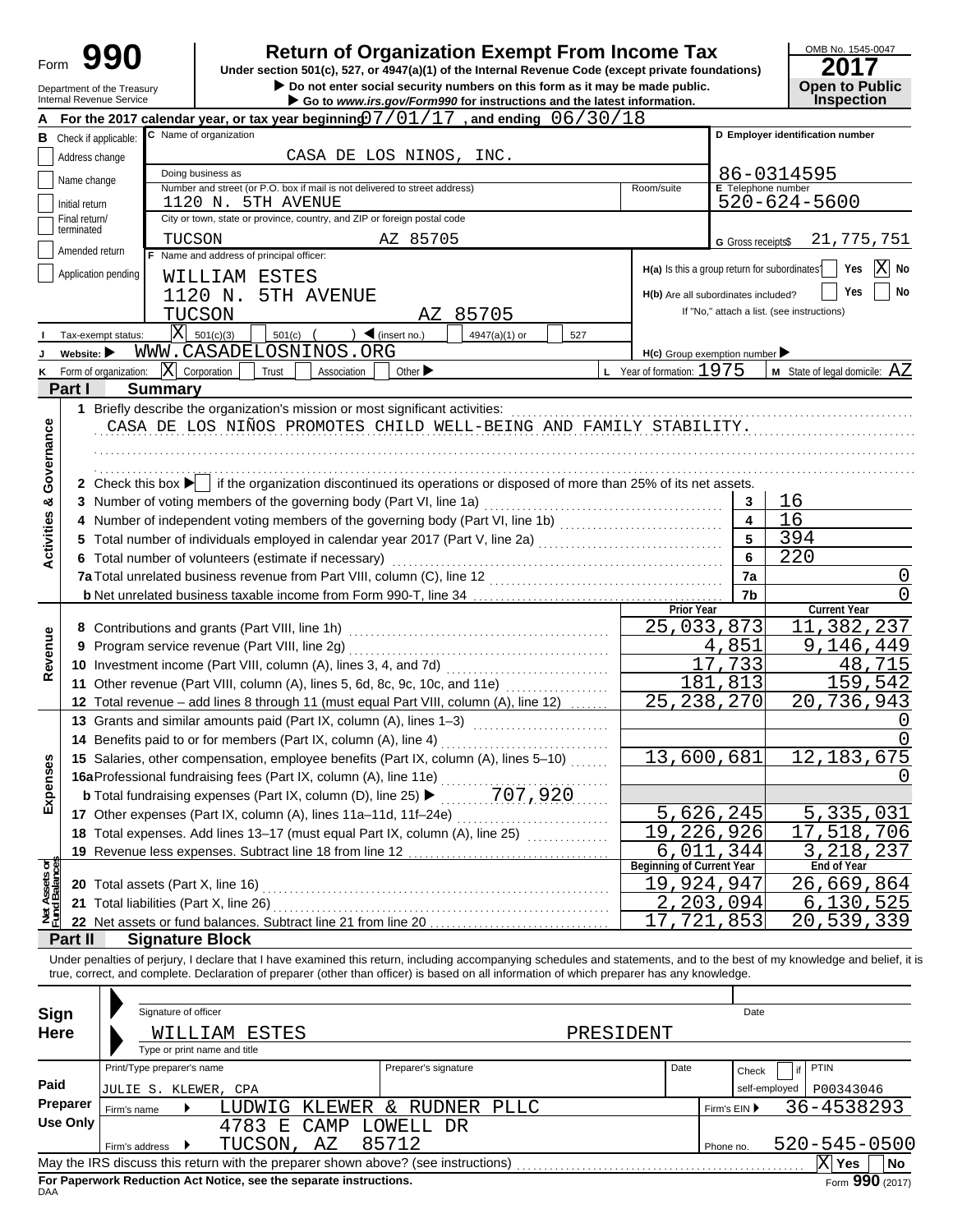|              | Form 990 (2017) $\mathtt{CASA}$ DE LOS NINOS, INC.                          |           |     |                                 |                                                | 86-0314595                                                                                                                                                                                                                                                   |                           |       |          | Page 2                |
|--------------|-----------------------------------------------------------------------------|-----------|-----|---------------------------------|------------------------------------------------|--------------------------------------------------------------------------------------------------------------------------------------------------------------------------------------------------------------------------------------------------------------|---------------------------|-------|----------|-----------------------|
| Part III     | <b>Statement of Program Service Accomplishments</b>                         |           |     |                                 |                                                |                                                                                                                                                                                                                                                              |                           |       |          | $\overline{\text{X}}$ |
| 1            | Briefly describe the organization's mission:                                |           |     |                                 |                                                | CASA DE LOS NIÑOS PROMOTES CHILD WELL-BEING AND FAMILY STABILITY.                                                                                                                                                                                            |                           |       |          |                       |
|              |                                                                             |           |     |                                 |                                                |                                                                                                                                                                                                                                                              |                           |       |          |                       |
|              |                                                                             |           |     |                                 |                                                |                                                                                                                                                                                                                                                              |                           |       |          |                       |
| $\mathbf{2}$ | prior Form 990 or 990-EZ?                                                   |           |     |                                 |                                                | Did the organization undertake any significant program services during the year which were not listed on the                                                                                                                                                 |                           |       | Yes      | $ {\rm X} $<br>No     |
|              | If "Yes," describe these new services on Schedule O.                        |           |     |                                 |                                                |                                                                                                                                                                                                                                                              |                           |       |          |                       |
|              |                                                                             |           |     |                                 |                                                | Did the organization cease conducting, or make significant changes in how it conducts, any program                                                                                                                                                           |                           |       |          |                       |
| services?    | If "Yes," describe these changes on Schedule O.                             |           |     |                                 |                                                |                                                                                                                                                                                                                                                              |                           |       | X<br>Yes | No                    |
|              | the total expenses, and revenue, if any, for each program service reported. |           |     |                                 |                                                | Describe the organization's program service accomplishments for each of its three largest program services, as measured by<br>expenses. Section 501(c)(3) and 501(c)(4) organizations are required to report the amount of grants and allocations to others, |                           |       |          |                       |
| 4a (Code:    | FOSTER CARE:                                                                |           |     |                                 |                                                | $(1, 430, 206)$ including grants of \$                                                                                                                                                                                                                       | ) (Revenue \$             |       |          |                       |
|              | THIS FISCAL YEAR.                                                           |           |     |                                 | FOSTER CARE FOR ABUSED AND NEGLECTED CHILDREN. | CASA DEL LOS NINOS RECRUITS AND TRAINS INDIVIDUALS WHO WISH TO PROVIDE<br>AND SUPPORTS THESE FAMILIES AFTER THEY HAVE CHILDREN PLACED WITH THEM.<br>ORGANIZATION SUPPORTED 151 FAMILIES WHO PROVIDED HOMES FOR 324 CHILDREN                                  | THE ORGANIZATION MONITORS |       |          | THE                   |
|              |                                                                             |           |     |                                 |                                                |                                                                                                                                                                                                                                                              |                           |       |          |                       |
|              |                                                                             |           |     |                                 |                                                |                                                                                                                                                                                                                                                              |                           |       |          |                       |
|              |                                                                             |           |     |                                 |                                                |                                                                                                                                                                                                                                                              |                           |       |          |                       |
| 4b (Code:    | NURSE FAMILY PARTNERSHIP:                                                   |           |     |                                 |                                                | ) (Expenses $\frac{1}{2}$ , 870, 798 including grants of $\frac{1}{2}$ (Revenue $\frac{1}{2}$ )                                                                                                                                                              |                           |       |          |                       |
| FAMILIES     | DELIVERY AND TO BECOME A BETTER PARENT.                                     | INCLUDING | 331 | CHTLDREN                        | THIS YEAR                                      | NURSES WORK WITH VULNERABLE FIRST-TIME MOTHERS TO HAVE A HEALTHY PREGNANCY,<br>NURSES CAN PROVIDE CARE AND SUPPORT<br>TO NEW MOTHERS UNTIL THE BABY IS 2 YEARS OLD. CASA DEL LOS NINOS SERVED 447                                                            |                           |       |          |                       |
|              |                                                                             |           |     |                                 |                                                |                                                                                                                                                                                                                                                              |                           |       |          |                       |
|              |                                                                             |           |     |                                 |                                                |                                                                                                                                                                                                                                                              |                           |       |          |                       |
|              |                                                                             |           |     |                                 |                                                |                                                                                                                                                                                                                                                              |                           |       |          |                       |
| 4c (Code:    | BEHAVIORAL HEALTH SERVICES:                                                 |           |     |                                 |                                                | ) (Expenses $\frac{1}{2}$ , $\frac{357}{2}$ , $\frac{357}{2}$ including grants of $\frac{1}{2}$ , $\frac{1}{2}$ (Revenue $\frac{1}{2}$ , $\frac{136}{2}$ , $\frac{998}{2}$ )                                                                                 |                           |       |          |                       |
|              |                                                                             |           |     |                                 |                                                | THE ORGANIZATION PROVIDED COMPREHENSIVE BEHAVIORAL HEALTH SERVICES TO                                                                                                                                                                                        |                           |       |          |                       |
| WERE NOT     | CHILDREN AND                                                                |           |     |                                 |                                                | THEIR FAMILIES FROM BIRTH TO AGE 21.<br>LIMITED TO, ASSESSMENT, CRISIS INTERVENTION, OUTPATIENT COUNSELING                                                                                                                                                   | SERVICES INCLUDED, BUT    |       |          |                       |
|              | CHILDREN IN 2017-2018.                                                      |           |     |                                 | AND PSYCHIATRIC EVALUATION AND TREATMENT.      | THE ORGANIZATION SERVED 4,110                                                                                                                                                                                                                                |                           |       |          |                       |
|              |                                                                             |           |     |                                 |                                                |                                                                                                                                                                                                                                                              |                           |       |          |                       |
|              |                                                                             |           |     |                                 |                                                |                                                                                                                                                                                                                                                              |                           |       |          |                       |
|              |                                                                             |           |     |                                 |                                                |                                                                                                                                                                                                                                                              |                           |       |          |                       |
| (Expenses \$ | 4d Other program services (Describe in Schedule O.)                         |           |     | 2,469,605 including grants of\$ |                                                | (Revenue \$                                                                                                                                                                                                                                                  |                           | 9,451 |          |                       |
|              |                                                                             |           |     | 14,523,966                      |                                                |                                                                                                                                                                                                                                                              |                           |       |          |                       |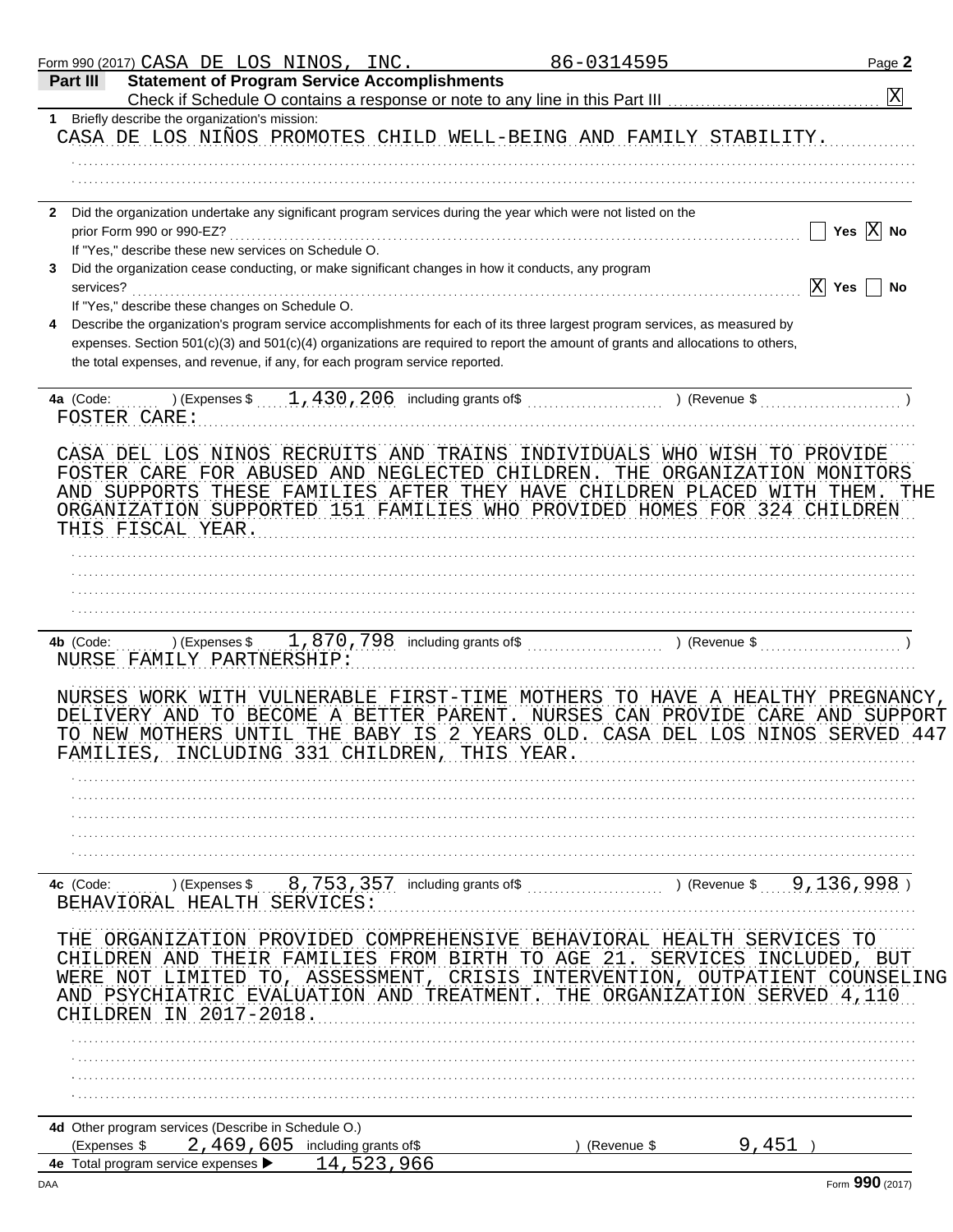**Part IV Checklist of Required Schedules** Form 990 (2017) Page **3** CASA DE LOS NINOS, INC. 86-0314595

|              |                                                                                                                                                                                                   |                 | <b>Yes</b>  | No       |
|--------------|---------------------------------------------------------------------------------------------------------------------------------------------------------------------------------------------------|-----------------|-------------|----------|
| 1            | Is the organization described in section $501(c)(3)$ or $4947(a)(1)$ (other than a private foundation)? If "Yes,"                                                                                 |                 |             |          |
|              | complete Schedule A                                                                                                                                                                               | 1               | $\mathbf X$ |          |
| $\mathbf{2}$ | Is the organization required to complete Schedule B, Schedule of Contributors (see instructions)?                                                                                                 | $\mathbf{2}$    | $\mathbf X$ |          |
| 3            | Did the organization engage in direct or indirect political campaign activities on behalf of or in opposition to                                                                                  |                 |             |          |
|              | candidates for public office? If "Yes," complete Schedule C, Part I                                                                                                                               | 3               |             | Χ        |
| 4            | Section 501(c)(3) organizations. Did the organization engage in lobbying activities, or have a section 501(h)                                                                                     |                 |             |          |
|              | election in effect during the tax year? If "Yes," complete Schedule C, Part II                                                                                                                    | 4               |             | Χ        |
| 5            | Is the organization a section $501(c)(4)$ , $501(c)(5)$ , or $501(c)(6)$ organization that receives membership dues,                                                                              |                 |             |          |
|              | assessments, or similar amounts as defined in Revenue Procedure 98-19? If "Yes," complete Schedule C,                                                                                             |                 |             |          |
|              | Part III                                                                                                                                                                                          | 5               |             | Χ        |
| 6            | Did the organization maintain any donor advised funds or any similar funds or accounts for which donors                                                                                           |                 |             |          |
|              | have the right to provide advice on the distribution or investment of amounts in such funds or accounts? If                                                                                       |                 |             |          |
|              | "Yes," complete Schedule D, Part I                                                                                                                                                                | 6               |             | Χ        |
| 7            | Did the organization receive or hold a conservation easement, including easements to preserve open space,                                                                                         |                 |             |          |
|              | the environment, historic land areas, or historic structures? If "Yes," complete Schedule D, Part II                                                                                              | 7               |             | Χ        |
| 8            | Did the organization maintain collections of works of art, historical treasures, or other similar assets? If "Yes,"                                                                               |                 |             |          |
|              | complete Schedule D, Part III                                                                                                                                                                     | 8               |             | Χ        |
| 9            | Did the organization report an amount in Part X, line 21, for escrow or custodial account liability, serve as a                                                                                   |                 |             |          |
|              | custodian for amounts not listed in Part X; or provide credit counseling, debt management, credit repair, or                                                                                      |                 |             |          |
| 10           | debt negotiation services? If "Yes," complete Schedule D, Part IV<br>Did the organization, directly or through a related organization, hold assets in temporarily restricted                      | 9               |             | Χ        |
|              | endowments, permanent endowments, or quasi-endowments? If "Yes," complete Schedule D, Part V                                                                                                      | 10              | Χ           |          |
| 11           | If the organization's answer to any of the following questions is "Yes," then complete Schedule D, Parts VI,                                                                                      |                 |             |          |
|              | VII, VIII, IX, or X as applicable.                                                                                                                                                                |                 |             |          |
| a            | Did the organization report an amount for land, buildings, and equipment in Part X, line 10? If "Yes,"                                                                                            |                 |             |          |
|              | complete Schedule D, Part VI                                                                                                                                                                      | 11a             | X           |          |
| b            | Did the organization report an amount for investments-other securities in Part X, line 12 that is 5% or more                                                                                      |                 |             |          |
|              | of its total assets reported in Part X, line 16? If "Yes," complete Schedule D, Part VII<br>.                                                                                                     | 11b             |             | Χ        |
| C            | Did the organization report an amount for investments—program related in Part X, line 13 that is 5% or more                                                                                       |                 |             |          |
|              | of its total assets reported in Part X, line 16? If "Yes," complete Schedule D, Part VIII                                                                                                         | 11c             |             | Χ        |
| d            | Did the organization report an amount for other assets in Part X, line 15 that is 5% or more of its total assets                                                                                  |                 |             |          |
|              | reported in Part X, line 16? If "Yes," complete Schedule D, Part IX                                                                                                                               | 11d             |             | Χ        |
| е            | Did the organization report an amount for other liabilities in Part X, line 25? If "Yes," complete Schedule D, Part X                                                                             | 11e             | Χ           |          |
| f            | Did the organization's separate or consolidated financial statements for the tax year include a footnote that addresses                                                                           |                 |             |          |
|              | the organization's liability for uncertain tax positions under FIN 48 (ASC 740)? If "Yes," complete Schedule D, Part X                                                                            | 11f             | Χ           |          |
|              | 12a Did the organization obtain separate, independent audited financial statements for the tax year? If "Yes," complete                                                                           |                 |             |          |
|              |                                                                                                                                                                                                   | 12a             |             | Χ        |
| b            | Was the organization included in consolidated, independent audited financial statements for the tax year? If                                                                                      |                 |             |          |
|              | "Yes," and if the organization answered "No" to line 12a, then completing Schedule D, Parts XI and XII is optional                                                                                | 12 <sub>b</sub> | Χ           |          |
| 13           |                                                                                                                                                                                                   | 13              |             | <u>X</u> |
| 14а          | Did the organization maintain an office, employees, or agents outside of the United States?                                                                                                       | 14a             |             | X        |
| b            | Did the organization have aggregate revenues or expenses of more than \$10,000 from grantmaking,                                                                                                  |                 |             |          |
|              | fundraising, business, investment, and program service activities outside the United States, or aggregate                                                                                         |                 |             |          |
|              | foreign investments valued at \$100,000 or more? If "Yes," complete Schedule F, Parts I and IV [[[[[[[[[[[[[[[                                                                                    | 14 <sub>b</sub> |             | <u>X</u> |
| 15           | Did the organization report on Part IX, column (A), line 3, more than \$5,000 of grants or other assistance to or<br>for any foreign organization? If "Yes," complete Schedule F, Parts II and IV | 15              |             |          |
| 16           | Did the organization report on Part IX, column (A), line 3, more than \$5,000 of aggregate grants or other                                                                                        |                 |             | Χ        |
|              | assistance to or for foreign individuals? If "Yes," complete Schedule F, Parts III and IV                                                                                                         | 16              |             | <u>X</u> |
| 17           | Did the organization report a total of more than \$15,000 of expenses for professional fundraising services on                                                                                    |                 |             |          |
|              |                                                                                                                                                                                                   | 17              |             | Χ        |
| 18           | Did the organization report more than \$15,000 total of fundraising event gross income and contributions on                                                                                       |                 |             |          |
|              | Part VIII, lines 1c and 8a? If "Yes," complete Schedule G, Part II                                                                                                                                | 18              |             | Χ        |
| 19           | Did the organization report more than \$15,000 of gross income from gaming activities on Part VIII, line 9a?                                                                                      |                 |             |          |
|              |                                                                                                                                                                                                   | 19              |             | <u>X</u> |

Form **990** (2017)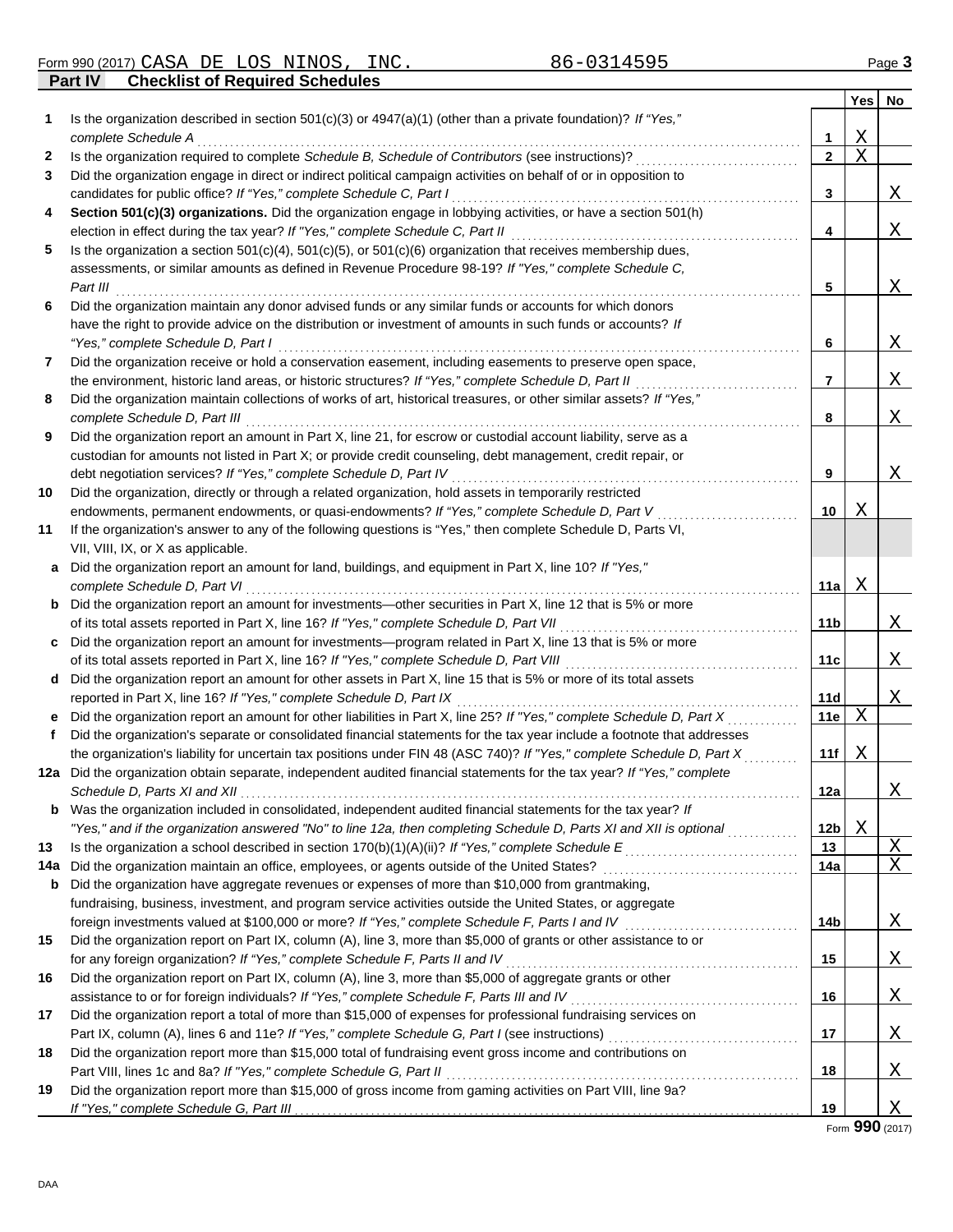Form 990 (2017) Page **4** CASA DE LOS NINOS, INC. 86-0314595

**Part IV Checklist of Required Schedules** *(continued)*

|     |                                                                                                                  |                 | Yes | No                      |
|-----|------------------------------------------------------------------------------------------------------------------|-----------------|-----|-------------------------|
| 20a | Did the organization operate one or more hospital facilities? If "Yes," complete Schedule H                      | 20a             |     | X                       |
| b   | If "Yes" to line 20a, did the organization attach a copy of its audited financial statements to this return?     | 20b             |     |                         |
| 21  | Did the organization report more than \$5,000 of grants or other assistance to any domestic organization or      |                 |     |                         |
|     | domestic government on Part IX, column (A), line 1? If "Yes," complete Schedule I, Parts I and II                | 21              |     | Χ                       |
| 22  | Did the organization report more than \$5,000 of grants or other assistance to or for domestic individuals on    |                 |     |                         |
|     | Part IX, column (A), line 2? If "Yes," complete Schedule I, Parts I and III                                      | 22              |     | Χ                       |
| 23  | Did the organization answer "Yes" to Part VII, Section A, line 3, 4, or 5 about compensation of the              |                 |     |                         |
|     | organization's current and former officers, directors, trustees, key employees, and highest compensated          |                 |     |                         |
|     | employees? If "Yes," complete Schedule J                                                                         | 23              | Χ   |                         |
| 24a | Did the organization have a tax-exempt bond issue with an outstanding principal amount of more than              |                 |     |                         |
|     | \$100,000 as of the last day of the year, that was issued after December 31, 2002? If "Yes," answer lines 24b    |                 |     |                         |
|     | through 24d and complete Schedule K. If "No," go to line 25a                                                     | 24a             |     | Χ                       |
| b   | Did the organization invest any proceeds of tax-exempt bonds beyond a temporary period exception?                | 24b             |     |                         |
| c   | Did the organization maintain an escrow account other than a refunding escrow at any time during the year        |                 |     |                         |
|     | to defease any tax-exempt bonds?                                                                                 | 24c             |     |                         |
| d   | Did the organization act as an "on behalf of" issuer for bonds outstanding at any time during the year?          | 24d             |     |                         |
| 25а | Section 501(c)(3), 501(c)(4), and 501(c)(29) organizations. Did the organization engage in an excess benefit     |                 |     |                         |
|     | transaction with a disqualified person during the year? If "Yes," complete Schedule L, Part I                    | 25a             |     | Χ                       |
| b   | Is the organization aware that it engaged in an excess benefit transaction with a disqualified person in a prior |                 |     |                         |
|     | year, and that the transaction has not been reported on any of the organization's prior Forms 990 or 990-EZ?     |                 |     |                         |
|     | If "Yes," complete Schedule L, Part I                                                                            | 25 <sub>b</sub> |     | Χ                       |
| 26  | Did the organization report any amount on Part X, line 5, 6, or 22 for receivables from or payables to any       |                 |     |                         |
|     | current or former officers, directors, trustees, key employees, highest compensated employees, or                |                 |     |                         |
|     | disqualified persons? If "Yes," complete Schedule L, Part II                                                     | 26              |     | X                       |
| 27  | Did the organization provide a grant or other assistance to an officer, director, trustee, key employee,         |                 |     |                         |
|     | substantial contributor or employee thereof, a grant selection committee member, or to a 35% controlled          |                 |     |                         |
|     | entity or family member of any of these persons? If "Yes," complete Schedule L, Part III                         | 27              |     | X                       |
| 28  | Was the organization a party to a business transaction with one of the following parties (see Schedule L,        |                 |     |                         |
|     | Part IV instructions for applicable filing thresholds, conditions, and exceptions):                              |                 |     |                         |
| а   | A current or former officer, director, trustee, or key employee? If "Yes," complete Schedule L, Part IV          | 28a             |     | Χ                       |
| b   | A family member of a current or former officer, director, trustee, or key employee? If "Yes," complete           |                 |     |                         |
|     | Schedule L, Part IV                                                                                              | 28b             |     | Χ                       |
| c   | An entity of which a current or former officer, director, trustee, or key employee (or a family member thereof)  |                 |     |                         |
|     | was an officer, director, trustee, or direct or indirect owner? If "Yes," complete Schedule L, Part IV           | 28c             |     | Χ                       |
| 29  | Did the organization receive more than \$25,000 in non-cash contributions? If "Yes," complete Schedule M         | 29              |     | X                       |
| 30  | Did the organization receive contributions of art, historical treasures, or other similar assets, or qualified   |                 |     |                         |
|     | conservation contributions? If "Yes," complete Schedule M                                                        | $30\,$          |     | $\overline{\mathrm{X}}$ |
| 31  | Did the organization liquidate, terminate, or dissolve and cease operations? If "Yes," complete Schedule N,      |                 |     |                         |
|     | Part I                                                                                                           | 31              |     | Χ                       |
| 32  | Did the organization sell, exchange, dispose of, or transfer more than 25% of its net assets? If "Yes,"          |                 |     |                         |
|     | complete Schedule N, Part II                                                                                     | 32              |     | Χ                       |
| 33  | Did the organization own 100% of an entity disregarded as separate from the organization under Regulations       |                 |     |                         |
|     | sections 301.7701-2 and 301.7701-3? If "Yes," complete Schedule R, Part I                                        | 33              | Χ   |                         |
| 34  | Was the organization related to any tax-exempt or taxable entity? If "Yes," complete Schedule R, Part II, III,   |                 |     |                         |
|     | or IV, and Part V, line 1                                                                                        | 34              | Χ   |                         |
| 35a | Did the organization have a controlled entity within the meaning of section 512(b)(13)?                          | 35a             |     | X                       |
| b   | If "Yes" to line 35a, did the organization receive any payment from or engage in any transaction with a          |                 |     |                         |
|     | controlled entity within the meaning of section 512(b)(13)? If "Yes," complete Schedule R, Part V, line 2        | 35b             |     |                         |
| 36  | Section 501(c)(3) organizations. Did the organization make any transfers to an exempt non-charitable             |                 |     |                         |
|     | related organization? If "Yes," complete Schedule R, Part V, line 2                                              | 36              |     | Χ                       |
| 37  | Did the organization conduct more than 5% of its activities through an entity that is not a related organization |                 |     |                         |
|     | and that is treated as a partnership for federal income tax purposes? If "Yes," complete Schedule R,             |                 |     |                         |
|     | Part VI                                                                                                          | 37              |     | Χ                       |
| 38  | Did the organization complete Schedule O and provide explanations in Schedule O for Part VI, lines 11b and       |                 |     |                         |
|     | 19? Note. All Form 990 filers are required to complete Schedule O.                                               | 38              | Χ   |                         |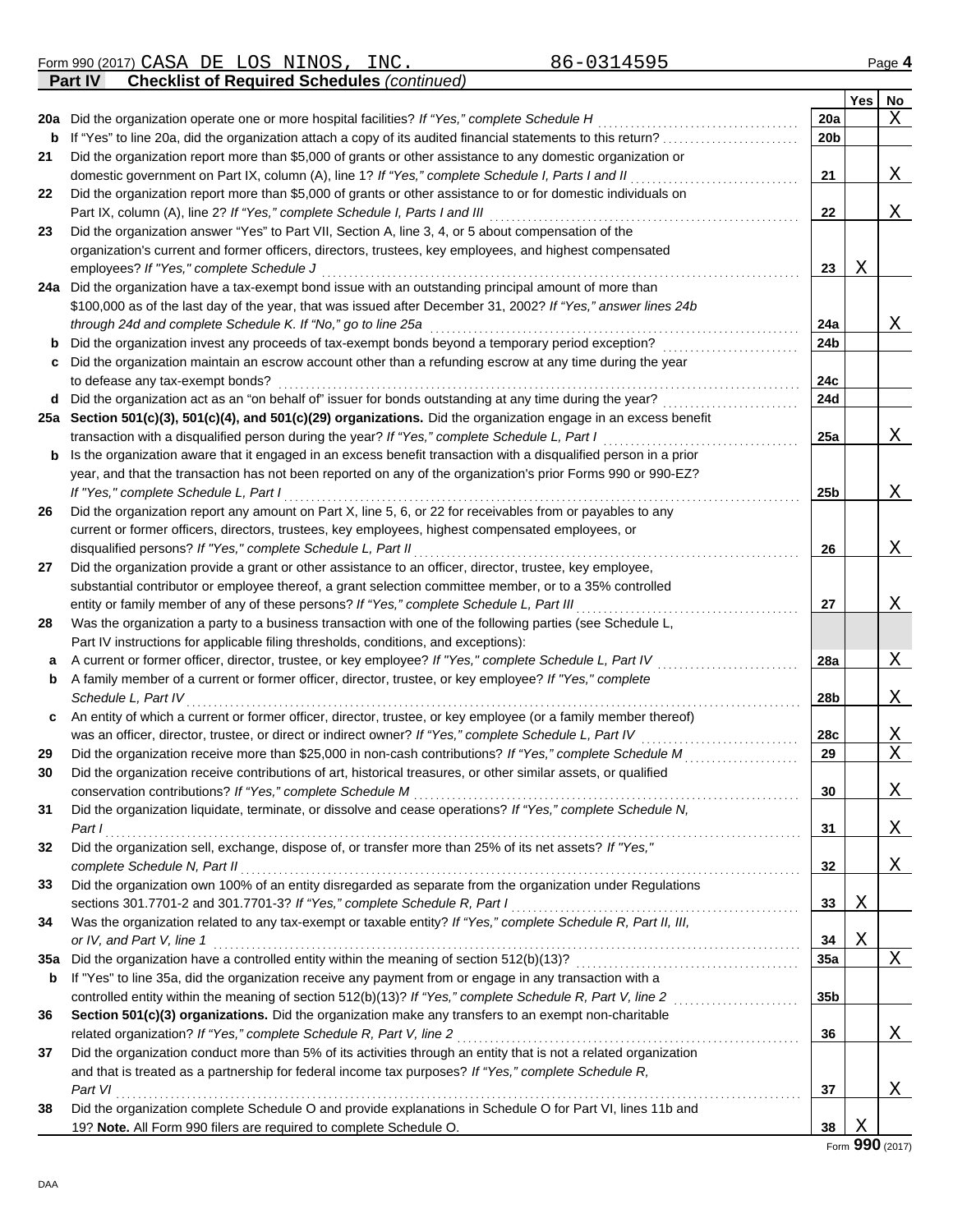|         | Form 990 (2017) CASA DE LOS NINOS, INC.                                                                                                                           | 86-0314595      |          |                 |                 | Page 5      |
|---------|-------------------------------------------------------------------------------------------------------------------------------------------------------------------|-----------------|----------|-----------------|-----------------|-------------|
|         | <b>Statements Regarding Other IRS Filings and Tax Compliance</b><br>Part V                                                                                        |                 |          |                 |                 |             |
|         | Check if Schedule O contains a response or note to any line in this Part V.                                                                                       |                 |          |                 |                 |             |
|         | Enter the number reported in Box 3 of Form 1096. Enter -0- if not applicable                                                                                      | 1a              | 5        |                 |                 | Yes No      |
| 1а<br>b | Enter the number of Forms W-2G included in line 1a. Enter -0- if not applicable                                                                                   | 1 <sub>b</sub>  | $\Omega$ |                 |                 |             |
| c       | Did the organization comply with backup withholding rules for reportable payments to vendors and                                                                  |                 |          |                 |                 |             |
|         | reportable gaming (gambling) winnings to prize winners?                                                                                                           |                 |          | 1 <sub>c</sub>  | Χ               |             |
|         | 2a Enter the number of employees reported on Form W-3, Transmittal of Wage and Tax                                                                                |                 |          |                 |                 |             |
|         | Statements, filed for the calendar year ending with or within the year covered by this return                                                                     | 2a              | 394      |                 |                 |             |
| b       | If at least one is reported on line 2a, did the organization file all required federal employment tax returns?                                                    |                 |          | 2 <sub>b</sub>  | Χ               |             |
|         | Note. If the sum of lines 1a and 2a is greater than 250, you may be required to e-file (see instructions)                                                         |                 |          |                 |                 |             |
| За      | Did the organization have unrelated business gross income of \$1,000 or more during the year?                                                                     |                 |          | 3a              |                 | Χ           |
| b       | If "Yes," has it filed a Form 990-T for this year? If "No" to line 3b, provide an explanation in Schedule O                                                       |                 |          | 3b              |                 |             |
| 4a      | At any time during the calendar year, did the organization have an interest in, or a signature or other authority                                                 |                 |          |                 |                 |             |
|         | over, a financial account in a foreign country (such as a bank account, securities account, or other financial                                                    |                 |          |                 |                 |             |
|         | account)?                                                                                                                                                         |                 |          | 4a              |                 | Χ           |
| b       | If "Yes," enter the name of the foreign country: ▶<br>See instructions for filing requirements for FinCEN Form 114, Report of Foreign Bank and Financial Accounts |                 |          |                 |                 |             |
|         | (FBAR).                                                                                                                                                           |                 |          |                 |                 |             |
| 5a      | Was the organization a party to a prohibited tax shelter transaction at any time during the tax year?                                                             |                 |          | 5a              |                 | Χ           |
| b       | Did any taxable party notify the organization that it was or is a party to a prohibited tax shelter transaction?                                                  |                 |          | 5 <sub>b</sub>  |                 | X           |
| c       | If "Yes" to line 5a or 5b, did the organization file Form 8886-T?                                                                                                 |                 |          | 5c              |                 |             |
| 6a      | Does the organization have annual gross receipts that are normally greater than \$100,000, and did the                                                            |                 |          |                 |                 |             |
|         | organization solicit any contributions that were not tax deductible as charitable contributions?                                                                  |                 |          | 6a              |                 | Χ           |
| b       | If "Yes," did the organization include with every solicitation an express statement that such contributions or                                                    |                 |          |                 |                 |             |
|         | gifts were not tax deductible?                                                                                                                                    |                 |          | 6b              |                 |             |
| 7       | Organizations that may receive deductible contributions under section 170(c).                                                                                     |                 |          |                 |                 |             |
| a       | Did the organization receive a payment in excess of \$75 made partly as a contribution and partly for goods                                                       |                 |          |                 |                 |             |
|         | and services provided to the payor?                                                                                                                               |                 |          | 7a              |                 | Χ           |
| b       | If "Yes," did the organization notify the donor of the value of the goods or services provided?                                                                   |                 |          | 7b              |                 |             |
| c       | Did the organization sell, exchange, or otherwise dispose of tangible personal property for which it was<br>required to file Form 8282?                           |                 |          | 7c              | Χ               |             |
| d       |                                                                                                                                                                   | 7d              | 5        |                 |                 |             |
| е       | Did the organization receive any funds, directly or indirectly, to pay premiums on a personal benefit contract?                                                   |                 |          | 7e              |                 | Χ           |
|         | Did the organization, during the year, pay premiums, directly or indirectly, on a personal benefit contract?                                                      |                 |          | 7f              |                 | $\mathbf X$ |
|         | If the organization received a contribution of qualified intellectual property, did the organization file Form 8899 as required?                                  |                 |          | 7g              |                 | $\mathbf X$ |
|         | If the organization received a contribution of cars, boats, airplanes, or other vehicles, did the organization file a Form 1098-C?                                |                 |          | 7h              |                 | $\mathbf X$ |
| 8       | Sponsoring organizations maintaining donor advised funds. Did a donor advised fund maintained by the                                                              |                 |          |                 |                 |             |
|         | sponsoring organization have excess business holdings at any time during the year?                                                                                |                 |          | 8               |                 |             |
| 9       | Sponsoring organizations maintaining donor advised funds.                                                                                                         |                 |          |                 |                 |             |
| a       | Did the sponsoring organization make any taxable distributions under section 4966?                                                                                |                 |          | 9a              |                 |             |
| b       | Did the sponsoring organization make a distribution to a donor, donor advisor, or related person?                                                                 |                 |          | 9b              |                 |             |
| 10      | Section 501(c)(7) organizations. Enter:                                                                                                                           |                 |          |                 |                 |             |
| a       | Initiation fees and capital contributions included on Part VIII, line 12                                                                                          | 10a             |          |                 |                 |             |
| b       | Gross receipts, included on Form 990, Part VIII, line 12, for public use of club facilities                                                                       | 10 <sub>b</sub> |          |                 |                 |             |
| 11      | Section 501(c)(12) organizations. Enter:<br>Gross income from members or shareholders                                                                             | 11a             |          |                 |                 |             |
| a<br>b  | Gross income from other sources (Do not net amounts due or paid to other sources                                                                                  |                 |          |                 |                 |             |
|         | against amounts due or received from them.)                                                                                                                       | 11 <sub>b</sub> |          |                 |                 |             |
| 12a     | Section 4947(a)(1) non-exempt charitable trusts. Is the organization filing Form 990 in lieu of Form 1041?                                                        |                 |          | 12a             |                 |             |
| b       | If "Yes," enter the amount of tax-exempt interest received or accrued during the year                                                                             | 12 <sub>b</sub> |          |                 |                 |             |
| 13      | Section 501(c)(29) qualified nonprofit health insurance issuers.                                                                                                  |                 |          |                 |                 |             |
| a       | Is the organization licensed to issue qualified health plans in more than one state?                                                                              |                 |          | 13a             |                 |             |
|         | Note. See the instructions for additional information the organization must report on Schedule O.                                                                 |                 |          |                 |                 |             |
| b       | Enter the amount of reserves the organization is required to maintain by the states in which                                                                      |                 |          |                 |                 |             |
|         |                                                                                                                                                                   | 13 <sub>b</sub> |          |                 |                 |             |
| c       | Enter the amount of reserves on hand                                                                                                                              | 13c             |          |                 |                 |             |
| 14a     | Did the organization receive any payments for indoor tanning services during the tax year?                                                                        |                 |          | 14a             |                 | X           |
| b       |                                                                                                                                                                   |                 |          | 14 <sub>b</sub> |                 |             |
| DAA     |                                                                                                                                                                   |                 |          |                 | Form 990 (2017) |             |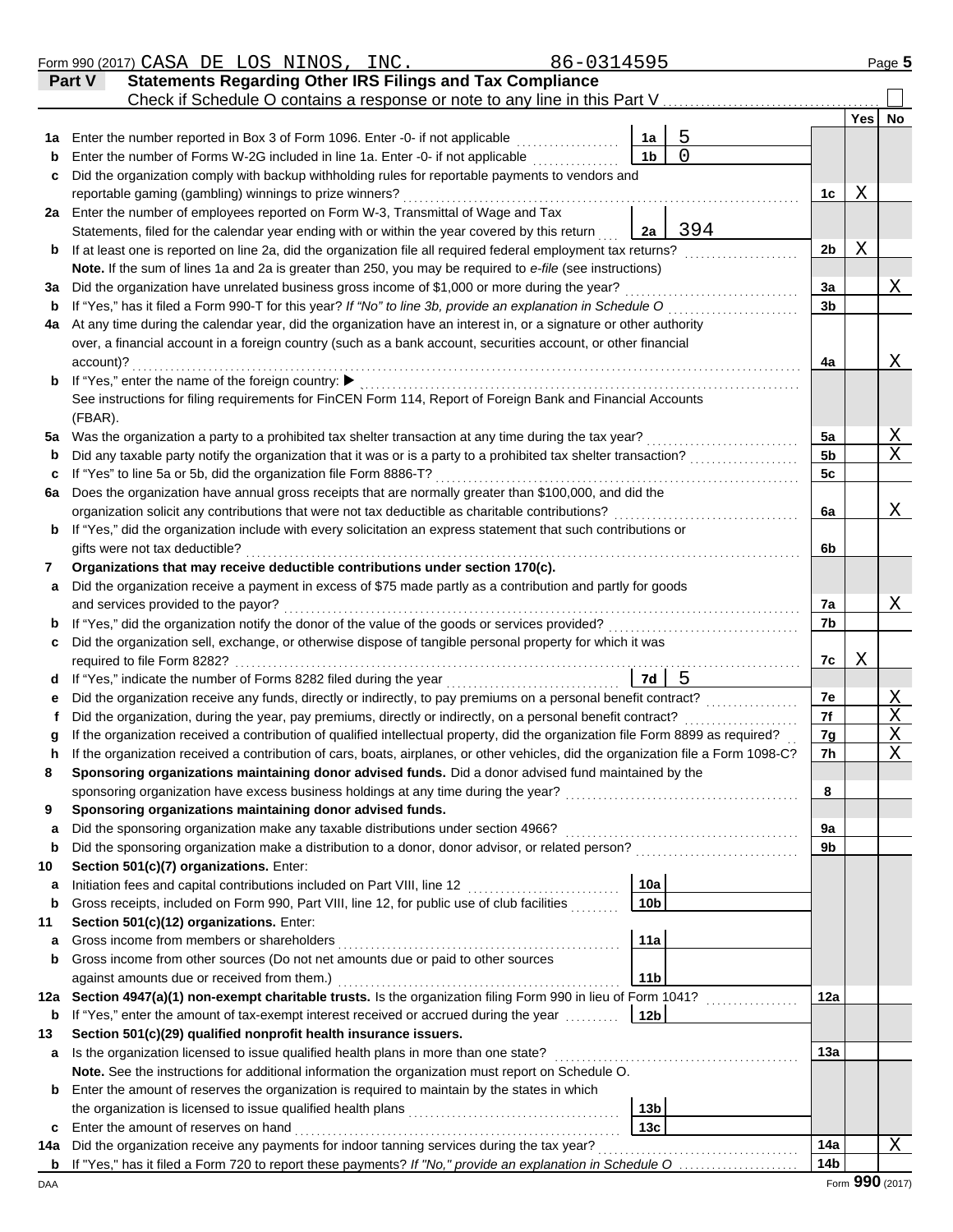| Form 990 (2017) | CASA | DE | ഹ<br>החד | NINOS | INC. | $\sqrt{ }$<br>U L<br><b>595</b><br>. זר<br>. <i>.</i> | Page |
|-----------------|------|----|----------|-------|------|-------------------------------------------------------|------|
|                 |      |    |          |       |      |                                                       |      |

| <b>Part VI</b> | Governance, Management, and Disclosure For each "Yes" response to lines 2 through 7b below, and for a "No"                |                         |
|----------------|---------------------------------------------------------------------------------------------------------------------------|-------------------------|
|                | response to line 8a, 8b, or 10b below, describe the circumstances, processes, or changes in Schedule O. See instructions. |                         |
|                | Check if Schedule O contains a response or note to any line in this Part VI                                               | $\overline{\mathbf{X}}$ |

|              | <b>Section A. Governing Body and Management</b>                                                                                                                                                                                       |    |    |                 |            |             |
|--------------|---------------------------------------------------------------------------------------------------------------------------------------------------------------------------------------------------------------------------------------|----|----|-----------------|------------|-------------|
|              |                                                                                                                                                                                                                                       |    |    |                 | Yes        | <b>No</b>   |
|              | 1a Enter the number of voting members of the governing body at the end of the tax year                                                                                                                                                | 1a | 16 |                 |            |             |
|              | If there are material differences in voting rights among members of the governing body, or                                                                                                                                            |    |    |                 |            |             |
|              | if the governing body delegated broad authority to an executive committee or similar                                                                                                                                                  |    |    |                 |            |             |
|              | committee, explain in Schedule O.                                                                                                                                                                                                     |    |    |                 |            |             |
| b            | Enter the number of voting members included in line 1a, above, who are independent                                                                                                                                                    | 1b | 16 |                 |            |             |
| $\mathbf{2}$ | Did any officer, director, trustee, or key employee have a family relationship or a business relationship with                                                                                                                        |    |    |                 |            |             |
|              | any other officer, director, trustee, or key employee?                                                                                                                                                                                |    |    | $\mathbf{2}$    |            | Χ           |
| 3            | Did the organization delegate control over management duties customarily performed by or under the direct                                                                                                                             |    |    |                 |            |             |
|              | supervision of officers, directors, or trustees, or key employees to a management company or other person?                                                                                                                            |    |    | 3               |            | Χ           |
| 4            | Did the organization make any significant changes to its governing documents since the prior Form 990 was filed?                                                                                                                      |    |    | 4               |            | $\mathbf X$ |
| 5            |                                                                                                                                                                                                                                       |    |    | 5               |            | $\mathbf X$ |
| 6            | Did the organization have members or stockholders?                                                                                                                                                                                    |    |    | 6               |            | Χ           |
| 7a           | Did the organization have members, stockholders, or other persons who had the power to elect or appoint                                                                                                                               |    |    |                 |            |             |
|              | one or more members of the governing body?                                                                                                                                                                                            |    |    | 7a              |            | Χ           |
| b            | Are any governance decisions of the organization reserved to (or subject to approval by) members,                                                                                                                                     |    |    |                 |            |             |
|              | stockholders, or persons other than the governing body?                                                                                                                                                                               |    |    | 7b              |            | Χ           |
| 8            | Did the organization contemporaneously document the meetings held or written actions undertaken during the year by the following:                                                                                                     |    |    |                 |            |             |
| a            | The governing body?                                                                                                                                                                                                                   |    |    | 8a              | Χ          |             |
| b            | Each committee with authority to act on behalf of the governing body?                                                                                                                                                                 |    |    | 8b              | Χ          |             |
| 9            | Is there any officer, director, trustee, or key employee listed in Part VII, Section A, who cannot be reached at                                                                                                                      |    |    |                 |            |             |
|              | the organization's mailing address? If "Yes," provide the names and addresses in Schedule O                                                                                                                                           |    |    | 9               |            | Χ           |
|              | Section B. Policies (This Section B requests information about policies not required by the Internal Revenue Code.)                                                                                                                   |    |    |                 |            |             |
|              |                                                                                                                                                                                                                                       |    |    |                 | <b>Yes</b> | No          |
|              | 10a Did the organization have local chapters, branches, or affiliates?                                                                                                                                                                |    |    | 10a             |            | Χ           |
|              | <b>b</b> If "Yes," did the organization have written policies and procedures governing the activities of such chapters,                                                                                                               |    |    |                 |            |             |
|              | affiliates, and branches to ensure their operations are consistent with the organization's exempt purposes?                                                                                                                           |    |    | 10 <sub>b</sub> |            |             |
|              | 11a Has the organization provided a complete copy of this Form 990 to all members of its governing body before filing the form?                                                                                                       |    |    | 11a             | X          |             |
| b            | Describe in Schedule O the process, if any, used by the organization to review this Form 990.                                                                                                                                         |    |    |                 |            |             |
| 12a          | Did the organization have a written conflict of interest policy? If "No," go to line 13                                                                                                                                               |    |    | 12a             | Χ          |             |
| b            | Were officers, directors, or trustees, and key employees required to disclose annually interests that could give rise to conflicts?                                                                                                   |    |    | 12 <sub>b</sub> | X          |             |
| c            | Did the organization regularly and consistently monitor and enforce compliance with the policy? If "Yes,"                                                                                                                             |    |    |                 |            |             |
|              | describe in Schedule O how this was done                                                                                                                                                                                              |    |    | 12c             | Χ          |             |
| 13           | Did the organization have a written whistleblower policy?                                                                                                                                                                             |    |    | 13              | Χ          |             |
| 14           | Did the organization have a written document retention and destruction policy?                                                                                                                                                        |    |    | 14              | Χ          |             |
| 15           | Did the process for determining compensation of the following persons include a review and approval by                                                                                                                                |    |    |                 |            |             |
|              | independent persons, comparability data, and contemporaneous substantiation of the deliberation and decision?                                                                                                                         |    |    |                 |            |             |
|              | The organization's CEO, Executive Director, or top management official                                                                                                                                                                |    |    | 15a             | Χ          |             |
| b            | Other officers or key employees of the organization                                                                                                                                                                                   |    |    | 15 <sub>b</sub> | Χ          |             |
|              | If "Yes" to line 15a or 15b, describe the process in Schedule O (see instructions).                                                                                                                                                   |    |    |                 |            |             |
|              | 16a Did the organization invest in, contribute assets to, or participate in a joint venture or similar arrangement                                                                                                                    |    |    |                 |            |             |
|              | with a taxable entity during the year?<br><b>b</b> If "Yes," did the organization follow a written policy or procedure requiring the organization to evaluate its                                                                     |    |    | 16a             |            | Χ           |
|              |                                                                                                                                                                                                                                       |    |    |                 |            |             |
|              | participation in joint venture arrangements under applicable federal tax law, and take steps to safeguard the                                                                                                                         |    |    |                 |            |             |
|              | <b>Section C. Disclosure</b>                                                                                                                                                                                                          |    |    | 16b             |            |             |
|              |                                                                                                                                                                                                                                       |    |    |                 |            |             |
| 17           | List the states with which a copy of this Form 990 is required to be filed $\blacktriangleright$ AZ<br>Section 6104 requires an organization to make its Forms 1023 (or 1024 if applicable), 990, and 990-T (Section 501(c)(3)s only) |    |    |                 |            |             |
| 18           |                                                                                                                                                                                                                                       |    |    |                 |            |             |
|              | available for public inspection. Indicate how you made these available. Check all that apply.                                                                                                                                         |    |    |                 |            |             |

 $\overline{\mathrm{X}}$  Own website  $\overline{\mathrm{X}}$  Another's website  $\overline{\mathrm{X}}$  Upon request  $\overline{\phantom{X}}$  Other *(explain in Schedule O)* 

| 19 Describe in Schedule O whether (and if so, how) the organization made its governing documents, conflict of interest policy, and |
|------------------------------------------------------------------------------------------------------------------------------------|
| financial statements available to the public during the tax year.                                                                  |

**20** State the name, address, and telephone number of the person who possesses the organization's books and records:

|  |  |  | CASA DE LOS NINOS, INC. |  | 1120 N. 5TH AVENUE |  |  |
|--|--|--|-------------------------|--|--------------------|--|--|
|--|--|--|-------------------------|--|--------------------|--|--|

TUCSON AZ 85705 520-624-5600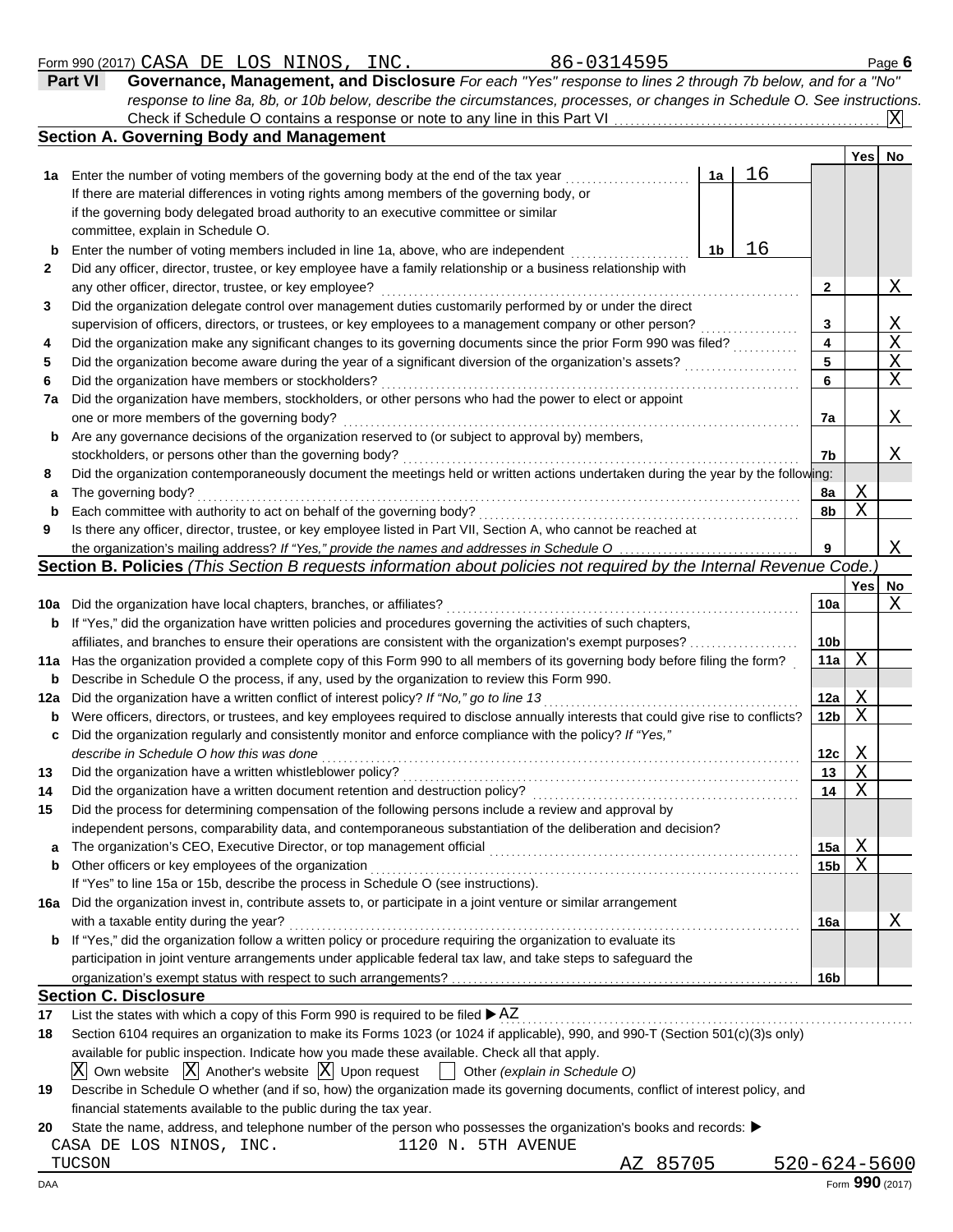| <b>Part VII</b>          | Compensation of Officers, Directors, Trustees, Key Employees, Highest Compensated Employees, and<br><b>Independent Contractors</b>     |  |  |  |  |  |  |  |  |  |
|--------------------------|----------------------------------------------------------------------------------------------------------------------------------------|--|--|--|--|--|--|--|--|--|
|                          | Check if Schedule O contains a response or note to any line in this Part VII                                                           |  |  |  |  |  |  |  |  |  |
| Section A.               | Officers, Directors, Trustees, Key Employees, and Highest Compensated Employees                                                        |  |  |  |  |  |  |  |  |  |
| organization's tax year. | 1a Complete this table for all persons required to be listed. Report compensation for the calendar year ending with or within the      |  |  |  |  |  |  |  |  |  |
|                          | • List all of the organization's current officers, directors, trustees (whether individuals or organizations), regardless of amount of |  |  |  |  |  |  |  |  |  |

List all of the organization's **current** officers, directors, trustees (whether individuals or organizations), regardless of amount of ● List all of the organization's **current** officers, directors, trustees (whether indicompensation. Enter -0- in columns (D), (E), and (F) if no compensation was paid.

● List all of the organization's **current** key employees, if any. See instructions for definition of "key employee."

 $\bullet$  List the organization's five **current** highest compensated employees (other than an officer, director, trustee, or key employee)<br>a received reportable compensation (Box 5 of Form  $M-2$  and/or Box 7 of Form 1000-MISC)

who received reportable compensation (Box 5 of Form W-2 and/or Box 7 of Form 1099-MISC) of more than \$100,000 from the organization and any related organizations.

• List all of the organization's **former** officers, key employees, and highest compensated employees who received more than<br>00,000 of reportable compensation from the erganization and any related erganizations. \$100,000 of reportable compensation from the organization and any related organizations.

• List all of the organization's **former directors or trustees** that received, in the capacity as a former director or trustee of the organization, more than \$10,000 of reportable compensation from the organization and any related organizations. List persons in the following order: individual trustees or directors; institutional trustees; officers; key employees; highest compensated employees; and former such persons.

Check this box if neither the organization nor any related organization compensated any current officer, director, or trustee.

| (A)<br>Name and Title                | (B)<br>Average<br>hours per<br>week<br>(list any               |                                   |                       |         | (C)<br>Position | (do not check more than one<br>box, unless person is both an<br>officer and a director/trustee) | (D)<br>Reportable<br>compensation<br>from<br>the | (E)<br>Reportable<br>compensation from<br>related<br>organizations<br>(W-2/1099-MISC) | (F)<br>Estimated<br>amount of<br>other<br>compensation   |
|--------------------------------------|----------------------------------------------------------------|-----------------------------------|-----------------------|---------|-----------------|-------------------------------------------------------------------------------------------------|--------------------------------------------------|---------------------------------------------------------------------------------------|----------------------------------------------------------|
|                                      | hours for<br>related<br>organizations<br>below dotted<br>line) | Individual trustee<br>or director | Institutional trustee | Officer | Key employee    | Former<br>Highest compensated<br>employee                                                       | organization<br>(W-2/1099-MISC)                  |                                                                                       | from the<br>organization<br>and related<br>organizations |
| (1) VICKI BEGAN                      |                                                                |                                   |                       |         |                 |                                                                                                 |                                                  |                                                                                       |                                                          |
| <b>DIRECTOR</b>                      | 1.00<br>0.00                                                   | Χ                                 |                       |         |                 |                                                                                                 | 0                                                | 0                                                                                     | 0                                                        |
| (2) MICHAEL ALBIN                    |                                                                |                                   |                       |         |                 |                                                                                                 |                                                  |                                                                                       |                                                          |
| DIRECTOR                             | 1.00<br>0.00                                                   | X                                 |                       |         |                 |                                                                                                 | 0                                                | 0                                                                                     | 0                                                        |
| (3) DAN BRYSON                       |                                                                |                                   |                       |         |                 |                                                                                                 |                                                  |                                                                                       |                                                          |
|                                      | 1.00                                                           |                                   |                       |         |                 |                                                                                                 |                                                  |                                                                                       |                                                          |
| DIRECTOR<br>(4) TODD JACKSON         | 0.00                                                           | $\mathbf X$                       |                       |         |                 |                                                                                                 | 0                                                | 0                                                                                     | $\overline{0}$                                           |
|                                      | 1.00                                                           |                                   |                       |         |                 |                                                                                                 |                                                  |                                                                                       |                                                          |
| <b>DIRECTOR</b>                      | 0.00                                                           | $\mathbf X$                       |                       |         |                 |                                                                                                 | 0                                                | 0                                                                                     | $\overline{0}$                                           |
| (5) LELA WILLAMS RANKIN              |                                                                |                                   |                       |         |                 |                                                                                                 |                                                  |                                                                                       |                                                          |
|                                      | 1.00                                                           |                                   |                       |         |                 |                                                                                                 |                                                  |                                                                                       | $\overline{0}$                                           |
| <b>DIRECTOR</b><br>(6) JASON ROBISCH | 0.00                                                           | $\mathbf X$                       |                       |         |                 |                                                                                                 | 0                                                | $\overline{0}$                                                                        |                                                          |
|                                      | 1.00                                                           |                                   |                       |         |                 |                                                                                                 |                                                  |                                                                                       |                                                          |
| DIRECTOR                             | 0.00                                                           | $\mathbf X$                       |                       |         |                 |                                                                                                 | 0                                                | 0                                                                                     | $\overline{0}$                                           |
| (7) JAN HUTCHINSON                   |                                                                |                                   |                       |         |                 |                                                                                                 |                                                  |                                                                                       |                                                          |
| <b>DIRECTOR</b>                      | 1.00<br>0.00                                                   | $\mathbf X$                       |                       |         |                 |                                                                                                 | 0                                                | 0                                                                                     | 0                                                        |
| (8) ARIANNA SHOLES-DOUGLAS           |                                                                |                                   |                       |         |                 |                                                                                                 |                                                  |                                                                                       |                                                          |
|                                      | 1.00                                                           |                                   |                       |         |                 |                                                                                                 |                                                  |                                                                                       |                                                          |
| DIRECTOR                             | 0.00                                                           | $\mathbf X$                       |                       |         |                 |                                                                                                 | 0                                                | 0                                                                                     | 0                                                        |
| (9) GREG NICKOLSON                   | 1.00                                                           |                                   |                       |         |                 |                                                                                                 |                                                  |                                                                                       |                                                          |
| DIRECTOR                             | 0.00                                                           | $\mathbf X$                       |                       |         |                 |                                                                                                 | 0                                                | 0                                                                                     | 0                                                        |
| (10) CAROL SWANSON                   |                                                                |                                   |                       |         |                 |                                                                                                 |                                                  |                                                                                       |                                                          |
|                                      | 1.00                                                           |                                   |                       |         |                 |                                                                                                 |                                                  |                                                                                       |                                                          |
| DIRECTOR                             | 0.00                                                           | X                                 |                       |         |                 |                                                                                                 | 0                                                | 0                                                                                     | 0                                                        |
| (11) SUSIE HUHN                      | 40.00                                                          |                                   |                       |         |                 |                                                                                                 |                                                  |                                                                                       |                                                          |
| CEO                                  | 0.00                                                           |                                   |                       | Χ       |                 |                                                                                                 | 352,166                                          | $\overline{0}$                                                                        | 10,170                                                   |
| <b>DAA</b>                           |                                                                |                                   |                       |         |                 |                                                                                                 |                                                  |                                                                                       | Form 990 (2017)                                          |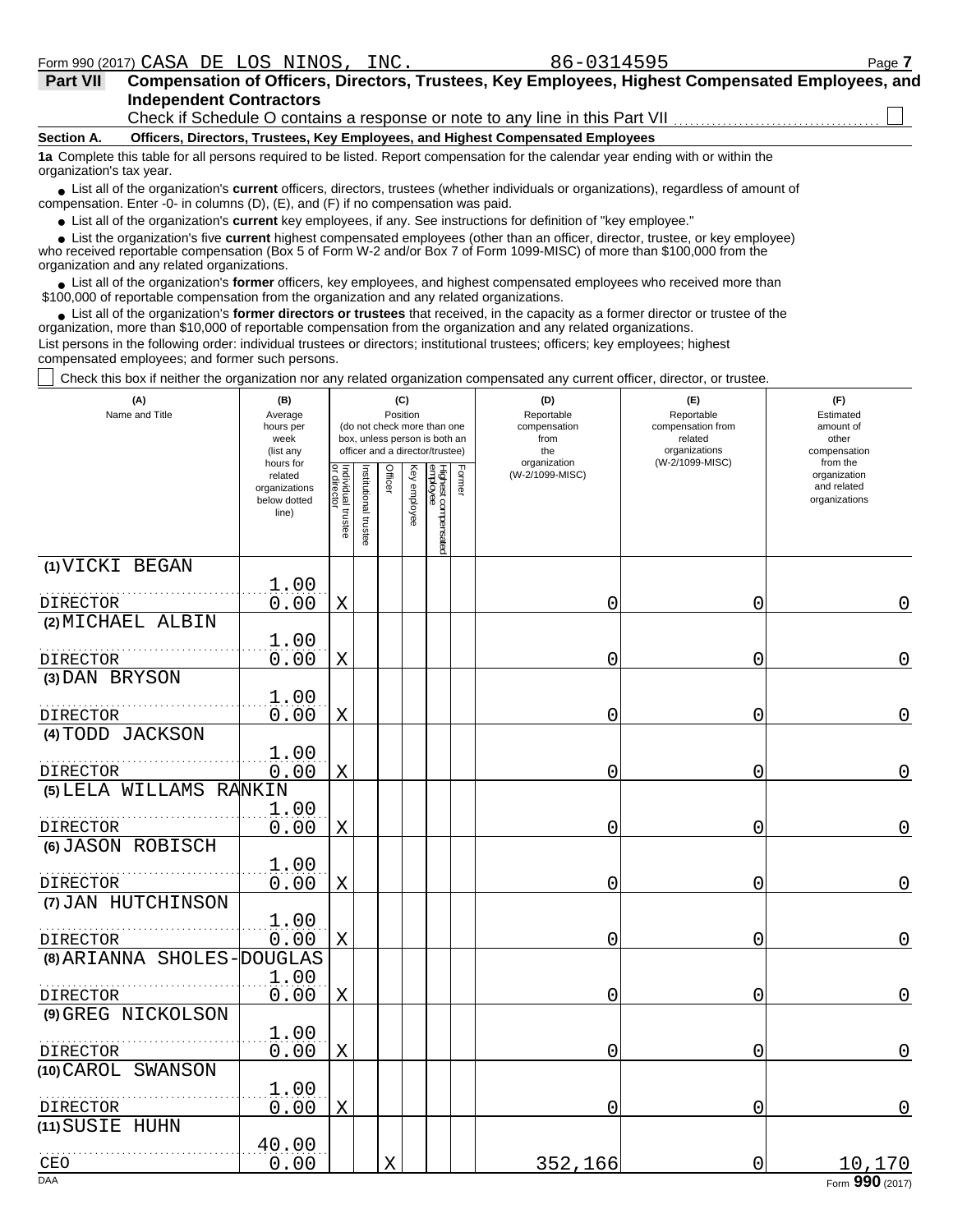| Form 990 (2017) CASA DE LOS NINOS, INC.                                                                                                                                                                                                                                                                  |                                                               |                                   |                                    |                 |                                                                                                 |        | 86-0314595                                                                                             |                                                                                       | Page 8                                                             |
|----------------------------------------------------------------------------------------------------------------------------------------------------------------------------------------------------------------------------------------------------------------------------------------------------------|---------------------------------------------------------------|-----------------------------------|------------------------------------|-----------------|-------------------------------------------------------------------------------------------------|--------|--------------------------------------------------------------------------------------------------------|---------------------------------------------------------------------------------------|--------------------------------------------------------------------|
| <b>Part VII</b>                                                                                                                                                                                                                                                                                          |                                                               |                                   |                                    |                 |                                                                                                 |        | Section A. Officers, Directors, Trustees, Key Employees, and Highest Compensated Employees (continued) |                                                                                       |                                                                    |
| (A)<br>Name and title                                                                                                                                                                                                                                                                                    | (B)<br>Average<br>hours per<br>week<br>(list any<br>hours for |                                   |                                    | (C)<br>Position | (do not check more than one<br>box, unless person is both an<br>officer and a director/trustee) |        | (D)<br>Reportable<br>compensation<br>from<br>the<br>organization                                       | (E)<br>Reportable<br>compensation from<br>related<br>organizations<br>(W-2/1099-MISC) | (F)<br>Estimated<br>amount of<br>other<br>compensation<br>from the |
|                                                                                                                                                                                                                                                                                                          | related<br>organizations<br>below dotted<br>line)             | Individual trustee<br>or director | Officer<br>nstitutional<br>Itustee | Key<br>employee | Highest compensatec<br>employee                                                                 | Former | (W-2/1099-MISC)                                                                                        |                                                                                       | organization<br>and related<br>organizations                       |
| KATHRYN TUSCANEY<br>(12)                                                                                                                                                                                                                                                                                 |                                                               |                                   |                                    |                 |                                                                                                 |        |                                                                                                        |                                                                                       |                                                                    |
| CFO                                                                                                                                                                                                                                                                                                      | 40.00<br>0.00                                                 |                                   | Χ                                  |                 |                                                                                                 |        | 120,134                                                                                                | 0                                                                                     | 10,287                                                             |
| (13)<br>WILLIAM ESTES                                                                                                                                                                                                                                                                                    |                                                               |                                   |                                    |                 |                                                                                                 |        |                                                                                                        |                                                                                       |                                                                    |
|                                                                                                                                                                                                                                                                                                          | 2.00                                                          |                                   |                                    |                 |                                                                                                 |        |                                                                                                        |                                                                                       |                                                                    |
| PRESIDENT<br>MOIRA RICHARDS<br>(14)                                                                                                                                                                                                                                                                      | 0.00                                                          |                                   | X                                  |                 |                                                                                                 |        | 0                                                                                                      | 0                                                                                     | $\mathbf 0$                                                        |
| PAST PRESIDENT                                                                                                                                                                                                                                                                                           | 2.00<br>0.00                                                  |                                   | X                                  |                 |                                                                                                 |        | 0                                                                                                      | 0                                                                                     | 0                                                                  |
| (15)<br>DIANNE GROBSTEIN                                                                                                                                                                                                                                                                                 |                                                               |                                   |                                    |                 |                                                                                                 |        |                                                                                                        |                                                                                       |                                                                    |
|                                                                                                                                                                                                                                                                                                          | 2.00                                                          |                                   |                                    |                 |                                                                                                 |        |                                                                                                        |                                                                                       |                                                                    |
| FIRST VP<br>(16)<br>SISTER MICHELLE HUMKE                                                                                                                                                                                                                                                                | 0.00                                                          |                                   | X                                  |                 |                                                                                                 |        | 0                                                                                                      | 0                                                                                     | $\mathbf 0$                                                        |
| SECRETARY                                                                                                                                                                                                                                                                                                | 2.00<br>0.00                                                  |                                   | X                                  |                 |                                                                                                 |        | 0                                                                                                      | 0                                                                                     | 0                                                                  |
| LINDA RIORDAN<br>(17)                                                                                                                                                                                                                                                                                    | 2.00                                                          |                                   |                                    |                 |                                                                                                 |        |                                                                                                        |                                                                                       |                                                                    |
| SECOND VP                                                                                                                                                                                                                                                                                                | 0.00                                                          |                                   | X                                  |                 |                                                                                                 |        | 0                                                                                                      | 0                                                                                     | 0                                                                  |
| (18)<br>KATHI FOWLER                                                                                                                                                                                                                                                                                     | 2.00                                                          |                                   |                                    |                 |                                                                                                 |        |                                                                                                        |                                                                                       |                                                                    |
| DIRECTOR AT LARGE                                                                                                                                                                                                                                                                                        | 0.00                                                          |                                   | X                                  |                 |                                                                                                 |        | 0                                                                                                      | 0                                                                                     | 0                                                                  |
| HOWARD LIN<br>(19)                                                                                                                                                                                                                                                                                       |                                                               |                                   |                                    |                 |                                                                                                 |        |                                                                                                        |                                                                                       |                                                                    |
| MEDICAL PROFESSIONAL                                                                                                                                                                                                                                                                                     | 32.00<br>0.00                                                 |                                   |                                    | X               |                                                                                                 |        | 262,237                                                                                                | 0                                                                                     | 13,636                                                             |
| 1b Sub-total                                                                                                                                                                                                                                                                                             |                                                               |                                   |                                    |                 |                                                                                                 |        | 734,537                                                                                                |                                                                                       | 34,093                                                             |
| c Total from continuation sheets to Part VII, Section A                                                                                                                                                                                                                                                  |                                                               |                                   |                                    |                 |                                                                                                 |        | 773,585<br>508,122                                                                                     |                                                                                       | 42,430<br><u>76,523</u>                                            |
| d<br>Total number of individuals (including but not limited to those listed above) who received more than \$100,000 of<br>2                                                                                                                                                                              |                                                               |                                   |                                    |                 |                                                                                                 |        |                                                                                                        |                                                                                       |                                                                    |
| reportable compensation from the organization $\blacktriangleright$ 10                                                                                                                                                                                                                                   |                                                               |                                   |                                    |                 |                                                                                                 |        |                                                                                                        |                                                                                       | No<br>Yes                                                          |
| 3<br>Did the organization list any former officer, director, or trustee, key employee, or highest compensated                                                                                                                                                                                            |                                                               |                                   |                                    |                 |                                                                                                 |        |                                                                                                        |                                                                                       |                                                                    |
| employee on line 1a? If "Yes," complete Schedule J for such individual<br>For any individual listed on line 1a, is the sum of reportable compensation and other compensation from the<br>4                                                                                                               |                                                               |                                   |                                    |                 |                                                                                                 |        |                                                                                                        |                                                                                       | X<br>3                                                             |
| organization and related organizations greater than \$150,000? If "Yes," complete Schedule J for such                                                                                                                                                                                                    |                                                               |                                   |                                    |                 |                                                                                                 |        |                                                                                                        |                                                                                       | X<br>4                                                             |
| individual<br>Did any person listed on line 1a receive or accrue compensation from any unrelated organization or individual<br>5                                                                                                                                                                         |                                                               |                                   |                                    |                 |                                                                                                 |        |                                                                                                        |                                                                                       |                                                                    |
| for services rendered to the organization? If "Yes," complete Schedule J for such person [11] [11] for such person [11] [12] such a services rendered to the organization? If "Yes," complete Schedule J for such person [11]                                                                            |                                                               |                                   |                                    |                 |                                                                                                 |        |                                                                                                        |                                                                                       | X<br>5                                                             |
| <b>Section B. Independent Contractors</b><br>Complete this table for your five highest compensated independent contractors that received more than \$100,000 of<br>1<br>compensation from the organization. Report compensation for the calendar year ending with or within the organization's tax year. |                                                               |                                   |                                    |                 |                                                                                                 |        |                                                                                                        |                                                                                       |                                                                    |
|                                                                                                                                                                                                                                                                                                          | (A)<br>Name and business address                              |                                   |                                    |                 |                                                                                                 |        |                                                                                                        | (B)<br>Description of services                                                        | (C)<br>Compensation                                                |
| MEDICARE TRANS LLC                                                                                                                                                                                                                                                                                       |                                                               |                                   |                                    | 4836            |                                                                                                 |        | MCDOWELL RD #104                                                                                       |                                                                                       |                                                                    |
| PHOENIX<br>DR. DAMIEN PARKINSON                                                                                                                                                                                                                                                                          |                                                               | AZ 85008                          |                                    |                 | 140 N                                                                                           |        | TRANSPORTATION<br>TUCSON BOULEVARD                                                                     |                                                                                       | 264,545                                                            |
| TUCSON                                                                                                                                                                                                                                                                                                   |                                                               | AZ 85705                          |                                    |                 |                                                                                                 |        | BEHVRL HLTH SRV                                                                                        |                                                                                       | 134,820                                                            |
|                                                                                                                                                                                                                                                                                                          |                                                               |                                   |                                    |                 |                                                                                                 |        |                                                                                                        |                                                                                       |                                                                    |
|                                                                                                                                                                                                                                                                                                          |                                                               |                                   |                                    |                 |                                                                                                 |        |                                                                                                        |                                                                                       |                                                                    |
|                                                                                                                                                                                                                                                                                                          |                                                               |                                   |                                    |                 |                                                                                                 |        |                                                                                                        |                                                                                       |                                                                    |
|                                                                                                                                                                                                                                                                                                          |                                                               |                                   |                                    |                 |                                                                                                 |        |                                                                                                        |                                                                                       |                                                                    |
| Total number of independent contractors (including but not limited to those listed above) who<br>$\mathbf{2}$<br>received more than \$100,000 of compensation from the organization ▶                                                                                                                    |                                                               |                                   |                                    |                 |                                                                                                 |        |                                                                                                        |                                                                                       |                                                                    |

DAA **Form 990** (2017) received more than \$100,000 of compensation from the organization  $\blacktriangleright$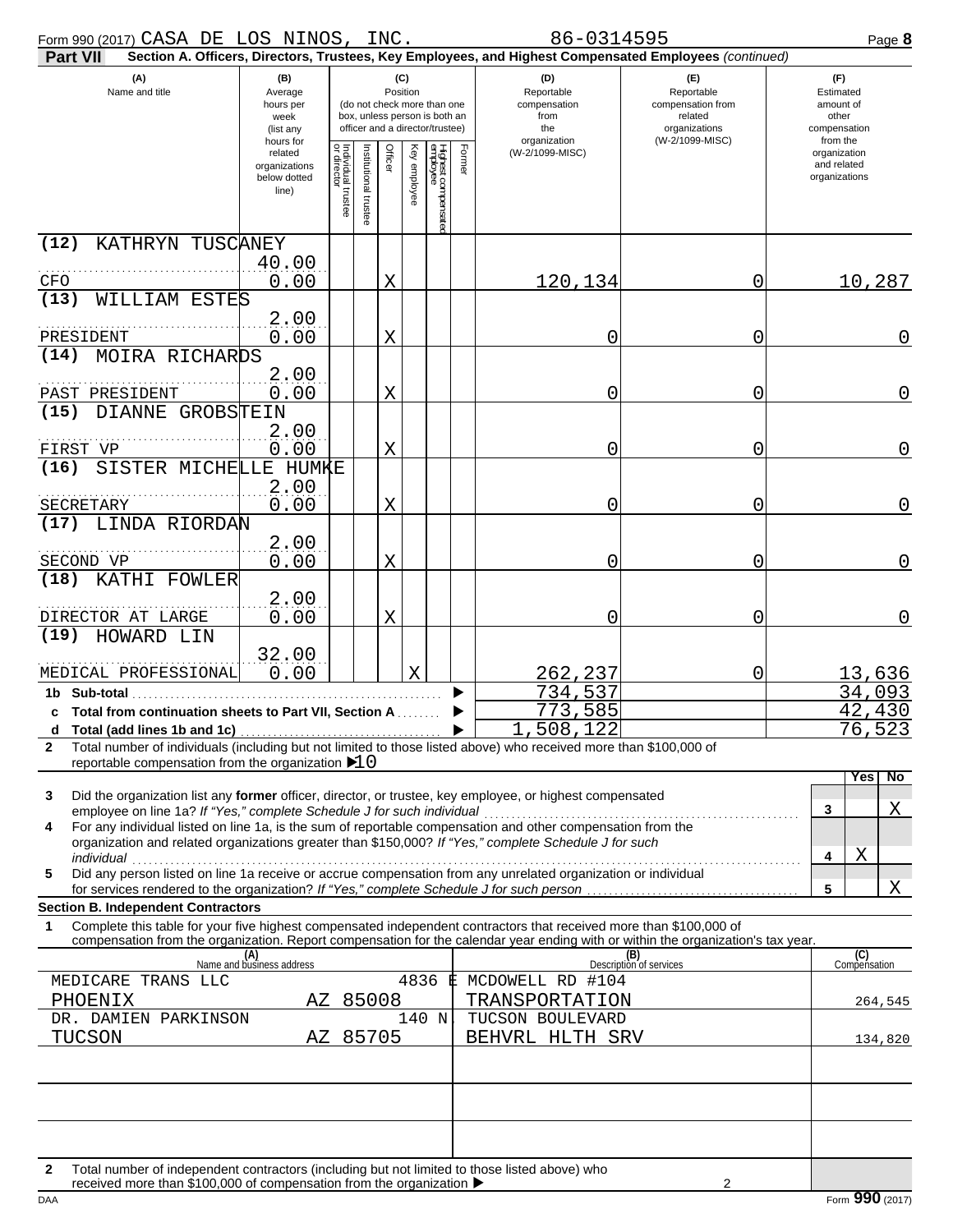|                                                                                                                        | Check if Schedule O contains a response or note to any line in this Part VIII |                                                                                                                                      |  |                       | (A)           | $(B)$<br>Related or | (C)                   | (D)                          |
|------------------------------------------------------------------------------------------------------------------------|-------------------------------------------------------------------------------|--------------------------------------------------------------------------------------------------------------------------------------|--|-----------------------|---------------|---------------------|-----------------------|------------------------------|
|                                                                                                                        |                                                                               |                                                                                                                                      |  |                       | Total revenue | exempt              | Unrelated<br>business | Revenue<br>excluded from tax |
|                                                                                                                        |                                                                               |                                                                                                                                      |  |                       |               | function<br>revenue | revenue               | under sections<br>512-514    |
|                                                                                                                        | 1a Federated campaigns                                                        | 1a                                                                                                                                   |  | 75,707                |               |                     |                       |                              |
|                                                                                                                        | <b>b</b> Membership dues<br>.                                                 | 1b                                                                                                                                   |  |                       |               |                     |                       |                              |
|                                                                                                                        | c Fundraising events                                                          | 1 <sub>c</sub>                                                                                                                       |  |                       |               |                     |                       |                              |
|                                                                                                                        | d Related organizations                                                       | 1d                                                                                                                                   |  | 1,165,000             |               |                     |                       |                              |
|                                                                                                                        | <b>e</b> Government grants (contributions)                                    | 1е                                                                                                                                   |  | 5,906,342             |               |                     |                       |                              |
|                                                                                                                        | f All other contributions, gifts, grants,                                     |                                                                                                                                      |  |                       |               |                     |                       |                              |
|                                                                                                                        | and similar amounts not included above                                        | 1f                                                                                                                                   |  | 4, 235, 188           |               |                     |                       |                              |
|                                                                                                                        | <b>g</b> Noncash contributions included in lines $1a-1f$ : $\oint$            |                                                                                                                                      |  |                       |               |                     |                       |                              |
|                                                                                                                        |                                                                               |                                                                                                                                      |  | $\blacktriangleright$ | 11,382,237    |                     |                       |                              |
|                                                                                                                        |                                                                               |                                                                                                                                      |  | <b>Busn. Code</b>     |               |                     |                       |                              |
| 2a                                                                                                                     | BEHAVIORAL HEALTH SERVICES                                                    |                                                                                                                                      |  | 900099                | 9,128,215     | 9,128,215           |                       |                              |
| b                                                                                                                      | OTHER PROGRAM SERVICES                                                        |                                                                                                                                      |  | 900099                | 17,680        | 17,680              |                       |                              |
|                                                                                                                        | COURT REIMBURSEMENT                                                           |                                                                                                                                      |  | 900099                | 554           | 554                 |                       |                              |
|                                                                                                                        |                                                                               |                                                                                                                                      |  |                       |               |                     |                       |                              |
| Program Service Revenu <mark>≰Contributions, Gifts, Grant</mark> s<br>Program Service Revenu∮and Other Similar Amounts |                                                                               |                                                                                                                                      |  |                       |               |                     |                       |                              |
|                                                                                                                        | f All other program service revenue                                           |                                                                                                                                      |  |                       |               |                     |                       |                              |
|                                                                                                                        |                                                                               |                                                                                                                                      |  | ▶                     | 9,146,449     |                     |                       |                              |
| 3                                                                                                                      |                                                                               |                                                                                                                                      |  |                       |               |                     |                       |                              |
|                                                                                                                        | and other similar amounts)                                                    |                                                                                                                                      |  | ▶                     | 58,749        |                     |                       | 58,749                       |
| 4                                                                                                                      |                                                                               |                                                                                                                                      |  |                       |               |                     |                       |                              |
| 5                                                                                                                      |                                                                               |                                                                                                                                      |  |                       |               |                     |                       |                              |
|                                                                                                                        |                                                                               |                                                                                                                                      |  | (ii) Personal         |               |                     |                       |                              |
|                                                                                                                        | 6a Gross rents                                                                | Investment income (including dividends, interest,<br>Income from investment of tax-exempt bond proceed<br>(i) Real<br>(i) Securities |  |                       |               |                     |                       |                              |
| b                                                                                                                      | Less: rental exps.                                                            |                                                                                                                                      |  |                       |               |                     |                       |                              |
| c                                                                                                                      | Rental inc. or (loss)                                                         |                                                                                                                                      |  |                       |               |                     |                       |                              |
| d                                                                                                                      | <b>7a</b> Gross amount from                                                   |                                                                                                                                      |  |                       |               |                     |                       |                              |
|                                                                                                                        | sales of assets                                                               |                                                                                                                                      |  | (ii) Other            |               |                     |                       |                              |
|                                                                                                                        | other than inventor                                                           |                                                                                                                                      |  | 10,559                |               |                     |                       |                              |
|                                                                                                                        | <b>b</b> Less: cost or other                                                  |                                                                                                                                      |  |                       |               |                     |                       |                              |
|                                                                                                                        | basis & sales exps.                                                           |                                                                                                                                      |  | 20,593<br>$-10,034$   |               |                     |                       |                              |
|                                                                                                                        | c Gain or (loss)                                                              |                                                                                                                                      |  |                       | $-10,034$     |                     |                       |                              |
|                                                                                                                        |                                                                               |                                                                                                                                      |  |                       |               |                     |                       | $-10,034$                    |
| ٩L                                                                                                                     | 8a Gross income from fundraising events                                       |                                                                                                                                      |  |                       |               |                     |                       |                              |
|                                                                                                                        | (not including \$<br>.<br>of contributions reported on line 1c).              |                                                                                                                                      |  |                       |               |                     |                       |                              |
| Other Revenu                                                                                                           | See Part IV, line 18                                                          |                                                                                                                                      |  |                       |               |                     |                       |                              |
|                                                                                                                        | .<br><b>b</b> Less: direct expenses                                           |                                                                                                                                      |  |                       |               |                     |                       |                              |
|                                                                                                                        | c Net income or (loss) from fundraising events                                |                                                                                                                                      |  |                       |               |                     |                       |                              |
|                                                                                                                        | 9a Gross income from gaming activities.                                       |                                                                                                                                      |  |                       |               |                     |                       |                              |
|                                                                                                                        | See Part IV, line 19                                                          | a                                                                                                                                    |  |                       |               |                     |                       |                              |
|                                                                                                                        | <b>b</b> Less: direct expenses                                                | b                                                                                                                                    |  |                       |               |                     |                       |                              |
|                                                                                                                        | <b>c</b> Net income or (loss) from gaming activities                          |                                                                                                                                      |  |                       |               |                     |                       |                              |
|                                                                                                                        | 10a Gross sales of inventory, less                                            |                                                                                                                                      |  |                       |               |                     |                       |                              |
|                                                                                                                        | returns and allowances  a                                                     |                                                                                                                                      |  | 1,155,389             |               |                     |                       |                              |
|                                                                                                                        | <b>b</b> Less: cost of goods sold                                             | $\mathbf b$                                                                                                                          |  | 1,018,215             |               |                     |                       |                              |
|                                                                                                                        | c Net income or (loss) from sales of inventory  ▶                             |                                                                                                                                      |  |                       | 137,174       |                     |                       | 137,174                      |
|                                                                                                                        | Miscellaneous Revenue                                                         |                                                                                                                                      |  | <b>Busn. Code</b>     |               |                     |                       |                              |
|                                                                                                                        | 11a OIL AND GAS ROYALTIES                                                     |                                                                                                                                      |  | 211110                | 17,874        |                     |                       | 17,874                       |
| b                                                                                                                      | MISCELLANEOUS                                                                 |                                                                                                                                      |  | 900099                | 3,571         |                     |                       | 3,571                        |
| c                                                                                                                      | BARTOL FAMILY PARTNERSHIP LP                                                  |                                                                                                                                      |  | 525990                | 923           |                     |                       | 923                          |
| d                                                                                                                      | All other revenue                                                             |                                                                                                                                      |  |                       |               |                     |                       |                              |
| е                                                                                                                      | Total. Add lines 11a-11d                                                      |                                                                                                                                      |  | ▶                     | 22,368        |                     |                       |                              |
|                                                                                                                        | 12 Total revenue. See instructions.                                           |                                                                                                                                      |  |                       | 20,736,943    | 9,146,449           |                       | 208,257<br>0                 |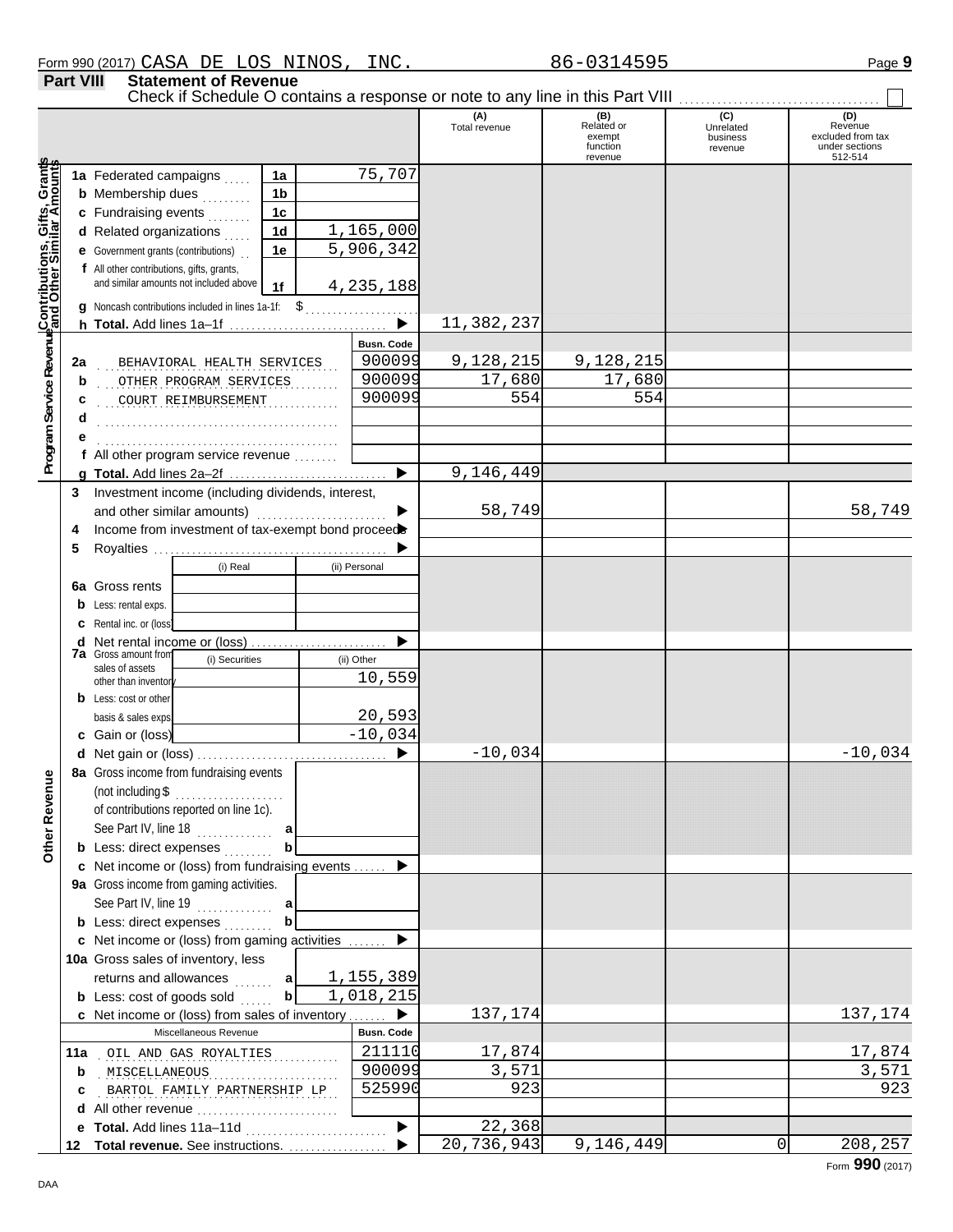|    | Section 501(c)(3) and 501(c)(4) organizations must complete all columns. All other organizations must complete column (A). |                       |                 |                  |                              |
|----|----------------------------------------------------------------------------------------------------------------------------|-----------------------|-----------------|------------------|------------------------------|
|    | Check if Schedule O contains a response or note to any line in this Part IX                                                |                       | (B)             | (C)              | $\overline{\text{X}}$<br>(D) |
|    | Do not include amounts reported on lines 6b,                                                                               | (A)<br>Total expenses | Program service | Management and   | Fundraising                  |
|    | 7b, 8b, 9b, and 10b of Part VIII.                                                                                          |                       | expenses        | general expenses | expenses                     |
| 1  | Grants and other assistance to domestic organizations                                                                      |                       |                 |                  |                              |
|    | and domestic governments. See Part IV, line 21                                                                             |                       |                 |                  |                              |
| 2  | Grants and other assistance to domestic                                                                                    |                       |                 |                  |                              |
|    | individuals. See Part IV, line 22                                                                                          |                       |                 |                  |                              |
| 3  | Grants and other assistance to foreign                                                                                     |                       |                 |                  |                              |
|    | organizations, foreign governments, and foreign                                                                            |                       |                 |                  |                              |
|    | individuals. See Part IV, lines 15 and 16                                                                                  |                       |                 |                  |                              |
| 4  | Benefits paid to or for members                                                                                            |                       |                 |                  |                              |
| 5  | Compensation of current officers, directors,                                                                               |                       |                 |                  |                              |
|    | trustees, and key employees                                                                                                | 1,082,802             | 594,171         | 488,631          |                              |
| 6  | Compensation not included above, to disqualified                                                                           |                       |                 |                  |                              |
|    | persons (as defined under section 4958(f)(1)) and                                                                          |                       |                 |                  |                              |
|    | persons described in section 4958(c)(3)(B)<br>.                                                                            |                       |                 |                  |                              |
| 7  | Other salaries and wages                                                                                                   | 9,103,302             | 7,868,985       | 905,176          | 329,141                      |
| 8  | Pension plan accruals and contributions (include                                                                           |                       |                 |                  |                              |
|    | section 401(k) and 403(b) employer contributions)                                                                          | 187,660               | 151,702         | 32,400           | 3,558                        |
| 9  | Other employee benefits                                                                                                    | 863,617               | 739,495         | 103,280          | 20,842                       |
| 10 | Payroll taxes                                                                                                              | 946,294               | 818,247         | 100,851          | 27,196                       |
| 11 | Fees for services (non-employees):                                                                                         |                       |                 |                  |                              |
| a  | Management                                                                                                                 |                       |                 |                  |                              |
| b  | Legal                                                                                                                      |                       |                 |                  |                              |
| c  |                                                                                                                            | 48,551                |                 | 48,551           |                              |
|    | d Lobbying                                                                                                                 |                       |                 |                  |                              |
| е  | Professional fundraising services. See Part IV, line 1                                                                     |                       |                 |                  |                              |
|    | Investment management fees                                                                                                 |                       |                 |                  |                              |
| q  | Other. (If line 11g amount exceeds 10% of line 25, column                                                                  |                       |                 |                  |                              |
|    | (A) amount, list line 11g expenses on Schedule O.)                                                                         | <u>2,354,583</u>      | 2,223,060       | 126,557          | <u>4,966</u>                 |
|    | 12 Advertising and promotion<br>                                                                                           | 135,102               |                 | 3,735            | 131,367                      |
| 13 |                                                                                                                            | 456,699               | 331,780         | 41,619           | 83,300                       |
| 14 | Information technology<br>                                                                                                 |                       |                 |                  |                              |
| 15 |                                                                                                                            |                       |                 |                  |                              |
| 16 |                                                                                                                            | 747,684               | 726,027         | 20,263           | 1,394                        |
| 17 |                                                                                                                            | 362,055               | 359,171         | 2,884            |                              |
| 18 |                                                                                                                            |                       |                 |                  |                              |
|    | for any federal, state, or local public officials                                                                          |                       |                 |                  |                              |
| 19 | Conferences, conventions, and meetings                                                                                     |                       |                 |                  |                              |
| 20 | Interest                                                                                                                   | 32,096                |                 | 32,096           |                              |
| 21 | Payments to affiliates                                                                                                     |                       |                 |                  |                              |
| 22 | Depreciation, depletion, and amortization                                                                                  | 276,600               | 90,034          | 186,566          |                              |
| 23 | Insurance                                                                                                                  | 79,680                | 61,338          | 17,399           | 943                          |
| 24 | Other expenses. Itemize expenses not covered                                                                               |                       |                 |                  |                              |
|    | above (List miscellaneous expenses in line 24e. If                                                                         |                       |                 |                  |                              |
|    | line 24e amount exceeds 10% of line 25, column                                                                             |                       |                 |                  |                              |
|    | (A) amount, list line 24e expenses on Schedule O.)                                                                         |                       |                 |                  |                              |
| a  | EQUIP MAINTENANCE                                                                                                          | 349,398               | 240,516         | 66,195           | 42,687                       |
| b  | STAFF TRAINING                                                                                                             | 310,179               | 234,296         | 71,241           | <u>4,642</u>                 |
| c  | DUES AND FEES                                                                                                              | 148,008               | 63,663          | 27,075           | 57,270                       |
| d  | STAFF RECRUITMENT                                                                                                          | 34,396                | 21,481          | 12,301           | 614                          |
| е  | All other expenses                                                                                                         |                       |                 |                  |                              |
| 25 | Total functional expenses. Add lines 1 through 24e                                                                         | 17,518,706            | 14,523,966      | 2,286,820        | 707,920                      |
|    | 26 Joint costs. Complete this line only if the<br>organization reported in column (B) joint costs                          |                       |                 |                  |                              |
|    | from a combined educational campaign and                                                                                   |                       |                 |                  |                              |
|    | fundraising solicitation. Check here $\blacktriangleright$   if                                                            |                       |                 |                  |                              |
|    | following SOP 98-2 (ASC 958-720) $\ldots$                                                                                  |                       |                 |                  |                              |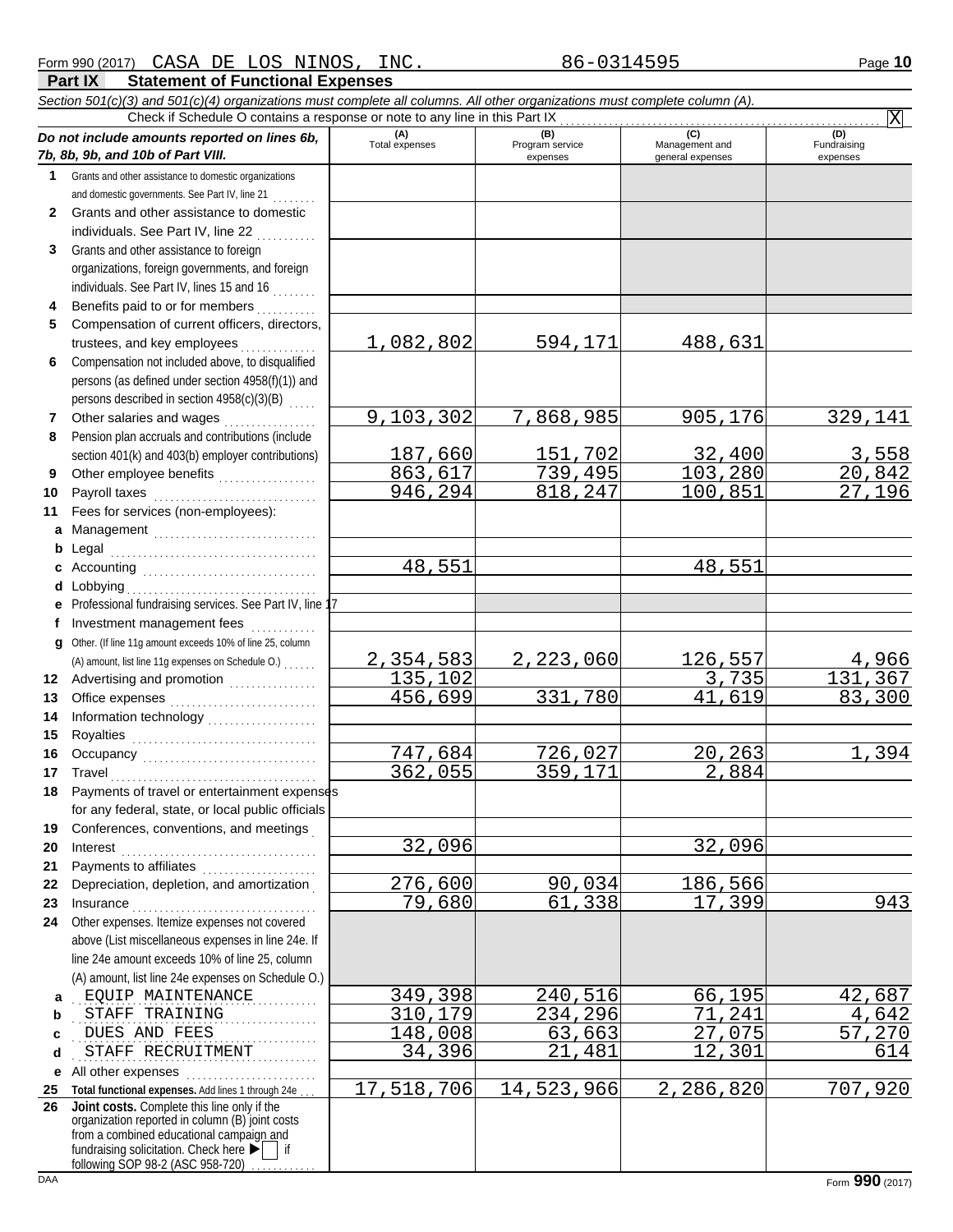|                                |              | Check if Schedule O contains a response or note to any line in this Part X                              |     |                                   |                |                             |
|--------------------------------|--------------|---------------------------------------------------------------------------------------------------------|-----|-----------------------------------|----------------|-----------------------------|
|                                |              |                                                                                                         |     | (A)                               |                | (B)                         |
|                                |              |                                                                                                         |     | Beginning of year                 |                | End of year                 |
|                                | 1.           |                                                                                                         |     | 906,229                           | $\mathbf{1}$   | 257,296                     |
|                                | $\mathbf{2}$ |                                                                                                         |     | 9,753,962                         | $\mathbf{2}$   | 10,019,276                  |
|                                | 3            |                                                                                                         |     | 2,821,692                         | 3              | 2,228,032                   |
|                                | 4            |                                                                                                         |     |                                   | 4              |                             |
|                                | 5            | Loans and other receivables from current and former officers, directors,                                |     |                                   |                |                             |
|                                |              | trustees, key employees, and highest compensated employees.                                             |     |                                   |                |                             |
|                                |              |                                                                                                         |     |                                   | 5              |                             |
|                                | 6            | Loans and other receivables from other disqualified persons (as defined under section                   |     |                                   |                |                             |
|                                |              | 4958(f)(1)), persons described in section 4958(c)(3)(B), and contributing employers and                 |     |                                   |                |                             |
|                                |              | sponsoring organizations of section 501(c)(9) voluntary employees' beneficiary                          |     |                                   |                |                             |
|                                |              | organizations (see instructions). Complete Part II of Schedule L                                        |     |                                   | 6              |                             |
| Assets                         | 7            |                                                                                                         |     |                                   | $\overline{7}$ |                             |
|                                | 8            |                                                                                                         |     | 93,726                            | 8              | 97,164                      |
|                                | 9            |                                                                                                         |     | 262,379                           | 9              | 204,959                     |
|                                |              | 10a Land, buildings, and equipment: cost or                                                             |     |                                   |                |                             |
|                                |              | other basis. Complete Part VI of Schedule D  [10a] 17, 111, 608                                         |     |                                   |                |                             |
|                                |              |                                                                                                         |     | 6,017,743                         | 10c            | 13,819,884                  |
|                                | 11           |                                                                                                         |     |                                   | 11             |                             |
|                                | 12           |                                                                                                         |     | 38,319                            | 12             | 39,242                      |
|                                | 13           |                                                                                                         |     |                                   | 13             |                             |
|                                | 14           |                                                                                                         |     |                                   | 14             |                             |
|                                | 15           |                                                                                                         |     | 30,897                            | 15             | 4,011                       |
|                                | 16           |                                                                                                         |     | 19,924,947                        | 16             | 26,669,864                  |
|                                | 17           |                                                                                                         |     | 2,126,738                         | 17             | 2,074,623                   |
|                                | 18           |                                                                                                         |     |                                   | 18             |                             |
|                                | 19           | Deferred revenue <b>construction and the construction of the construction</b>                           |     |                                   | 19             |                             |
|                                | 20           |                                                                                                         |     |                                   | 20             |                             |
|                                | 21           | Escrow or custodial account liability. Complete Part IV of Schedule D                                   |     |                                   | 21             |                             |
|                                | 22           | Loans and other payables to current and former officers, directors,                                     |     |                                   |                |                             |
|                                |              | trustees, key employees, highest compensated employees, and                                             |     |                                   |                |                             |
| Liabilities                    |              | disqualified persons. Complete Part II of Schedule L <sub></sub>                                        |     |                                   | 22             |                             |
|                                | 23           | Secured mortgages and notes payable to unrelated third parties [[11, 11, 11, 11, 11, 11, 11, 11]        |     |                                   | 23             | 3,997,783                   |
|                                | 24           | Unsecured notes and loans payable to unrelated third parties                                            |     |                                   | 24             |                             |
|                                | 25           | Other liabilities (including federal income tax, payables to related third                              |     |                                   |                |                             |
|                                |              | parties, and other liabilities not included on lines 17-24). Complete Part X                            |     |                                   |                |                             |
|                                |              | of Schedule D                                                                                           |     | 76,356 <br>$\overline{2,203,094}$ | 25             | 58,119<br>6,130,525         |
|                                | 26           | Organizations that follow SFAS 117 (ASC 958), check here $\blacktriangleright$ $\boxed{\mathrm{X}}$ and |     |                                   | 26             |                             |
|                                |              | complete lines 27 through 29, and lines 33 and 34.                                                      |     |                                   |                |                             |
|                                | 27           | Unrestricted net assets                                                                                 |     | 13,225,552                        | 27             | 20,128,551                  |
|                                | 28           |                                                                                                         |     | 301<br>4,401                      | 28             | 315,788                     |
|                                | 29           |                                                                                                         |     | 95,000                            | 29             | 95,000                      |
|                                |              | Organizations that do not follow SFAS 117 (ASC 958), check here                                         | and |                                   |                |                             |
|                                |              | complete lines 30 through 34.                                                                           |     |                                   |                |                             |
| <b>Assets or Fund Balances</b> | 30           | Capital stock or trust principal, or current funds                                                      |     |                                   | 30             |                             |
|                                | 31           | Paid-in or capital surplus, or land, building, or equipment fund [[[[[[[[[[[[[[[[[[[[[[[[[[[[[[[[[[[    |     |                                   | 31             |                             |
| $\frac{1}{2}$                  | 32           | Retained earnings, endowment, accumulated income, or other funds                                        |     |                                   | 32             |                             |
|                                | 33           | Total net assets or fund balances                                                                       |     | $\overline{17}$ , 721, 853        | 33             | 20,539,339                  |
|                                | 34           |                                                                                                         |     | 19,924,947                        | 34             | $\overline{2}6$ , 669 , 864 |

Form **990** (2017)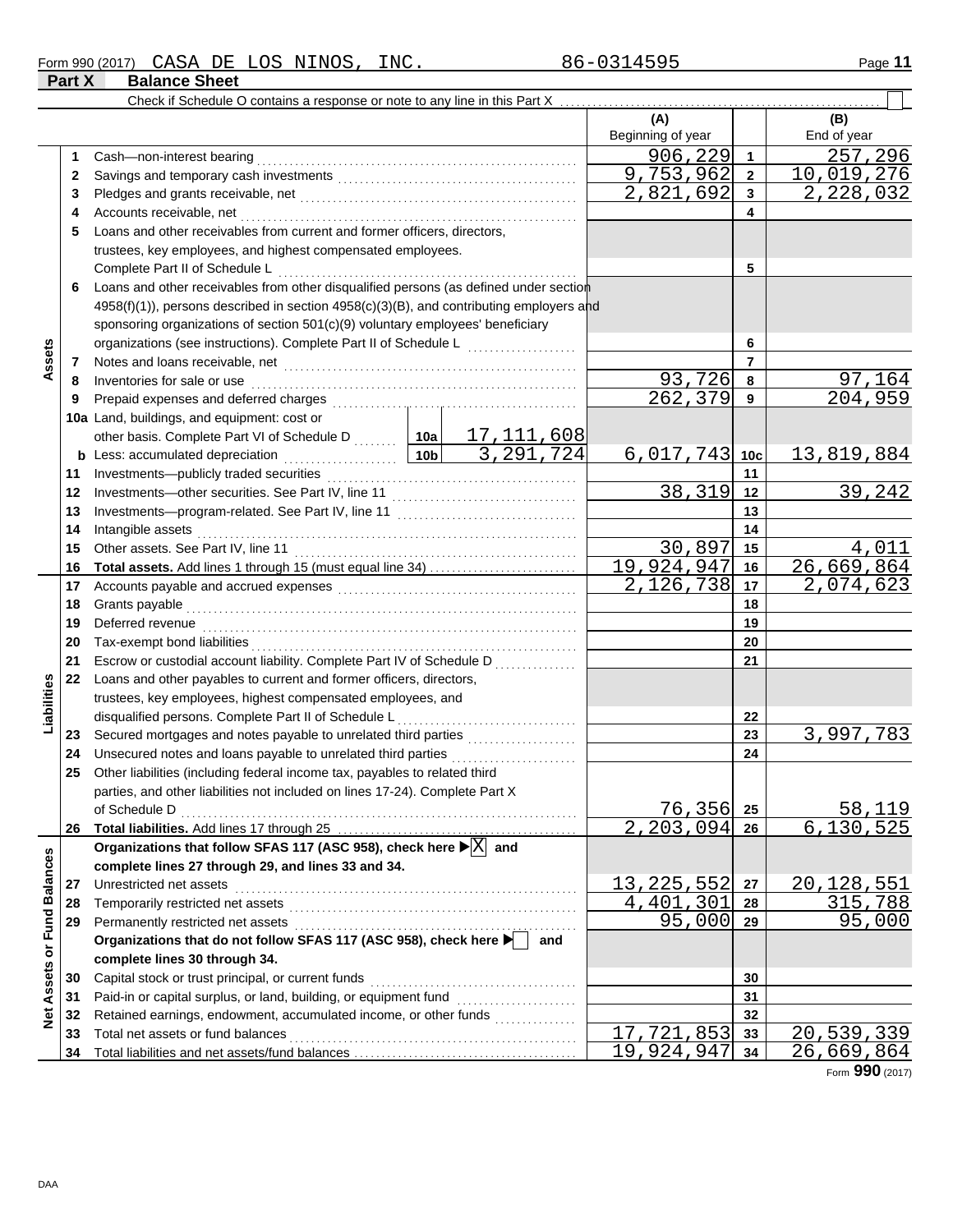|    | 86-0314595<br>Form 990 (2017) CASA DE LOS NINOS, INC.                                                                                                                                                                                                                                      |                         |                            |                |            | Page 12                 |  |  |
|----|--------------------------------------------------------------------------------------------------------------------------------------------------------------------------------------------------------------------------------------------------------------------------------------------|-------------------------|----------------------------|----------------|------------|-------------------------|--|--|
|    | <b>Reconciliation of Net Assets</b><br>Part XI                                                                                                                                                                                                                                             |                         |                            |                |            |                         |  |  |
|    | Check if Schedule O contains a response or note to any line in this Part XI                                                                                                                                                                                                                |                         |                            |                |            | $\overline{\mathrm{x}}$ |  |  |
| 1  |                                                                                                                                                                                                                                                                                            | $\mathbf{1}$            | 20,736,943                 |                |            |                         |  |  |
| 2  |                                                                                                                                                                                                                                                                                            | $\overline{2}$          | 17,518,706                 |                |            |                         |  |  |
| 3  | Revenue less expenses. Subtract line 2 from line 1                                                                                                                                                                                                                                         | $\mathbf{3}$            |                            |                |            | 3, 218, 237             |  |  |
| 4  | Net assets or fund balances at beginning of year (must equal Part X, line 33, column (A))                                                                                                                                                                                                  | $\overline{\mathbf{4}}$ | $\overline{17}$ , 721, 853 |                |            |                         |  |  |
| 5  | Net unrealized gains (losses) on investments [11] with the content of the content of the content of the content of the content of the content of the content of the content of the content of the content of the content of th                                                             | 5                       |                            |                |            |                         |  |  |
| 6  |                                                                                                                                                                                                                                                                                            | 6                       |                            |                |            |                         |  |  |
| 7  | $\overline{7}$<br>Investment expenses<br>8<br>Other changes in net assets or fund balances (explain in Schedule O)<br>9<br>Net assets or fund balances at end of year. Combine lines 3 through 9 (must equal Part X, line<br>20,539,339<br>10<br><b>Financial Statements and Reporting</b> |                         |                            |                |            |                         |  |  |
| 8  | Prior period adjustments                                                                                                                                                                                                                                                                   |                         |                            |                |            |                         |  |  |
| 9  |                                                                                                                                                                                                                                                                                            |                         |                            |                |            | $-400,751$              |  |  |
| 10 |                                                                                                                                                                                                                                                                                            |                         |                            |                |            |                         |  |  |
|    | 33, column (B))                                                                                                                                                                                                                                                                            |                         |                            |                |            |                         |  |  |
|    | <b>Part XII</b>                                                                                                                                                                                                                                                                            |                         |                            |                |            |                         |  |  |
|    |                                                                                                                                                                                                                                                                                            |                         |                            |                |            |                         |  |  |
|    |                                                                                                                                                                                                                                                                                            |                         |                            |                | <b>Yes</b> | <b>No</b>               |  |  |
| 1  | ΙX<br>Cash<br>Accounting method used to prepare the Form 990:<br>Accrual<br>Other                                                                                                                                                                                                          |                         |                            |                |            |                         |  |  |
|    | If the organization changed its method of accounting from a prior year or checked "Other," explain in                                                                                                                                                                                      |                         |                            |                |            |                         |  |  |
|    | Schedule O.                                                                                                                                                                                                                                                                                |                         |                            |                |            |                         |  |  |
|    | 2a Were the organization's financial statements compiled or reviewed by an independent accountant?                                                                                                                                                                                         |                         |                            | 2a             |            | Χ                       |  |  |
|    | If "Yes," check a box below to indicate whether the financial statements for the year were compiled or                                                                                                                                                                                     |                         |                            |                |            |                         |  |  |
|    | reviewed on a separate basis, consolidated basis, or both:                                                                                                                                                                                                                                 |                         |                            |                |            |                         |  |  |
|    | Both consolidated and separate basis<br>Separate basis<br><b>Consolidated basis</b><br>$\mathcal{L}$                                                                                                                                                                                       |                         |                            |                | Χ          |                         |  |  |
|    | <b>b</b> Were the organization's financial statements audited by an independent accountant?<br>If "Yes," check a box below to indicate whether the financial statements for the year were audited on a                                                                                     |                         |                            | 2b             |            |                         |  |  |
|    | separate basis, consolidated basis, or both:                                                                                                                                                                                                                                               |                         |                            |                |            |                         |  |  |
|    | Separate basis $\overline{X}$ Consolidated basis<br>Both consolidated and separate basis                                                                                                                                                                                                   |                         |                            |                |            |                         |  |  |
|    | c If "Yes" to line 2a or 2b, does the organization have a committee that assumes responsibility for oversight                                                                                                                                                                              |                         |                            |                |            |                         |  |  |
|    | of the audit, review, or compilation of its financial statements and selection of an independent accountant?                                                                                                                                                                               |                         |                            | 2c             | Χ          |                         |  |  |
|    | If the organization changed either its oversight process or selection process during the tax year, explain in                                                                                                                                                                              |                         |                            |                |            |                         |  |  |
|    | Schedule O.                                                                                                                                                                                                                                                                                |                         |                            |                |            |                         |  |  |
|    | 3a As a result of a federal award, was the organization required to undergo an audit or audits as set forth in                                                                                                                                                                             |                         |                            |                |            |                         |  |  |
|    | the Single Audit Act and OMB Circular A-133?                                                                                                                                                                                                                                               |                         |                            | 3a             | Χ          |                         |  |  |
|    | <b>b</b> If "Yes," did the organization undergo the required audit or audits? If the organization did not undergo the                                                                                                                                                                      |                         |                            |                |            |                         |  |  |
|    | required audit or audits, explain why in Schedule O and describe any steps taken to undergo such audits.                                                                                                                                                                                   |                         |                            | 3 <sub>b</sub> | Χ          |                         |  |  |
|    |                                                                                                                                                                                                                                                                                            |                         |                            |                |            |                         |  |  |

Form **990** (2017)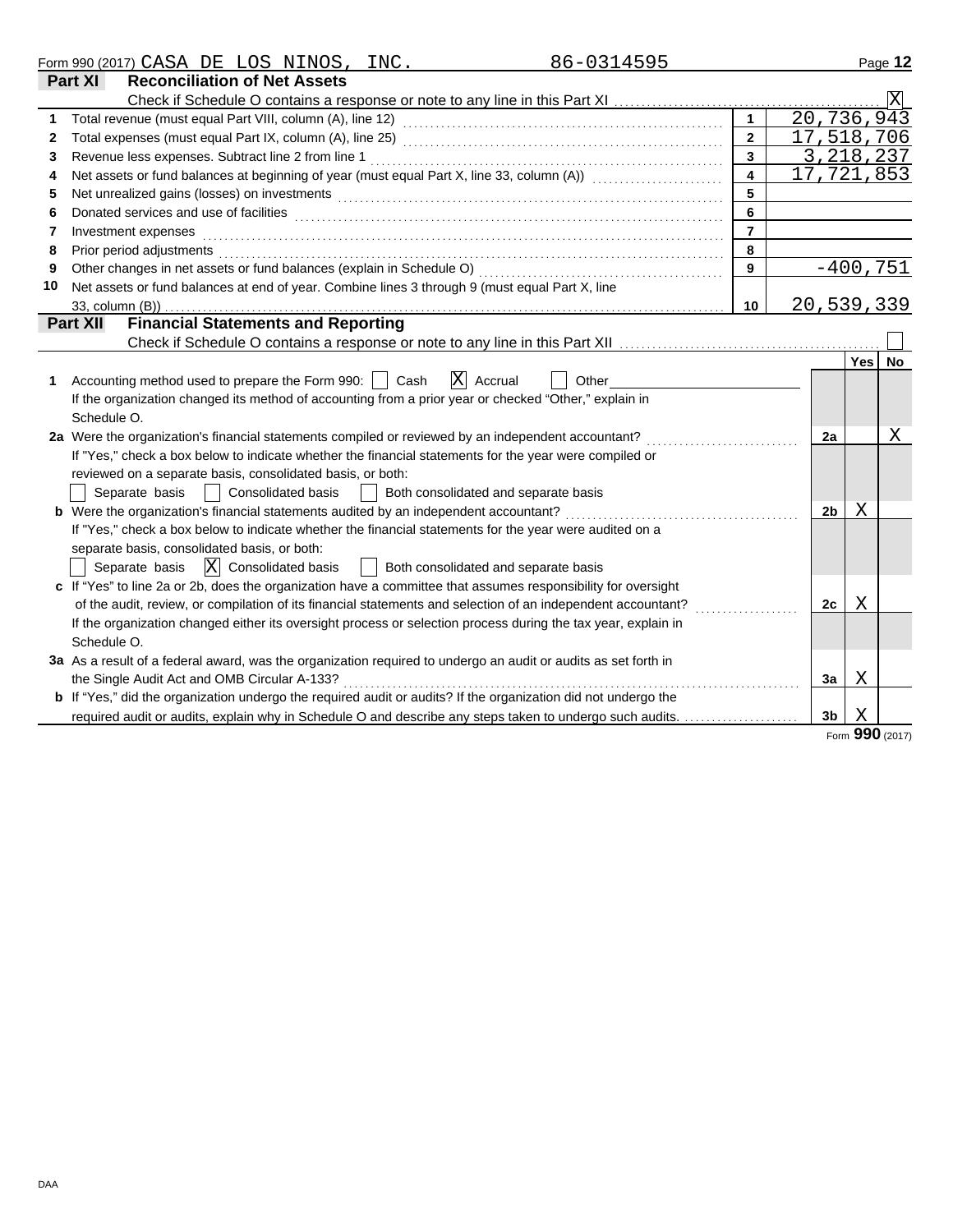| $\overline{\phantom{0}}$<br>990 (2017)<br>Form | CASA | ּיבר<br>பு | $\sim$ $\sim$<br>ـ ۲ د<br>ش∪⊔ ا | NINOS | INC. | $\overline{ }$<br>U 6<br>. J L | Page<br>o |
|------------------------------------------------|------|------------|---------------------------------|-------|------|--------------------------------|-----------|
|                                                |      |            |                                 |       |      |                                |           |

| Part VII                                                                                                                                                                                                                                                                                                                                                                                                             |                                                               |                                   |                       |                 |              |                                                                                                 |        | Section A. Officers, Directors, Trustees, Key Employees, and Highest Compensated Employees (continued) |                                                                                       |                                                                    |
|----------------------------------------------------------------------------------------------------------------------------------------------------------------------------------------------------------------------------------------------------------------------------------------------------------------------------------------------------------------------------------------------------------------------|---------------------------------------------------------------|-----------------------------------|-----------------------|-----------------|--------------|-------------------------------------------------------------------------------------------------|--------|--------------------------------------------------------------------------------------------------------|---------------------------------------------------------------------------------------|--------------------------------------------------------------------|
| (A)<br>Name and title                                                                                                                                                                                                                                                                                                                                                                                                | (B)<br>Average<br>hours per<br>week<br>(list any<br>hours for |                                   |                       | (C)<br>Position |              | (do not check more than one<br>box, unless person is both an<br>officer and a director/trustee) |        | (D)<br>Reportable<br>compensation<br>from<br>the<br>organization                                       | (E)<br>Reportable<br>compensation from<br>related<br>organizations<br>(W-2/1099-MISC) | (F)<br>Estimated<br>amount of<br>other<br>compensation<br>from the |
|                                                                                                                                                                                                                                                                                                                                                                                                                      | related<br>organizations<br>below dotted<br>line)             | Individual trustee<br>or director | Institutional trustee | Officer         | Key employee | Highest compensatec<br>employee                                                                 | Former | (W-2/1099-MISC)                                                                                        |                                                                                       | organization<br>and related<br>organizations                       |
| (20)<br>SUTAPA DUBE                                                                                                                                                                                                                                                                                                                                                                                                  | 30.00                                                         |                                   |                       |                 |              |                                                                                                 |        |                                                                                                        |                                                                                       |                                                                    |
| MEDICAL PROFESSIONAL                                                                                                                                                                                                                                                                                                                                                                                                 | 0.00                                                          |                                   |                       |                 | X            |                                                                                                 |        | 202,114                                                                                                | 0                                                                                     | 4,475                                                              |
| (21) PAMELA GENSKE<br>DIRECTOR HR                                                                                                                                                                                                                                                                                                                                                                                    | 40.00<br>0.00                                                 |                                   |                       |                 |              | X                                                                                               |        | 124,779                                                                                                | 0                                                                                     | 5,199                                                              |
| <b>JOANNE KAROLZAK</b><br>(22)<br>DIRECTOR FAMILY SERV                                                                                                                                                                                                                                                                                                                                                               | 40.00<br>0.00                                                 |                                   |                       |                 |              | X                                                                                               |        | 117,390                                                                                                | 0                                                                                     | 9,601                                                              |
| (23)<br>JACEY COY<br>DIRECTOR BEHAVIORAL                                                                                                                                                                                                                                                                                                                                                                             | 40.00<br>0.00                                                 |                                   |                       |                 |              | X                                                                                               |        | 111,886                                                                                                | 0                                                                                     | <u>10,132</u>                                                      |
| LISA WEBSTER<br>(24)                                                                                                                                                                                                                                                                                                                                                                                                 | 40.00                                                         |                                   |                       |                 |              | X                                                                                               |        |                                                                                                        |                                                                                       |                                                                    |
| COMMUNITY RELATIONS<br>(25)<br>SEAN LOVITT                                                                                                                                                                                                                                                                                                                                                                           | 0.00<br>40.00                                                 |                                   |                       |                 |              |                                                                                                 |        | 109,977                                                                                                | 0                                                                                     | 7,653                                                              |
| DIRECTOR ORG IMPACT                                                                                                                                                                                                                                                                                                                                                                                                  | 0.00                                                          |                                   |                       |                 |              | X                                                                                               |        | 107,439                                                                                                | 0                                                                                     | 5,370                                                              |
|                                                                                                                                                                                                                                                                                                                                                                                                                      |                                                               |                                   |                       |                 |              |                                                                                                 |        |                                                                                                        |                                                                                       |                                                                    |
| Total from continuation sheets to Part VII, Section A<br>c                                                                                                                                                                                                                                                                                                                                                           |                                                               |                                   |                       |                 |              |                                                                                                 |        | 773,585                                                                                                |                                                                                       | 42,430                                                             |
| Total number of individuals (including but not limited to those listed above) who received more than \$100,000 of<br>2<br>reportable compensation from the organization $\blacktriangleright$                                                                                                                                                                                                                        |                                                               |                                   |                       |                 |              |                                                                                                 |        |                                                                                                        |                                                                                       |                                                                    |
| Did the organization list any former officer, director, or trustee, key employee, or highest compensated<br>3<br>employee on line 1a? If "Yes," complete Schedule J for such individual<br>For any individual listed on line 1a, is the sum of reportable compensation and other compensation from the<br>4<br>organization and related organizations greater than \$150,000? If "Yes," complete Schedule J for such |                                                               |                                   |                       |                 |              |                                                                                                 |        |                                                                                                        |                                                                                       | Yes.<br>No.<br>3<br>4                                              |
| individual<br>Did any person listed on line 1a receive or accrue compensation from any unrelated organization or individual<br>5<br>for services rendered to the organization? If "Yes," complete Schedule J for such person                                                                                                                                                                                         |                                                               |                                   |                       |                 |              |                                                                                                 |        |                                                                                                        |                                                                                       | 5                                                                  |
| <b>Section B. Independent Contractors</b><br>Complete this table for your five highest compensated independent contractors that received more than \$100,000 of<br>1                                                                                                                                                                                                                                                 |                                                               |                                   |                       |                 |              |                                                                                                 |        |                                                                                                        |                                                                                       |                                                                    |
| compensation from the organization. Report compensation for the calendar year ending with or within the organization's tax year.                                                                                                                                                                                                                                                                                     | (A)<br>Name and business address                              |                                   |                       |                 |              |                                                                                                 |        |                                                                                                        | (B)<br>Description of services                                                        | (C)<br>Compensation                                                |
|                                                                                                                                                                                                                                                                                                                                                                                                                      |                                                               |                                   |                       |                 |              |                                                                                                 |        |                                                                                                        |                                                                                       |                                                                    |
|                                                                                                                                                                                                                                                                                                                                                                                                                      |                                                               |                                   |                       |                 |              |                                                                                                 |        |                                                                                                        |                                                                                       |                                                                    |
|                                                                                                                                                                                                                                                                                                                                                                                                                      |                                                               |                                   |                       |                 |              |                                                                                                 |        |                                                                                                        |                                                                                       |                                                                    |
|                                                                                                                                                                                                                                                                                                                                                                                                                      |                                                               |                                   |                       |                 |              |                                                                                                 |        |                                                                                                        |                                                                                       |                                                                    |
| Total number of independent contractors (including but not limited to those listed above) who<br>$\mathbf{2}$<br>received more than \$100,000 of compensation from the organization ▶                                                                                                                                                                                                                                |                                                               |                                   |                       |                 |              |                                                                                                 |        |                                                                                                        |                                                                                       |                                                                    |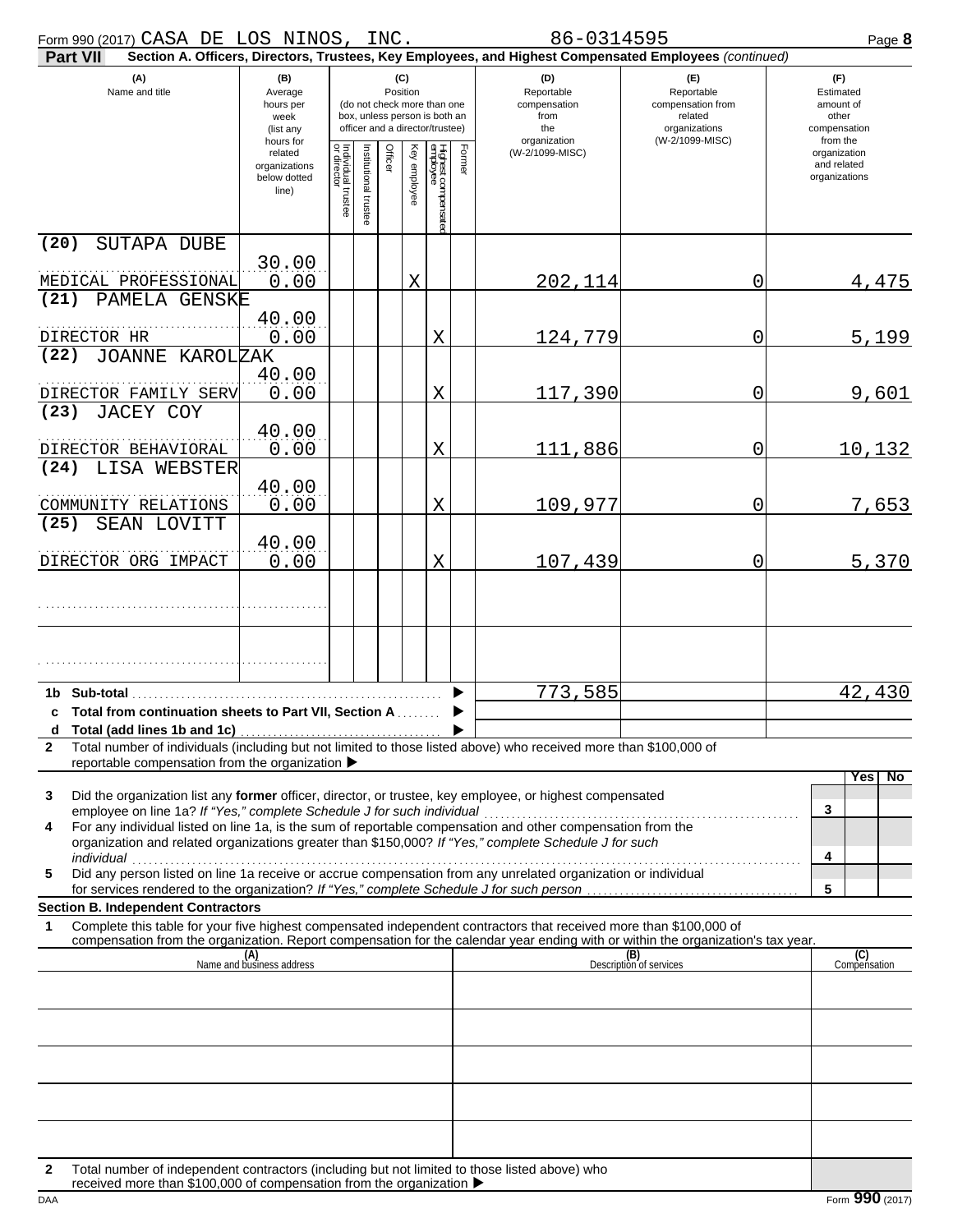|        | <b>SCHEDULE A</b>                     |                                                                                                                                                                                                                                                                 | <b>Public Charity Status and Public Support</b>                                                                                                                                                                                  |                                                                                                                                                            |                                                      |                                        | OMB No. 1545-0047                     |  |  |  |  |  |  |
|--------|---------------------------------------|-----------------------------------------------------------------------------------------------------------------------------------------------------------------------------------------------------------------------------------------------------------------|----------------------------------------------------------------------------------------------------------------------------------------------------------------------------------------------------------------------------------|------------------------------------------------------------------------------------------------------------------------------------------------------------|------------------------------------------------------|----------------------------------------|---------------------------------------|--|--|--|--|--|--|
|        | (Form 990 or 990-EZ)                  |                                                                                                                                                                                                                                                                 |                                                                                                                                                                                                                                  | Complete if the organization is a section 501(c)(3) organization or a section 4947(a)(1) nonexempt charitable trust.<br>Attach to Form 990 or Form 990-EZ. |                                                      |                                        |                                       |  |  |  |  |  |  |
|        | Department of the Treasury            |                                                                                                                                                                                                                                                                 |                                                                                                                                                                                                                                  |                                                                                                                                                            |                                                      |                                        | <b>Open to Public</b>                 |  |  |  |  |  |  |
|        | Internal Revenue Service              |                                                                                                                                                                                                                                                                 | Go to www.irs.gov/Form990 for instructions and the latest information.                                                                                                                                                           |                                                                                                                                                            |                                                      |                                        | <b>Inspection</b>                     |  |  |  |  |  |  |
|        | Name of the organization              |                                                                                                                                                                                                                                                                 |                                                                                                                                                                                                                                  |                                                                                                                                                            |                                                      |                                        | <b>Employer identification number</b> |  |  |  |  |  |  |
|        |                                       |                                                                                                                                                                                                                                                                 | CASA DE LOS NINOS, INC.                                                                                                                                                                                                          |                                                                                                                                                            |                                                      | 86-0314595                             |                                       |  |  |  |  |  |  |
|        | Part I                                |                                                                                                                                                                                                                                                                 | Reason for Public Charity Status (All organizations must complete this part.) See instructions.                                                                                                                                  |                                                                                                                                                            |                                                      |                                        |                                       |  |  |  |  |  |  |
|        |                                       |                                                                                                                                                                                                                                                                 | The organization is not a private foundation because it is: (For lines 1 through 12, check only one box.)                                                                                                                        |                                                                                                                                                            |                                                      |                                        |                                       |  |  |  |  |  |  |
| 1      |                                       |                                                                                                                                                                                                                                                                 | A church, convention of churches, or association of churches described in section 170(b)(1)(A)(i).                                                                                                                               |                                                                                                                                                            |                                                      |                                        |                                       |  |  |  |  |  |  |
| 2<br>3 |                                       |                                                                                                                                                                                                                                                                 | A school described in section 170(b)(1)(A)(ii). (Attach Schedule E (Form 990 or 990-EZ).)<br>A hospital or a cooperative hospital service organization described in section 170(b)(1)(A)(iii).                                   |                                                                                                                                                            |                                                      |                                        |                                       |  |  |  |  |  |  |
| 4      |                                       |                                                                                                                                                                                                                                                                 | A medical research organization operated in conjunction with a hospital described in section 170(b)(1)(A)(iii). Enter the hospital's name,                                                                                       |                                                                                                                                                            |                                                      |                                        |                                       |  |  |  |  |  |  |
|        | city, and state:                      |                                                                                                                                                                                                                                                                 |                                                                                                                                                                                                                                  |                                                                                                                                                            |                                                      |                                        |                                       |  |  |  |  |  |  |
| 5      |                                       |                                                                                                                                                                                                                                                                 | An organization operated for the benefit of a college or university owned or operated by a governmental unit described in                                                                                                        |                                                                                                                                                            |                                                      |                                        |                                       |  |  |  |  |  |  |
|        |                                       | section 170(b)(1)(A)(iv). (Complete Part II.)                                                                                                                                                                                                                   |                                                                                                                                                                                                                                  |                                                                                                                                                            |                                                      |                                        |                                       |  |  |  |  |  |  |
| 6      |                                       | A federal, state, or local government or governmental unit described in section 170(b)(1)(A)(v).                                                                                                                                                                |                                                                                                                                                                                                                                  |                                                                                                                                                            |                                                      |                                        |                                       |  |  |  |  |  |  |
| 7      |                                       | X<br>An organization that normally receives a substantial part of its support from a governmental unit or from the general public<br>described in section 170(b)(1)(A)(vi). (Complete Part II.)                                                                 |                                                                                                                                                                                                                                  |                                                                                                                                                            |                                                      |                                        |                                       |  |  |  |  |  |  |
| 8      |                                       |                                                                                                                                                                                                                                                                 | A community trust described in section 170(b)(1)(A)(vi). (Complete Part II.)                                                                                                                                                     |                                                                                                                                                            |                                                      |                                        |                                       |  |  |  |  |  |  |
| 9      | university:                           | An agricultural research organization described in section 170(b)(1)(A)(ix) operated in conjunction with a land-grant college<br>or university or a non-land grant college of agriculture (see instructions). Enter the name, city, and state of the college or |                                                                                                                                                                                                                                  |                                                                                                                                                            |                                                      |                                        |                                       |  |  |  |  |  |  |
| 10     |                                       |                                                                                                                                                                                                                                                                 | An organization that normally receives: (1) more than 33 1/3% of its support from contributions, membership fees, and gross                                                                                                      |                                                                                                                                                            |                                                      |                                        |                                       |  |  |  |  |  |  |
|        |                                       |                                                                                                                                                                                                                                                                 | receipts from activities related to its exempt functions—subject to certain exceptions, and (2) no more than 33 1/3% of its                                                                                                      |                                                                                                                                                            |                                                      |                                        |                                       |  |  |  |  |  |  |
|        |                                       |                                                                                                                                                                                                                                                                 | support from gross investment income and unrelated business taxable income (less section 511 tax) from businesses<br>acquired by the organization after June 30, 1975. See section 509(a)(2). (Complete Part III.)               |                                                                                                                                                            |                                                      |                                        |                                       |  |  |  |  |  |  |
| 11     |                                       |                                                                                                                                                                                                                                                                 | An organization organized and operated exclusively to test for public safety. See section 509(a)(4).                                                                                                                             |                                                                                                                                                            |                                                      |                                        |                                       |  |  |  |  |  |  |
| 12     |                                       |                                                                                                                                                                                                                                                                 | An organization organized and operated exclusively for the benefit of, to perform the functions of, or to carry out the purposes                                                                                                 |                                                                                                                                                            |                                                      |                                        |                                       |  |  |  |  |  |  |
|        |                                       |                                                                                                                                                                                                                                                                 | of one or more publicly supported organizations described in section $509(a)(1)$ or section $509(a)(2)$ . See section $509(a)(3)$ .                                                                                              |                                                                                                                                                            |                                                      |                                        |                                       |  |  |  |  |  |  |
|        |                                       |                                                                                                                                                                                                                                                                 | Check the box in lines 12a through 12d that describes the type of supporting organization and complete lines 12e, 12f, and 12g.                                                                                                  |                                                                                                                                                            |                                                      |                                        |                                       |  |  |  |  |  |  |
|        | a                                     |                                                                                                                                                                                                                                                                 | Type I. A supporting organization operated, supervised, or controlled by its supported organization(s), typically by giving                                                                                                      |                                                                                                                                                            |                                                      |                                        |                                       |  |  |  |  |  |  |
|        |                                       |                                                                                                                                                                                                                                                                 | the supported organization(s) the power to regularly appoint or elect a majority of the directors or trustees of the<br>supporting organization. You must complete Part IV, Sections A and B.                                    |                                                                                                                                                            |                                                      |                                        |                                       |  |  |  |  |  |  |
|        | b                                     |                                                                                                                                                                                                                                                                 | Type II. A supporting organization supervised or controlled in connection with its supported organization(s), by having                                                                                                          |                                                                                                                                                            |                                                      |                                        |                                       |  |  |  |  |  |  |
|        |                                       |                                                                                                                                                                                                                                                                 | control or management of the supporting organization vested in the same persons that control or manage the supported                                                                                                             |                                                                                                                                                            |                                                      |                                        |                                       |  |  |  |  |  |  |
|        |                                       |                                                                                                                                                                                                                                                                 | organization(s). You must complete Part IV, Sections A and C.                                                                                                                                                                    |                                                                                                                                                            |                                                      |                                        |                                       |  |  |  |  |  |  |
|        | c                                     |                                                                                                                                                                                                                                                                 | Type III functionally integrated. A supporting organization operated in connection with, and functionally integrated with,<br>its supported organization(s) (see instructions). You must complete Part IV, Sections A, D, and E. |                                                                                                                                                            |                                                      |                                        |                                       |  |  |  |  |  |  |
|        | d                                     |                                                                                                                                                                                                                                                                 | Type III non-functionally integrated. A supporting organization operated in connection with its supported organization(s)                                                                                                        |                                                                                                                                                            |                                                      |                                        |                                       |  |  |  |  |  |  |
|        |                                       |                                                                                                                                                                                                                                                                 | that is not functionally integrated. The organization generally must satisfy a distribution requirement and an attentiveness<br>requirement (see instructions). You must complete Part IV, Sections A and D, and Part V.         |                                                                                                                                                            |                                                      |                                        |                                       |  |  |  |  |  |  |
|        | е                                     |                                                                                                                                                                                                                                                                 | Check this box if the organization received a written determination from the IRS that it is a Type I, Type II, Type III                                                                                                          |                                                                                                                                                            |                                                      |                                        |                                       |  |  |  |  |  |  |
|        |                                       |                                                                                                                                                                                                                                                                 | functionally integrated, or Type III non-functionally integrated supporting organization.                                                                                                                                        |                                                                                                                                                            |                                                      |                                        |                                       |  |  |  |  |  |  |
|        | f                                     | Enter the number of supported organizations                                                                                                                                                                                                                     |                                                                                                                                                                                                                                  |                                                                                                                                                            |                                                      |                                        |                                       |  |  |  |  |  |  |
|        | g                                     |                                                                                                                                                                                                                                                                 | Provide the following information about the supported organization(s).                                                                                                                                                           |                                                                                                                                                            |                                                      |                                        |                                       |  |  |  |  |  |  |
|        | (i) Name of supported<br>organization | (ii) EIN                                                                                                                                                                                                                                                        | (iii) Type of organization<br>(described on lines 1-10                                                                                                                                                                           |                                                                                                                                                            | (iv) Is the organization<br>listed in your governing | (v) Amount of monetary<br>support (see | (vi) Amount of<br>other support (see  |  |  |  |  |  |  |
|        |                                       |                                                                                                                                                                                                                                                                 | above (see instructions))                                                                                                                                                                                                        |                                                                                                                                                            | document?                                            | instructions)                          | instructions)                         |  |  |  |  |  |  |
|        |                                       |                                                                                                                                                                                                                                                                 |                                                                                                                                                                                                                                  | Yes                                                                                                                                                        | No                                                   |                                        |                                       |  |  |  |  |  |  |
| (A)    |                                       |                                                                                                                                                                                                                                                                 |                                                                                                                                                                                                                                  |                                                                                                                                                            |                                                      |                                        |                                       |  |  |  |  |  |  |
|        |                                       |                                                                                                                                                                                                                                                                 |                                                                                                                                                                                                                                  |                                                                                                                                                            |                                                      |                                        |                                       |  |  |  |  |  |  |
| (B)    |                                       |                                                                                                                                                                                                                                                                 |                                                                                                                                                                                                                                  |                                                                                                                                                            |                                                      |                                        |                                       |  |  |  |  |  |  |
| (C)    |                                       |                                                                                                                                                                                                                                                                 |                                                                                                                                                                                                                                  |                                                                                                                                                            |                                                      |                                        |                                       |  |  |  |  |  |  |
|        |                                       |                                                                                                                                                                                                                                                                 |                                                                                                                                                                                                                                  |                                                                                                                                                            |                                                      |                                        |                                       |  |  |  |  |  |  |
| (D)    |                                       |                                                                                                                                                                                                                                                                 |                                                                                                                                                                                                                                  |                                                                                                                                                            |                                                      |                                        |                                       |  |  |  |  |  |  |
| (E)    |                                       |                                                                                                                                                                                                                                                                 |                                                                                                                                                                                                                                  |                                                                                                                                                            |                                                      |                                        |                                       |  |  |  |  |  |  |
|        |                                       |                                                                                                                                                                                                                                                                 |                                                                                                                                                                                                                                  |                                                                                                                                                            |                                                      |                                        |                                       |  |  |  |  |  |  |

**For Paperwork Reduction Act Notice, see the Instructions for Form 990 or 990-EZ.**

**Total**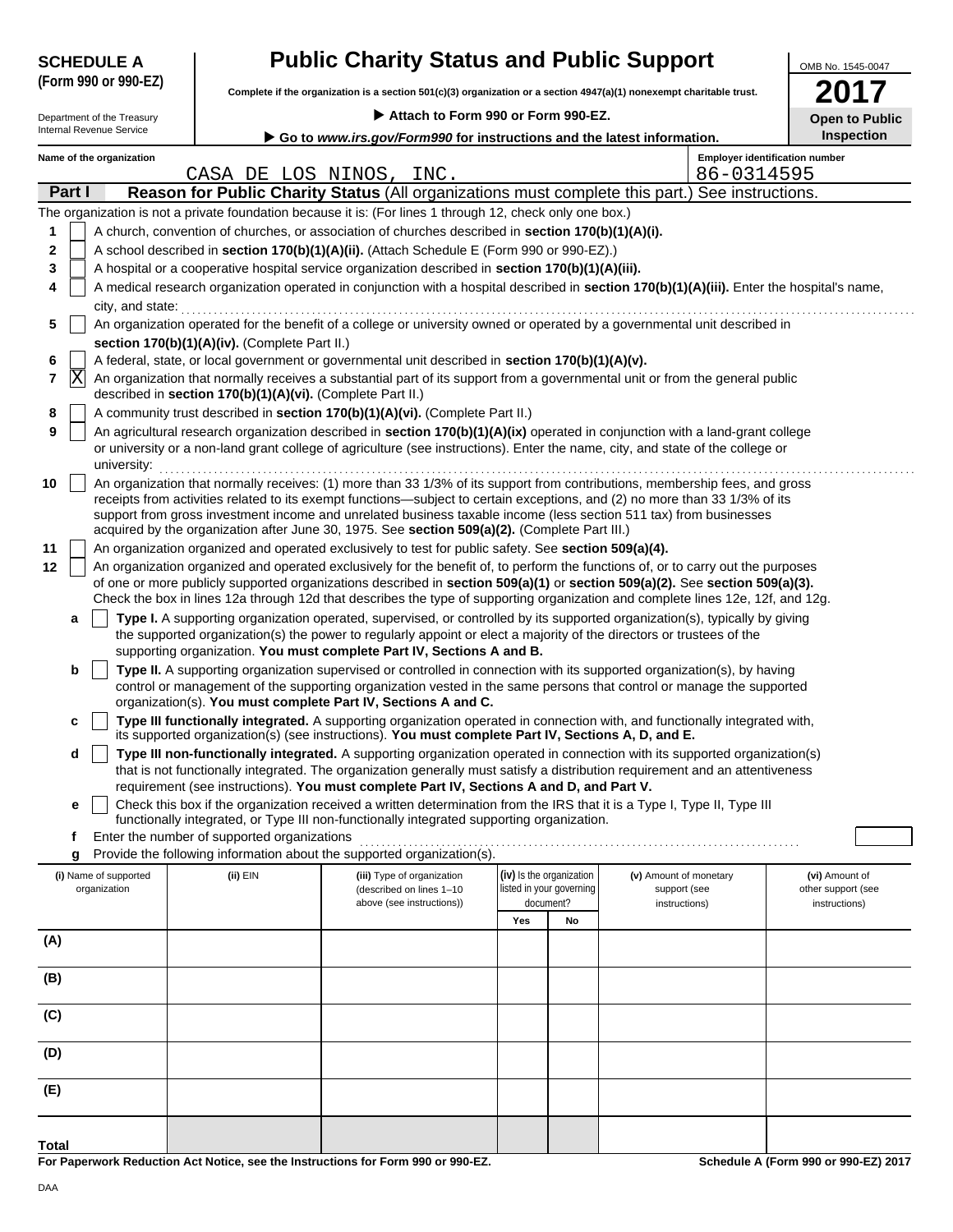|              | Schedule A (Form 990 or 990-EZ) 2017<br>Support Schedule for Organizations Described in Sections 170(b)(1)(A)(iv) and 170(b)(1)(A)(vi)<br>Part II    | CASA DE LOS NINOS, INC. |              |            |            | 86-0314595 | Page 2                                      |
|--------------|------------------------------------------------------------------------------------------------------------------------------------------------------|-------------------------|--------------|------------|------------|------------|---------------------------------------------|
|              | (Complete only if you checked the box on line 5, 7, or 8 of Part I or if the organization failed to qualify under                                    |                         |              |            |            |            |                                             |
|              | Part III. If the organization fails to qualify under the tests listed below, please complete Part III.)                                              |                         |              |            |            |            |                                             |
|              | <b>Section A. Public Support</b>                                                                                                                     |                         |              |            |            |            |                                             |
|              | Calendar year (or fiscal year beginning in)<br>$\blacktriangleright$                                                                                 | (a) 2013                | (b) 2014     | $(c)$ 2015 | $(d)$ 2016 | (e) $2017$ | (f) Total                                   |
| 1            | Gifts, grants, contributions, and<br>membership fees received. (Do not<br>include any "unusual grants.")                                             | 9,471,937               | 14, 164, 600 | 10,698,872 | 15,785,015 | 11,382,237 | 61,502,661                                  |
| $\mathbf{2}$ | Tax revenues levied for the<br>organization's benefit and either paid<br>to or expended on its behalf                                                |                         |              |            |            |            |                                             |
| 3            | The value of services or facilities<br>furnished by a governmental unit to the<br>organization without charge                                        |                         |              |            |            |            |                                             |
| 4            | Total. Add lines 1 through 3                                                                                                                         | 9,471,937               | 14, 164, 600 | 10,698,872 | 15,785,015 | 11,382,237 | 61,502,661                                  |
| 5            | The portion of total contributions by                                                                                                                |                         |              |            |            |            |                                             |
|              | each person (other than a<br>governmental unit or publicly<br>supported organization) included on<br>line 1 that exceeds 2% of the amount            |                         |              |            |            |            |                                             |
|              | shown on line 11, column (f)                                                                                                                         |                         |              |            |            |            | 1,761,620                                   |
| -6           | Public support. Subtract line 5 from line 4.                                                                                                         |                         |              |            |            |            | 59,741,041                                  |
|              | <b>Section B. Total Support</b>                                                                                                                      |                         |              |            |            |            |                                             |
|              | Calendar year (or fiscal year beginning in)<br>▶                                                                                                     | (a) 2013                | (b) 2014     | $(c)$ 2015 | $(d)$ 2016 | (e) 2017   | (f) Total                                   |
| 7            | Amounts from line 4                                                                                                                                  | 9,471,937               | 14, 164, 600 | 10,698,872 | 15,785,015 | 11,382,237 | 61,502,661                                  |
| 8            | Gross income from interest, dividends,<br>payments received on securities loans,<br>rents, royalties, and income from<br>similar sources             | 178,542                 | 37,741       | 50,808     | 33,560     | 77,546     | 378,197                                     |
| 9            | Net income from unrelated business<br>activities, whether or not the business<br>is regularly carried on                                             |                         |              |            |            |            |                                             |
| 10           | Other income. Do not include gain or<br>loss from the sale of capital assets<br>(Explain in Part VI.)                                                | 23,919                  | 5,751        | 116        | 4,793      | 3,571      | 38,150                                      |
| 11           | Total support. Add lines 7 through 10<br>Gross receipts from related activities, etc. (see instructions)                                             |                         |              |            |            |            | 61,919,008                                  |
| 12<br>13     | First five years. If the Form 990 is for the organization's first, second, third, fourth, or fifth tax year as a section $501(c)(3)$                 |                         |              |            |            | $12 \,$    | 55, 393, 480                                |
|              | organization, check this box and stop here                                                                                                           |                         |              |            |            |            |                                             |
|              | <b>Section C. Computation of Public Support Percentage</b>                                                                                           |                         |              |            |            |            |                                             |
| 14           | Public support percentage for 2017 (line 6, column (f) divided by line 11, column (f)) [[[[[[[[[[[[[[[[[[[[[[                                        |                         |              |            |            | 14         | 96.48%                                      |
| 15           | Public support percentage from 2016 Schedule A, Part II, line 14                                                                                     |                         |              |            |            | 15         | 98.78%                                      |
| 16a          | 33 1/3% support test-2017. If the organization did not check the box on line 13, and line 14 is 33 1/3% or more, check this                          |                         |              |            |            |            |                                             |
|              | box and stop here. The organization qualifies as a publicly supported organization                                                                   |                         |              |            |            |            | $\blacktriangleright$ $\overline{\text{X}}$ |
| b            | 33 1/3% support test-2016. If the organization did not check a box on line 13 or 16a, and line 15 is 33 1/3% or more, check                          |                         |              |            |            |            |                                             |
|              | this box and stop here. The organization qualifies as a publicly supported organization                                                              |                         |              |            |            |            |                                             |
|              | 17a 10%-facts-and-circumstances test-2017. If the organization did not check a box on line 13, 16a, or 16b, and line 14 is                           |                         |              |            |            |            |                                             |
|              | 10% or more, and if the organization meets the "facts-and-circumstances" test, check this box and stop here. Explain in                              |                         |              |            |            |            |                                             |
|              | Part VI how the organization meets the "facts-and-circumstances" test. The organization qualifies as a publicly supported                            |                         |              |            |            |            |                                             |
|              | organization                                                                                                                                         |                         |              |            |            |            |                                             |
| b            | 10%-facts-and-circumstances test-2016. If the organization did not check a box on line 13, 16a, 16b, or 17a, and line                                |                         |              |            |            |            |                                             |
|              | 15 is 10% or more, and if the organization meets the "facts-and-circumstances" test, check this box and stop here.                                   |                         |              |            |            |            |                                             |
|              | Explain in Part VI how the organization meets the "facts-and-circumstances" test. The organization qualifies as a publicly<br>supported organization |                         |              |            |            |            |                                             |
| 18           | Private foundation. If the organization did not check a box on line 13, 16a, 16b, 17a, or 17b, check this box and see                                |                         |              |            |            |            |                                             |
|              | instructions                                                                                                                                         |                         |              |            |            |            |                                             |

**Schedule A (Form 990 or 990-EZ) 2017**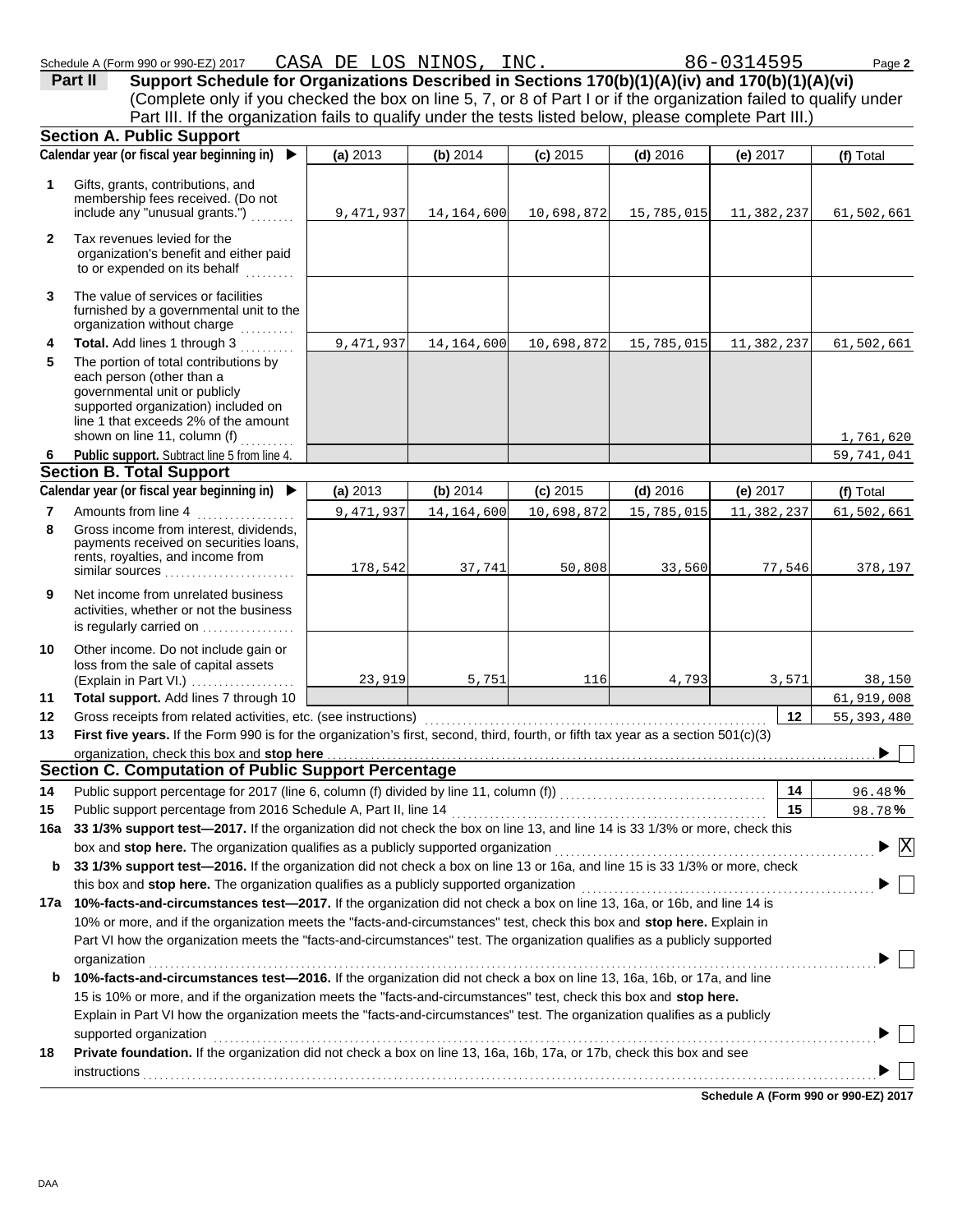|              | (Complete only if you checked the box on line 10 of Part I or if the organization failed to qualify under Part II.<br>If the organization fails to qualify under the tests listed below, please complete Part II.)                                                                                                                                                                                 |          |          |            |            |            |    |           |
|--------------|----------------------------------------------------------------------------------------------------------------------------------------------------------------------------------------------------------------------------------------------------------------------------------------------------------------------------------------------------------------------------------------------------|----------|----------|------------|------------|------------|----|-----------|
|              | <b>Section A. Public Support</b>                                                                                                                                                                                                                                                                                                                                                                   |          |          |            |            |            |    |           |
|              | Calendar year (or fiscal year beginning in)                                                                                                                                                                                                                                                                                                                                                        | (a) 2013 | (b) 2014 | $(c)$ 2015 | $(d)$ 2016 | (e) $2017$ |    | (f) Total |
| 1.           | Gifts, grants, contributions, and membership                                                                                                                                                                                                                                                                                                                                                       |          |          |            |            |            |    |           |
|              | fees received. (Do not include any "unusual grants.")                                                                                                                                                                                                                                                                                                                                              |          |          |            |            |            |    |           |
| $\mathbf{2}$ | Gross receipts from admissions, merchandise<br>sold or services performed, or facilities<br>furnished in any activity that is related to the<br>organization's tax-exempt purpose                                                                                                                                                                                                                  |          |          |            |            |            |    |           |
| 3            | Gross receipts from activities that are not an<br>unrelated trade or business under section 513                                                                                                                                                                                                                                                                                                    |          |          |            |            |            |    |           |
| 4            | Tax revenues levied for the<br>organization's benefit and either paid<br>to or expended on its behalf                                                                                                                                                                                                                                                                                              |          |          |            |            |            |    |           |
| 5            | The value of services or facilities<br>furnished by a governmental unit to the<br>organization without charge                                                                                                                                                                                                                                                                                      |          |          |            |            |            |    |           |
| 6            | Total. Add lines 1 through 5                                                                                                                                                                                                                                                                                                                                                                       |          |          |            |            |            |    |           |
| 7a -         | Amounts included on lines 1, 2, and 3<br>received from disqualified persons                                                                                                                                                                                                                                                                                                                        |          |          |            |            |            |    |           |
| b            | Amounts included on lines 2 and 3<br>received from other than disqualified<br>persons that exceed the greater of \$5,000<br>or 1% of the amount on line 13 for the year                                                                                                                                                                                                                            |          |          |            |            |            |    |           |
| c            | Add lines 7a and 7b                                                                                                                                                                                                                                                                                                                                                                                |          |          |            |            |            |    |           |
| 8            | Public support. (Subtract line 7c from<br>line $6.$ )                                                                                                                                                                                                                                                                                                                                              |          |          |            |            |            |    |           |
|              | <b>Section B. Total Support</b>                                                                                                                                                                                                                                                                                                                                                                    |          |          |            |            |            |    |           |
|              | Calendar year (or fiscal year beginning in)                                                                                                                                                                                                                                                                                                                                                        | (a) 2013 | (b) 2014 | $(c)$ 2015 | $(d)$ 2016 | $(e)$ 2017 |    | (f) Total |
| 9            | Amounts from line 6                                                                                                                                                                                                                                                                                                                                                                                |          |          |            |            |            |    |           |
| 10a          | Gross income from interest, dividends,<br>payments received on securities loans, rents,<br>royalties, and income from similar sources.                                                                                                                                                                                                                                                             |          |          |            |            |            |    |           |
| b            | Unrelated business taxable income (less<br>section 511 taxes) from businesses<br>acquired after June 30, 1975                                                                                                                                                                                                                                                                                      |          |          |            |            |            |    |           |
|              | Add lines 10a and 10b                                                                                                                                                                                                                                                                                                                                                                              |          |          |            |            |            |    |           |
| 11           | Net income from unrelated business<br>activities not included in line 10b, whether<br>or not the business is regularly carried on.                                                                                                                                                                                                                                                                 |          |          |            |            |            |    |           |
| 12           | Other income. Do not include gain or<br>loss from the sale of capital assets<br>(Explain in Part VI.)                                                                                                                                                                                                                                                                                              |          |          |            |            |            |    |           |
| 13           | Total support. (Add lines 9, 10c, 11,<br>and $12.$ )                                                                                                                                                                                                                                                                                                                                               |          |          |            |            |            |    |           |
| 14           | First five years. If the Form 990 is for the organization's first, second, third, fourth, or fifth tax year as a section $501(c)(3)$                                                                                                                                                                                                                                                               |          |          |            |            |            |    |           |
|              | organization, check this box and stop here                                                                                                                                                                                                                                                                                                                                                         |          |          |            |            |            |    |           |
|              | <b>Section C. Computation of Public Support Percentage</b>                                                                                                                                                                                                                                                                                                                                         |          |          |            |            |            |    |           |
| 15           | Public support percentage for 2017 (line 8, column (f) divided by line 13, column (f)) [[[[[[[[[[[[[[[[[[[[[[                                                                                                                                                                                                                                                                                      |          |          |            |            |            | 15 | %         |
| 16           |                                                                                                                                                                                                                                                                                                                                                                                                    |          |          |            |            |            | 16 | %         |
|              | Section D. Computation of Investment Income Percentage                                                                                                                                                                                                                                                                                                                                             |          |          |            |            |            |    |           |
| 17           | Investment income percentage for 2017 (line 10c, column (f) divided by line 13, column (f)) [[[[[[[[[[[[[[[[[[                                                                                                                                                                                                                                                                                     |          |          |            |            |            | 17 | %         |
| 18           | Investment income percentage from 2016 Schedule A, Part III, line 17                                                                                                                                                                                                                                                                                                                               |          |          |            |            |            | 18 | %         |
| 19а          | 33 1/3% support tests-2017. If the organization did not check the box on line 14, and line 15 is more than 33 1/3%, and line                                                                                                                                                                                                                                                                       |          |          |            |            |            |    |           |
| b            | 17 is not more than 33 1/3%, check this box and stop here. The organization qualifies as a publicly supported organization<br>33 1/3% support tests—2016. If the organization did not check a box on line 14 or line 19a, and line 16 is more than 33 1/3%, and<br>line 18 is not more than 33 1/3%, check this box and stop here. The organization qualifies as a publicly supported organization |          |          |            |            |            |    |           |

**Schedule A (Form 990 or 990-EZ) 2017**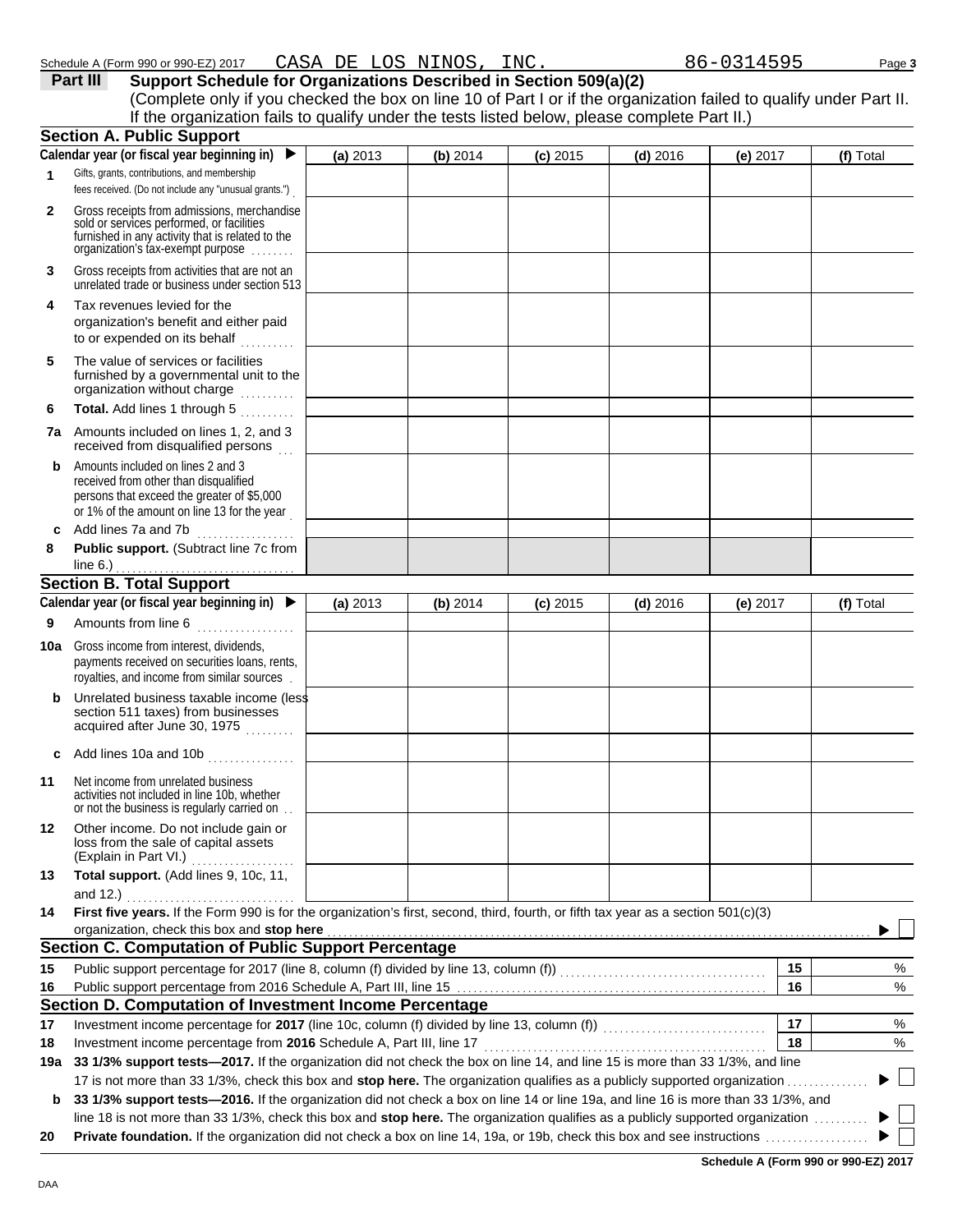*determine whether the organization had excess business holdings.)*

#### **Part IV Supporting Organizations** Sections A, D, and E. If you checked 12d of Part I, complete Sections A and D, and complete Part V.) **Section A. All Supporting Organizations** (Complete only if you checked a box in line 12 on Part I. If you checked 12a of Part I, complete Sections A and B. If you checked 12b of Part I, complete Sections A and C. If you checked 12c of Part I, complete Are all of the organization's supported organizations listed by name in the organization's governing documents? *If "No," describe in Part VI how the supported organizations are designated. If designated by class or purpose, describe the designation. If historic and continuing relationship, explain.* Did the organization have any supported organization that does not have an IRS determination of status under section 509(a)(1) or (2)? *If "Yes," explain in Part VI how the organization determined that the supported organization was described in section 509(a)(1) or (2).* **1 2 3a** Did the organization have a supported organization described in section 501(c)(4), (5), or (6)? *If "Yes," answer* **b c** Did the organization ensure that all support to such organizations was used exclusively for section 170(c)(2)(B) **4a** Was any supported organization not organized in the United States ("foreign supported organization")? *If* **b** Did the organization have ultimate control and discretion in deciding whether to make grants to the foreign **c** Did the organization support any foreign supported organization that does not have an IRS determination **5a** Did the organization add, substitute, or remove any supported organizations during the tax year? *If "Yes,"* **b c 6 7 8 9a b c** Did a disqualified person (as defined in line 9a) have an ownership interest in, or derive any personal benefit **10a b** *(b) and (c) below.* Did the organization confirm that each supported organization qualified under section 501(c)(4), (5), or (6) and satisfied the public support tests under section 509(a)(2)? *If "Yes," describe in Part VI when and how the organization made the determination.* purposes? *If "Yes," explain in Part VI what controls the organization put in place to ensure such use. "Yes," and if you checked 12a or 12b in Part I, answer (b) and (c) below.* supported organization? *If "Yes," describe in Part VI how the organization had such control and discretion despite being controlled or supervised by or in connection with its supported organizations.* under sections 501(c)(3) and 509(a)(1) or (2)? *If "Yes," explain in Part VI what controls the organization used to ensure that all support to the foreign supported organization was used exclusively for section 170(c)(2)(B) purposes. answer (b) and (c) below (if applicable). Also, provide detail in Part VI, including (i) the names and EIN numbers of the supported organizations added, substituted, or removed; (ii) the reasons for each such action; (iii) the authority under the organization's organizing document authorizing such action; and (iv) how the action was accomplished (such as by amendment to the organizing document).* **Type I or Type II only.** Was any added or substituted supported organization part of a class already designated in the organization's organizing document? **Substitutions only.** Was the substitution the result of an event beyond the organization's control? Did the organization provide support (whether in the form of grants or the provision of services or facilities) to anyone other than (i) its supported organizations, (ii) individuals that are part of the charitable class benefited by one or more of its supported organizations, or (iii) other supporting organizations that also support or benefit one or more of the filing organization's supported organizations? *If "Yes," provide detail in Part VI.* Did the organization provide a grant, loan, compensation, or other similar payment to a substantial contributor (defined in section 4958(c)(3)(C)), a family member of a substantial contributor, or a 35% controlled entity with regard to a substantial contributor? *If "Yes," complete Part I of Schedule L (Form 990 or 990-EZ).* Did the organization make a loan to a disqualified person (as defined in section 4958) not described in line 7? *If "Yes," complete Part I of Schedule L (Form 990 or 990-EZ).* Was the organization controlled directly or indirectly at any time during the tax year by one or more disqualified persons as defined in section 4946 (other than foundation managers and organizations described in section 509(a)(1) or (2))? *If "Yes," provide detail in Part VI.* Did one or more disqualified persons (as defined in line 9a) hold a controlling interest in any entity in which the supporting organization had an interest? *If "Yes," provide detail in Part VI.* from, assets in which the supporting organization also had an interest? *If "Yes," provide detail in Part VI.* Was the organization subject to the excess business holdings rules of section 4943 because of section 4943(f) (regarding certain Type II supporting organizations, and all Type III non-functionally integrated supporting organizations)? *If "Yes," answer 10b below.* Did the organization have any excess business holdings in the tax year? *(Use Schedule C, Form 4720, to*  Yes | No **1 2 3a 3b 3c 4a 4b 4c 5a 5b 5c 6 7 8 9a 9b 9c 10a**

**Schedule A (Form 990 or 990-EZ) 2017 10b**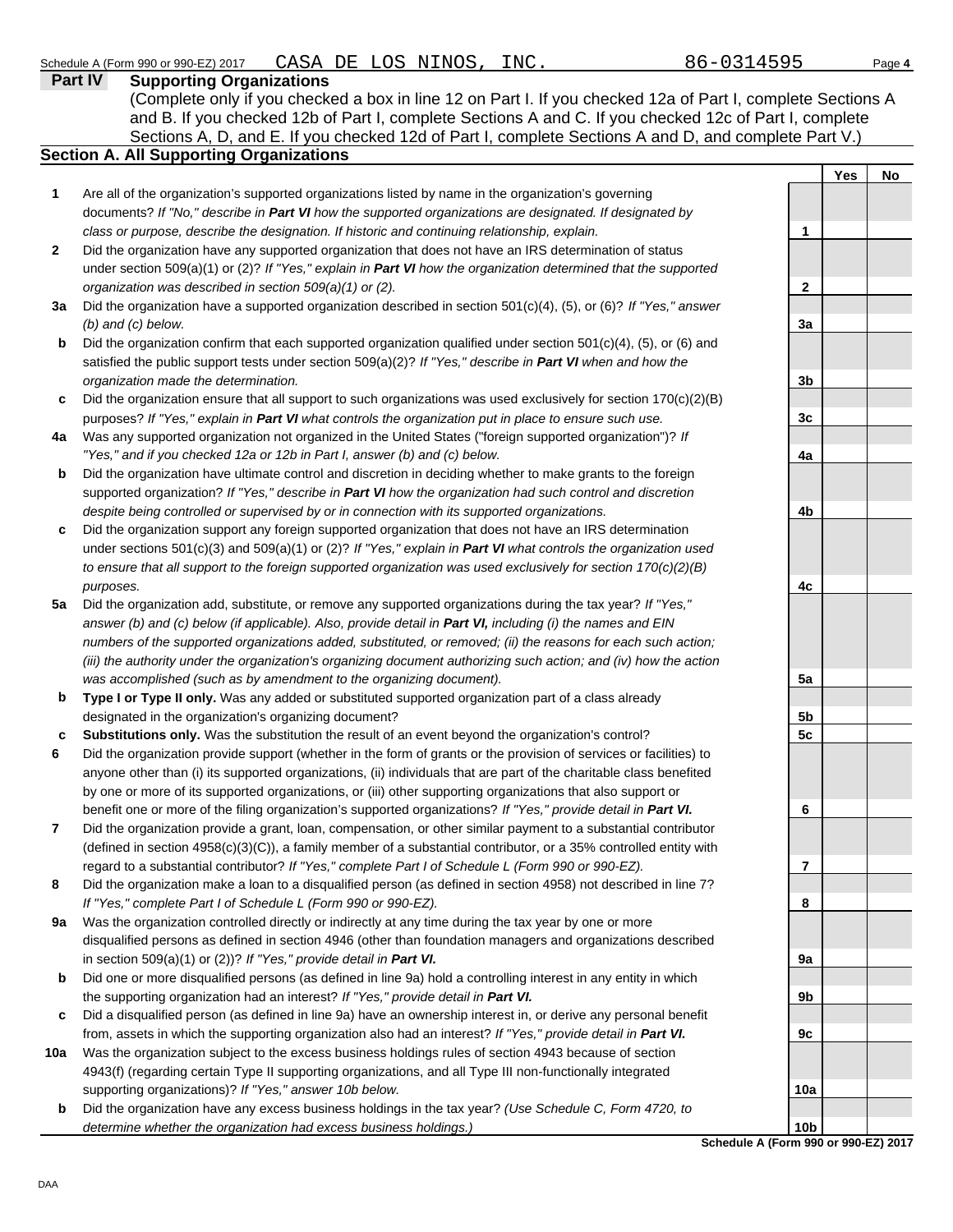| Schedule A | (Form 990 or 990-EZ) 2017                   | DЕ | LOS | NINOS | INC. | Page 5 |
|------------|---------------------------------------------|----|-----|-------|------|--------|
| Part IV    | <b>Supporting Organizations (continued)</b> |    |     |       |      |        |

Has the organization accepted a gift or contribution from any of the following persons?

**11**

**Yes No**

|   | a A person who directly or indirectly controls, either alone or together with persons described in (b) and (c)                                                                                                                           |                 |     |    |
|---|------------------------------------------------------------------------------------------------------------------------------------------------------------------------------------------------------------------------------------------|-----------------|-----|----|
|   | below, the governing body of a supported organization?                                                                                                                                                                                   | 11a             |     |    |
|   | <b>b</b> A family member of a person described in (a) above?                                                                                                                                                                             | 11 <sub>b</sub> |     |    |
| c | A 35% controlled entity of a person described in (a) or (b) above? If "Yes" to a, b, or c, provide detail in Part VI.                                                                                                                    | 11c             |     |    |
|   | <b>Section B. Type I Supporting Organizations</b>                                                                                                                                                                                        |                 |     |    |
|   |                                                                                                                                                                                                                                          |                 | Yes | No |
| 1 | Did the directors, trustees, or membership of one or more supported organizations have the power to                                                                                                                                      |                 |     |    |
|   | regularly appoint or elect at least a majority of the organization's directors or trustees at all times during the                                                                                                                       |                 |     |    |
|   | tax year? If "No," describe in Part VI how the supported organization(s) effectively operated, supervised, or                                                                                                                            |                 |     |    |
|   | controlled the organization's activities. If the organization had more than one supported organization,                                                                                                                                  |                 |     |    |
|   |                                                                                                                                                                                                                                          |                 |     |    |
|   | describe how the powers to appoint and/or remove directors or trustees were allocated among the supported                                                                                                                                |                 |     |    |
|   | organizations and what conditions or restrictions, if any, applied to such powers during the tax year.                                                                                                                                   | 1               |     |    |
| 2 | Did the organization operate for the benefit of any supported organization other than the supported                                                                                                                                      |                 |     |    |
|   | organization(s) that operated, supervised, or controlled the supporting organization? If "Yes," explain in Part                                                                                                                          |                 |     |    |
|   | VI how providing such benefit carried out the purposes of the supported organization(s) that operated,                                                                                                                                   |                 |     |    |
|   | supervised, or controlled the supporting organization.                                                                                                                                                                                   | $\mathbf{2}$    |     |    |
|   | <b>Section C. Type II Supporting Organizations</b>                                                                                                                                                                                       |                 |     |    |
|   |                                                                                                                                                                                                                                          |                 | Yes | No |
| 1 | Were a majority of the organization's directors or trustees during the tax year also a majority of the directors                                                                                                                         |                 |     |    |
|   | or trustees of each of the organization's supported organization(s)? If "No," describe in Part VI how control                                                                                                                            |                 |     |    |
|   | or management of the supporting organization was vested in the same persons that controlled or managed                                                                                                                                   |                 |     |    |
|   | the supported organization(s).                                                                                                                                                                                                           | 1               |     |    |
|   | <b>Section D. All Type III Supporting Organizations</b>                                                                                                                                                                                  |                 |     |    |
|   |                                                                                                                                                                                                                                          |                 | Yes | No |
| 1 | Did the organization provide to each of its supported organizations, by the last day of the fifth month of the                                                                                                                           |                 |     |    |
|   | organization's tax year, (i) a written notice describing the type and amount of support provided during the prior tax                                                                                                                    |                 |     |    |
|   | year, (ii) a copy of the Form 990 that was most recently filed as of the date of notification, and (iii) copies of the                                                                                                                   |                 |     |    |
|   | organization's governing documents in effect on the date of notification, to the extent not previously provided?                                                                                                                         | 1               |     |    |
|   | Were any of the organization's officers, directors, or trustees either (i) appointed or elected by the supported                                                                                                                         |                 |     |    |
| 2 |                                                                                                                                                                                                                                          |                 |     |    |
|   | organization(s) or (ii) serving on the governing body of a supported organization? If "No," explain in Part VI how                                                                                                                       |                 |     |    |
|   | the organization maintained a close and continuous working relationship with the supported organization(s).                                                                                                                              | 2               |     |    |
| 3 | By reason of the relationship described in (2), did the organization's supported organizations have a                                                                                                                                    |                 |     |    |
|   | significant voice in the organization's investment policies and in directing the use of the organization's                                                                                                                               |                 |     |    |
|   | income or assets at all times during the tax year? If "Yes," describe in Part VI the role the organization's                                                                                                                             |                 |     |    |
|   | supported organizations played in this regard.                                                                                                                                                                                           | 3               |     |    |
|   | Section E. Type III Functionally-Integrated Supporting Organizations                                                                                                                                                                     |                 |     |    |
| 1 | Check the box next to the method that the organization used to satisfy the Integral Part Test during the year (see instructions).                                                                                                        |                 |     |    |
|   | The organization satisfied the Activities Test. Complete line 2 below.                                                                                                                                                                   |                 |     |    |
|   |                                                                                                                                                                                                                                          |                 |     |    |
| b | The organization is the parent of each of its supported organizations. Complete line 3 below.                                                                                                                                            |                 |     |    |
| c | The organization supported a governmental entity. Describe in Part VI how you supported a government entity (see instructions).                                                                                                          |                 |     |    |
|   |                                                                                                                                                                                                                                          |                 |     |    |
| 2 | Activities Test. Answer (a) and (b) below.                                                                                                                                                                                               |                 | Yes | No |
| а | Did substantially all of the organization's activities during the tax year directly further the exempt purposes of                                                                                                                       |                 |     |    |
|   | the supported organization(s) to which the organization was responsive? If "Yes," then in Part VI identify                                                                                                                               |                 |     |    |
|   | those supported organizations and explain how these activities directly furthered their exempt purposes,                                                                                                                                 |                 |     |    |
|   | how the organization was responsive to those supported organizations, and how the organization determined                                                                                                                                |                 |     |    |
|   |                                                                                                                                                                                                                                          | 2a              |     |    |
|   | that these activities constituted substantially all of its activities.                                                                                                                                                                   |                 |     |    |
| b | Did the activities described in (a) constitute activities that, but for the organization's involvement, one or more                                                                                                                      |                 |     |    |
|   | of the organization's supported organization(s) would have been engaged in? If "Yes," explain in Part VI the                                                                                                                             |                 |     |    |
|   | reasons for the organization's position that its supported organization(s) would have engaged in these                                                                                                                                   |                 |     |    |
|   | activities but for the organization's involvement.                                                                                                                                                                                       | 2b              |     |    |
| 3 | Parent of Supported Organizations. Answer (a) and (b) below.                                                                                                                                                                             |                 |     |    |
| a | Did the organization have the power to regularly appoint or elect a majority of the officers, directors, or                                                                                                                              |                 |     |    |
|   | trustees of each of the supported organizations? Provide details in Part VI.                                                                                                                                                             | За              |     |    |
| b | Did the organization exercise a substantial degree of direction over the policies, programs, and activities of each<br>of its supported organizations? If "Yes," describe in Part VI the role played by the organization in this regard. | 3b              |     |    |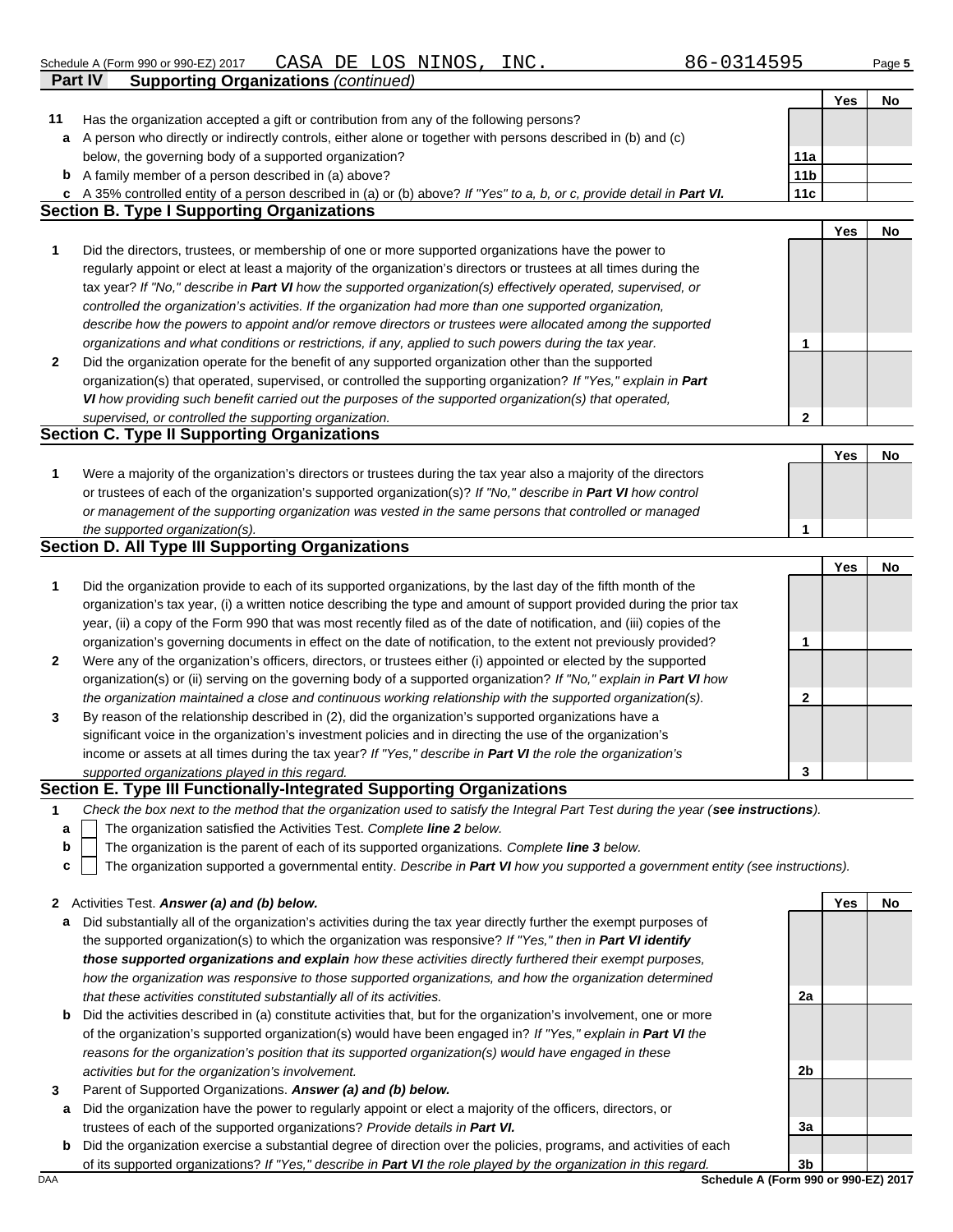| Check here if the organization satisfied the Integral Part Test as a qualifying trust on Nov. 20, 1970 (explain in Part VI). See<br>1              |                         |                |                                |
|----------------------------------------------------------------------------------------------------------------------------------------------------|-------------------------|----------------|--------------------------------|
| <b>instructions.</b> All other Type III non-functionally integrated supporting organizations must complete Sections A through E.                   |                         |                |                                |
| <b>Section A - Adjusted Net Income</b>                                                                                                             |                         | (A) Prior Year | (B) Current Year<br>(optional) |
| 1<br>Net short-term capital gain                                                                                                                   | 1                       |                |                                |
| 2<br>Recoveries of prior-year distributions                                                                                                        | $\mathbf{2}$            |                |                                |
| 3<br>Other gross income (see instructions)                                                                                                         | 3                       |                |                                |
| Add lines 1 through 3.<br>4                                                                                                                        | $\overline{\mathbf{A}}$ |                |                                |
| 5<br>Depreciation and depletion                                                                                                                    | 5                       |                |                                |
| Portion of operating expenses paid or incurred for production or<br>6                                                                              |                         |                |                                |
| collection of gross income or for management, conservation, or                                                                                     |                         |                |                                |
| maintenance of property held for production of income (see instructions)                                                                           | 6                       |                |                                |
| Other expenses (see instructions)<br>$\mathbf{7}$                                                                                                  | $\overline{7}$          |                |                                |
| 8<br>Adjusted Net Income (subtract lines 5, 6 and 7 from line 4).                                                                                  | 8                       |                |                                |
| <b>Section B - Minimum Asset Amount</b>                                                                                                            |                         | (A) Prior Year | (B) Current Year<br>(optional) |
| Aggregate fair market value of all non-exempt-use assets (see<br>1                                                                                 |                         |                |                                |
| instructions for short tax year or assets held for part of year):                                                                                  |                         |                |                                |
| Average monthly value of securities<br>a                                                                                                           | 1a                      |                |                                |
| Average monthly cash balances<br>b                                                                                                                 | 1b                      |                |                                |
| <b>c</b> Fair market value of other non-exempt-use assets                                                                                          | 1 <sub>c</sub>          |                |                                |
| <b>Total</b> (add lines 1a, 1b, and 1c)<br>d                                                                                                       | 1 <sub>d</sub>          |                |                                |
| <b>Discount</b> claimed for blockage or other<br>e                                                                                                 |                         |                |                                |
| factors (explain in detail in Part VI):                                                                                                            |                         |                |                                |
| Acquisition indebtedness applicable to non-exempt-use assets<br>2                                                                                  | $\mathbf 2$             |                |                                |
| Subtract line 2 from line 1d.<br>3                                                                                                                 | 3                       |                |                                |
| Cash deemed held for exempt use. Enter 1-1/2% of line 3 (for greater amount,<br>4                                                                  |                         |                |                                |
| see instructions)                                                                                                                                  | 4                       |                |                                |
| 5<br>Net value of non-exempt-use assets (subtract line 4 from line 3)                                                                              | 5                       |                |                                |
| Multiply line 5 by .035.<br>6                                                                                                                      | 6                       |                |                                |
| 7<br>Recoveries of prior-year distributions                                                                                                        | $\overline{7}$          |                |                                |
| 8<br>Minimum Asset Amount (add line 7 to line 6)                                                                                                   | 8                       |                |                                |
| <b>Section C - Distributable Amount</b>                                                                                                            |                         |                | <b>Current Year</b>            |
| Adjusted net income for prior year (from Section A, line 8, Column A)<br>1                                                                         | $\mathbf 1$             |                |                                |
| Enter 85% of line 1<br>$\mathbf{2}$                                                                                                                | $\overline{2}$          |                |                                |
| 3<br>Minimum asset amount for prior year (from Section B, line 8, Column A)                                                                        | 3                       |                |                                |
| Enter greater of line 2 or line 3.<br>4                                                                                                            | 4                       |                |                                |
| 5<br>Income tax imposed in prior year                                                                                                              | 5                       |                |                                |
| <b>Distributable Amount.</b> Subtract line 5 from line 4, unless subject to<br>6                                                                   |                         |                |                                |
| emergency temporary reduction (see instructions).                                                                                                  | 6                       |                |                                |
| Check hara if the ourrent vegrie the ergenization's first as a non-functionally integrated Type III supporting ergenization (see<br>$\overline{ }$ |                         |                |                                |

**7** | Check here if the current year is the organization's first as a non-functionally integrated Type III supporting organization (see instructions).

**Schedule A (Form 990 or 990-EZ) 2017**

## **Part V Type III Non-Functionally Integrated 509(a)(3) Supporting Organizations**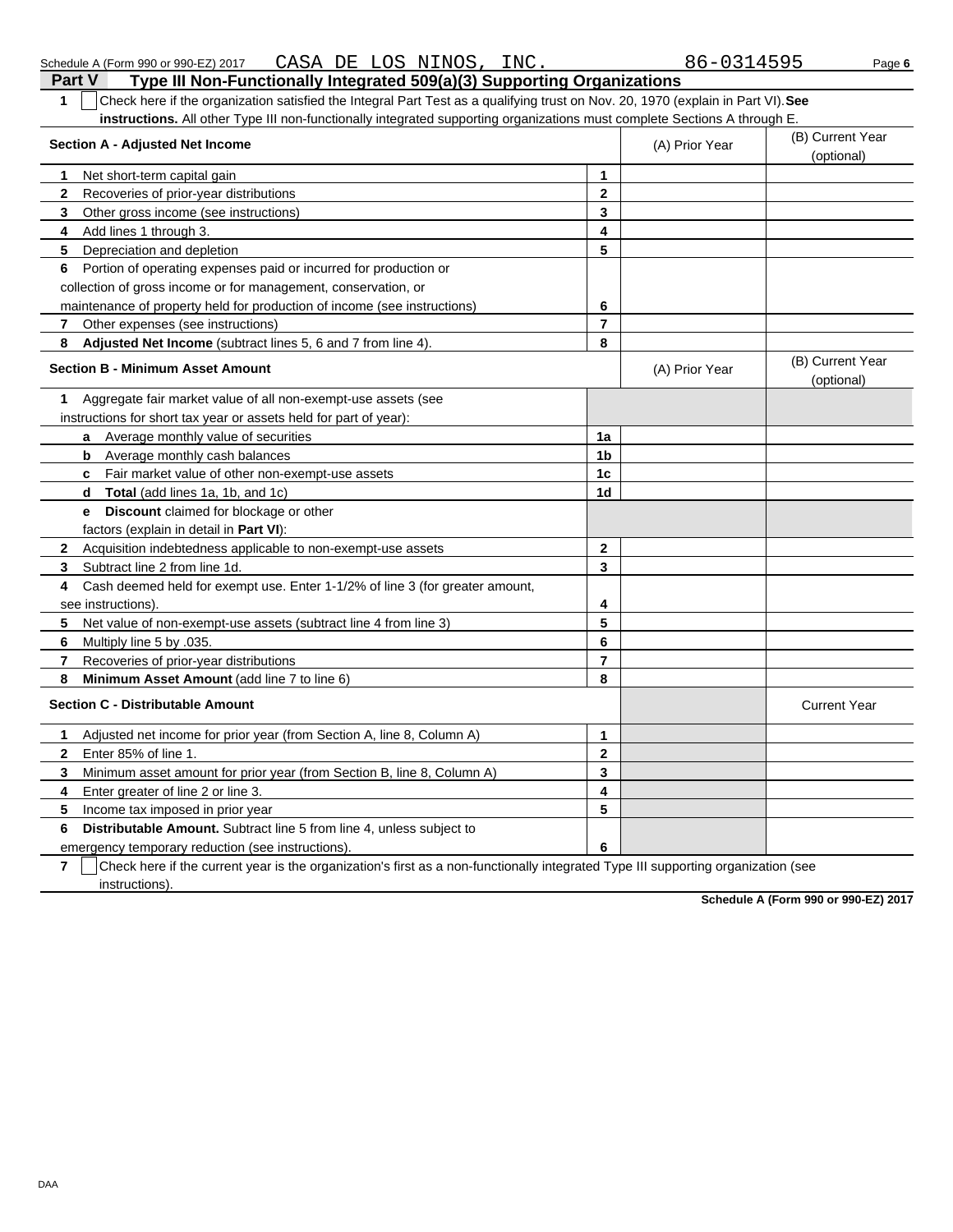| Part V<br>Type III Non-Functionally Integrated 509(a)(3) Supporting Organizations (continued) |                                                                                            |                             |                                       |                                                |  |  |  |  |
|-----------------------------------------------------------------------------------------------|--------------------------------------------------------------------------------------------|-----------------------------|---------------------------------------|------------------------------------------------|--|--|--|--|
|                                                                                               | <b>Section D - Distributions</b>                                                           |                             |                                       | <b>Current Year</b>                            |  |  |  |  |
| 1                                                                                             | Amounts paid to supported organizations to accomplish exempt purposes                      |                             |                                       |                                                |  |  |  |  |
| 2                                                                                             | Amounts paid to perform activity that directly furthers exempt purposes of supported       |                             |                                       |                                                |  |  |  |  |
|                                                                                               | organizations, in excess of income from activity                                           |                             |                                       |                                                |  |  |  |  |
| 3                                                                                             | Administrative expenses paid to accomplish exempt purposes of supported organizations      |                             |                                       |                                                |  |  |  |  |
| 4                                                                                             | Amounts paid to acquire exempt-use assets                                                  |                             |                                       |                                                |  |  |  |  |
| 5                                                                                             | Qualified set-aside amounts (prior IRS approval required)                                  |                             |                                       |                                                |  |  |  |  |
| 6                                                                                             | Other distributions (describe in Part VI). See instructions.                               |                             |                                       |                                                |  |  |  |  |
| 7                                                                                             | Total annual distributions. Add lines 1 through 6.                                         |                             |                                       |                                                |  |  |  |  |
| 8                                                                                             | Distributions to attentive supported organizations to which the organization is responsive |                             |                                       |                                                |  |  |  |  |
|                                                                                               | (provide details in Part VI). See instructions.                                            |                             |                                       |                                                |  |  |  |  |
| 9                                                                                             | Distributable amount for 2017 from Section C, line 6                                       |                             |                                       |                                                |  |  |  |  |
| 10                                                                                            | Line 8 amount divided by line 9 amount                                                     |                             |                                       |                                                |  |  |  |  |
|                                                                                               |                                                                                            | (i)                         | (ii)                                  | (iii)                                          |  |  |  |  |
|                                                                                               | Section E - Distribution Allocations (see instructions)                                    | <b>Excess Distributions</b> | <b>Underdistributions</b><br>Pre-2017 | <b>Distributable</b><br><b>Amount for 2017</b> |  |  |  |  |
| 1                                                                                             | Distributable amount for 2017 from Section C, line 6                                       |                             |                                       |                                                |  |  |  |  |
| 2                                                                                             | Underdistributions, if any, for years prior to 2017                                        |                             |                                       |                                                |  |  |  |  |
|                                                                                               | (reasonable cause required-explain in Part VI). See                                        |                             |                                       |                                                |  |  |  |  |
|                                                                                               | instructions.                                                                              |                             |                                       |                                                |  |  |  |  |
| 3                                                                                             | Excess distributions carryover, if any, to 2017:                                           |                             |                                       |                                                |  |  |  |  |
| a                                                                                             |                                                                                            |                             |                                       |                                                |  |  |  |  |
|                                                                                               | <b>b</b> From 2013                                                                         |                             |                                       |                                                |  |  |  |  |
|                                                                                               | c From 2014                                                                                |                             |                                       |                                                |  |  |  |  |
|                                                                                               | d From 2015                                                                                |                             |                                       |                                                |  |  |  |  |
|                                                                                               | $e$ From 2016                                                                              |                             |                                       |                                                |  |  |  |  |
|                                                                                               | f Total of lines 3a through e                                                              |                             |                                       |                                                |  |  |  |  |
|                                                                                               | g Applied to underdistributions of prior years                                             |                             |                                       |                                                |  |  |  |  |
|                                                                                               | h Applied to 2017 distributable amount                                                     |                             |                                       |                                                |  |  |  |  |
|                                                                                               | <i>i</i> Carryover from 2012 not applied (see instructions)                                |                             |                                       |                                                |  |  |  |  |
|                                                                                               | Remainder. Subtract lines 3g, 3h, and 3i from 3f.                                          |                             |                                       |                                                |  |  |  |  |
| 4                                                                                             | Distributions for 2017 from                                                                |                             |                                       |                                                |  |  |  |  |
|                                                                                               | \$<br>Section D, line 7:                                                                   |                             |                                       |                                                |  |  |  |  |
|                                                                                               | a Applied to underdistributions of prior years                                             |                             |                                       |                                                |  |  |  |  |
|                                                                                               | <b>b</b> Applied to 2017 distributable amount                                              |                             |                                       |                                                |  |  |  |  |
|                                                                                               | c Remainder. Subtract lines 4a and 4b from 4.                                              |                             |                                       |                                                |  |  |  |  |
|                                                                                               | Remaining underdistributions for years prior to 2017, if                                   |                             |                                       |                                                |  |  |  |  |
|                                                                                               | any. Subtract lines 3g and 4a from line 2. For result                                      |                             |                                       |                                                |  |  |  |  |
|                                                                                               | greater than zero, explain in Part VI. See instructions.                                   |                             |                                       |                                                |  |  |  |  |
| 6                                                                                             | Remaining underdistributions for 2017. Subtract lines 3h                                   |                             |                                       |                                                |  |  |  |  |
|                                                                                               | and 4b from line 1. For result greater than zero, explain in                               |                             |                                       |                                                |  |  |  |  |
|                                                                                               | <b>Part VI.</b> See instructions.                                                          |                             |                                       |                                                |  |  |  |  |
| 7                                                                                             | Excess distributions carryover to 2018. Add lines 3j                                       |                             |                                       |                                                |  |  |  |  |
|                                                                                               | and 4c.                                                                                    |                             |                                       |                                                |  |  |  |  |
| 8                                                                                             | Breakdown of line 7:                                                                       |                             |                                       |                                                |  |  |  |  |
|                                                                                               | a Excess from 2013                                                                         |                             |                                       |                                                |  |  |  |  |
|                                                                                               |                                                                                            |                             |                                       |                                                |  |  |  |  |
|                                                                                               | c Excess from 2015<br>.                                                                    |                             |                                       |                                                |  |  |  |  |
|                                                                                               | d Excess from 2016<br>.                                                                    |                             |                                       |                                                |  |  |  |  |
|                                                                                               | e Excess from 2017                                                                         |                             |                                       |                                                |  |  |  |  |

**Schedule A (Form 990 or 990-EZ) 2017**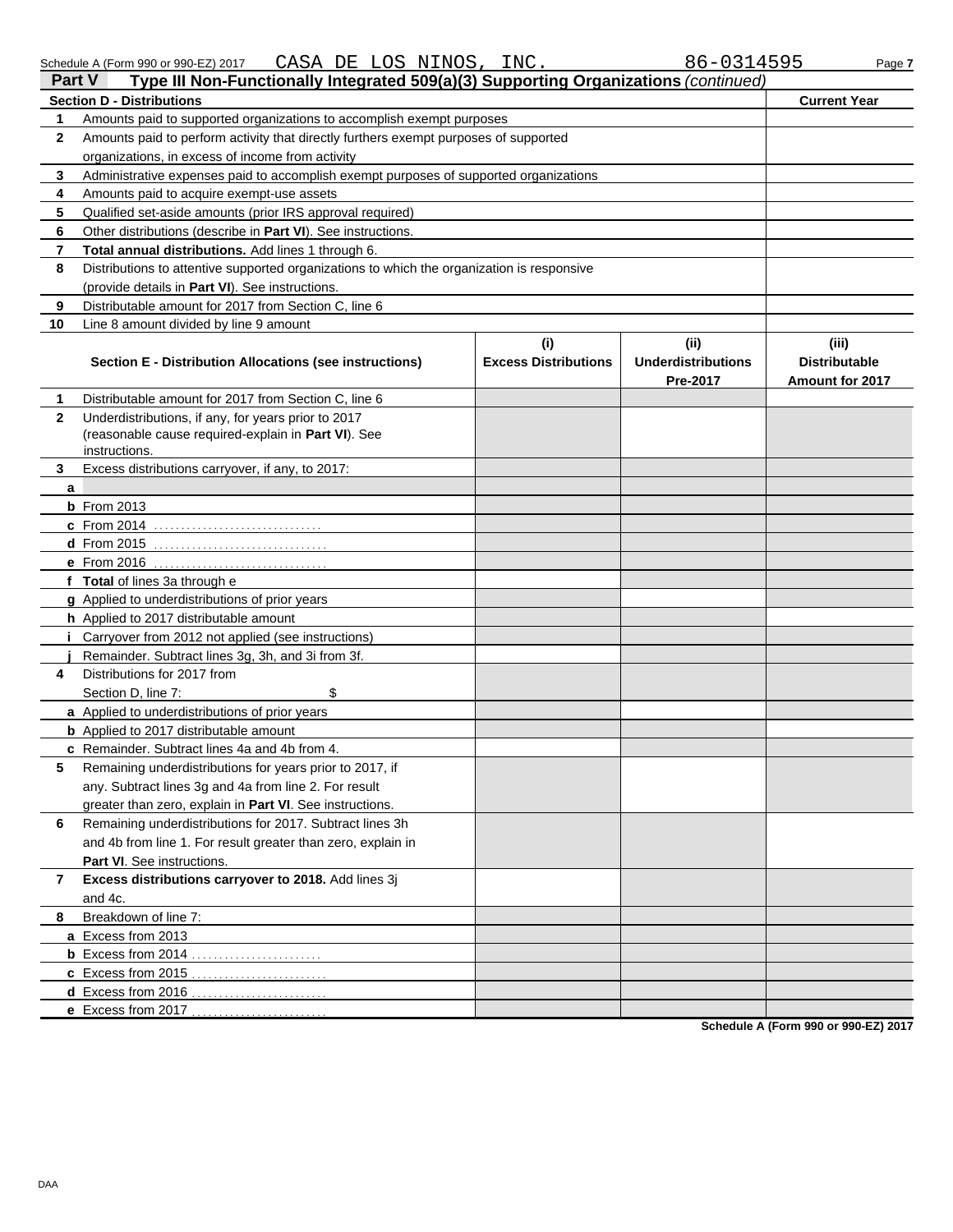|         | Schedule A (Form 990 or 990-EZ) 2017                                                                                                                                                                                                                                                                                                                                                                                                                                                     |  | CASA DE LOS NINOS, INC. |                             |        | 86-0314595 |  | Page 8 |
|---------|------------------------------------------------------------------------------------------------------------------------------------------------------------------------------------------------------------------------------------------------------------------------------------------------------------------------------------------------------------------------------------------------------------------------------------------------------------------------------------------|--|-------------------------|-----------------------------|--------|------------|--|--------|
| Part VI | Supplemental Information. Provide the explanations required by Part II, line 10; Part II, line 17a or 17b; Part<br>III, line 12; Part IV, Section A, lines 1, 2, 3b, 3c, 4b, 4c, 5a, 6, 9a, 9b, 9c, 11a, 11b, and 11c; Part IV, Section<br>B, lines 1 and 2; Part IV, Section C, line 1; Part IV, Section D, lines 2 and 3; Part IV, Section E, lines 1c, 2a, 2b,<br>3a and 3b; Part V, line 1; Part V, Section B, line 1e; Part V, Section D, lines 5, 6, and 8; and Part V, Section E, |  |                         |                             |        |            |  |        |
|         | lines 2, 5, and 6. Also complete this part for any additional information. (See instructions.)                                                                                                                                                                                                                                                                                                                                                                                           |  |                         |                             |        |            |  |        |
|         | PART II, LINE 10 - OTHER INCOME DETAIL                                                                                                                                                                                                                                                                                                                                                                                                                                                   |  |                         |                             |        |            |  |        |
|         | MISCELLANEOUS INCOME                                                                                                                                                                                                                                                                                                                                                                                                                                                                     |  |                         | $\boldsymbol{\mathsf{S}}$ . | 11,699 |            |  |        |
|         | SPECIAL EVENT GROSS RECEIPTS                                                                                                                                                                                                                                                                                                                                                                                                                                                             |  |                         | \$                          | 26,451 |            |  |        |
|         |                                                                                                                                                                                                                                                                                                                                                                                                                                                                                          |  |                         |                             |        |            |  |        |
|         |                                                                                                                                                                                                                                                                                                                                                                                                                                                                                          |  |                         |                             |        |            |  |        |
|         |                                                                                                                                                                                                                                                                                                                                                                                                                                                                                          |  |                         |                             |        |            |  |        |
|         |                                                                                                                                                                                                                                                                                                                                                                                                                                                                                          |  |                         |                             |        |            |  |        |
|         |                                                                                                                                                                                                                                                                                                                                                                                                                                                                                          |  |                         |                             |        |            |  |        |
|         |                                                                                                                                                                                                                                                                                                                                                                                                                                                                                          |  |                         |                             |        |            |  |        |
|         |                                                                                                                                                                                                                                                                                                                                                                                                                                                                                          |  |                         |                             |        |            |  |        |
|         |                                                                                                                                                                                                                                                                                                                                                                                                                                                                                          |  |                         |                             |        |            |  |        |
|         |                                                                                                                                                                                                                                                                                                                                                                                                                                                                                          |  |                         |                             |        |            |  |        |
|         |                                                                                                                                                                                                                                                                                                                                                                                                                                                                                          |  |                         |                             |        |            |  |        |
|         |                                                                                                                                                                                                                                                                                                                                                                                                                                                                                          |  |                         |                             |        |            |  |        |
|         |                                                                                                                                                                                                                                                                                                                                                                                                                                                                                          |  |                         |                             |        |            |  |        |
|         |                                                                                                                                                                                                                                                                                                                                                                                                                                                                                          |  |                         |                             |        |            |  |        |
|         |                                                                                                                                                                                                                                                                                                                                                                                                                                                                                          |  |                         |                             |        |            |  |        |
|         |                                                                                                                                                                                                                                                                                                                                                                                                                                                                                          |  |                         |                             |        |            |  |        |
|         |                                                                                                                                                                                                                                                                                                                                                                                                                                                                                          |  |                         |                             |        |            |  |        |
|         |                                                                                                                                                                                                                                                                                                                                                                                                                                                                                          |  |                         |                             |        |            |  |        |
|         |                                                                                                                                                                                                                                                                                                                                                                                                                                                                                          |  |                         |                             |        |            |  |        |
|         |                                                                                                                                                                                                                                                                                                                                                                                                                                                                                          |  |                         |                             |        |            |  |        |
|         |                                                                                                                                                                                                                                                                                                                                                                                                                                                                                          |  |                         |                             |        |            |  |        |
|         |                                                                                                                                                                                                                                                                                                                                                                                                                                                                                          |  |                         |                             |        |            |  |        |
|         |                                                                                                                                                                                                                                                                                                                                                                                                                                                                                          |  |                         |                             |        |            |  |        |
|         |                                                                                                                                                                                                                                                                                                                                                                                                                                                                                          |  |                         |                             |        |            |  |        |
|         |                                                                                                                                                                                                                                                                                                                                                                                                                                                                                          |  |                         |                             |        |            |  |        |
|         |                                                                                                                                                                                                                                                                                                                                                                                                                                                                                          |  |                         |                             |        |            |  |        |
|         |                                                                                                                                                                                                                                                                                                                                                                                                                                                                                          |  |                         |                             |        |            |  |        |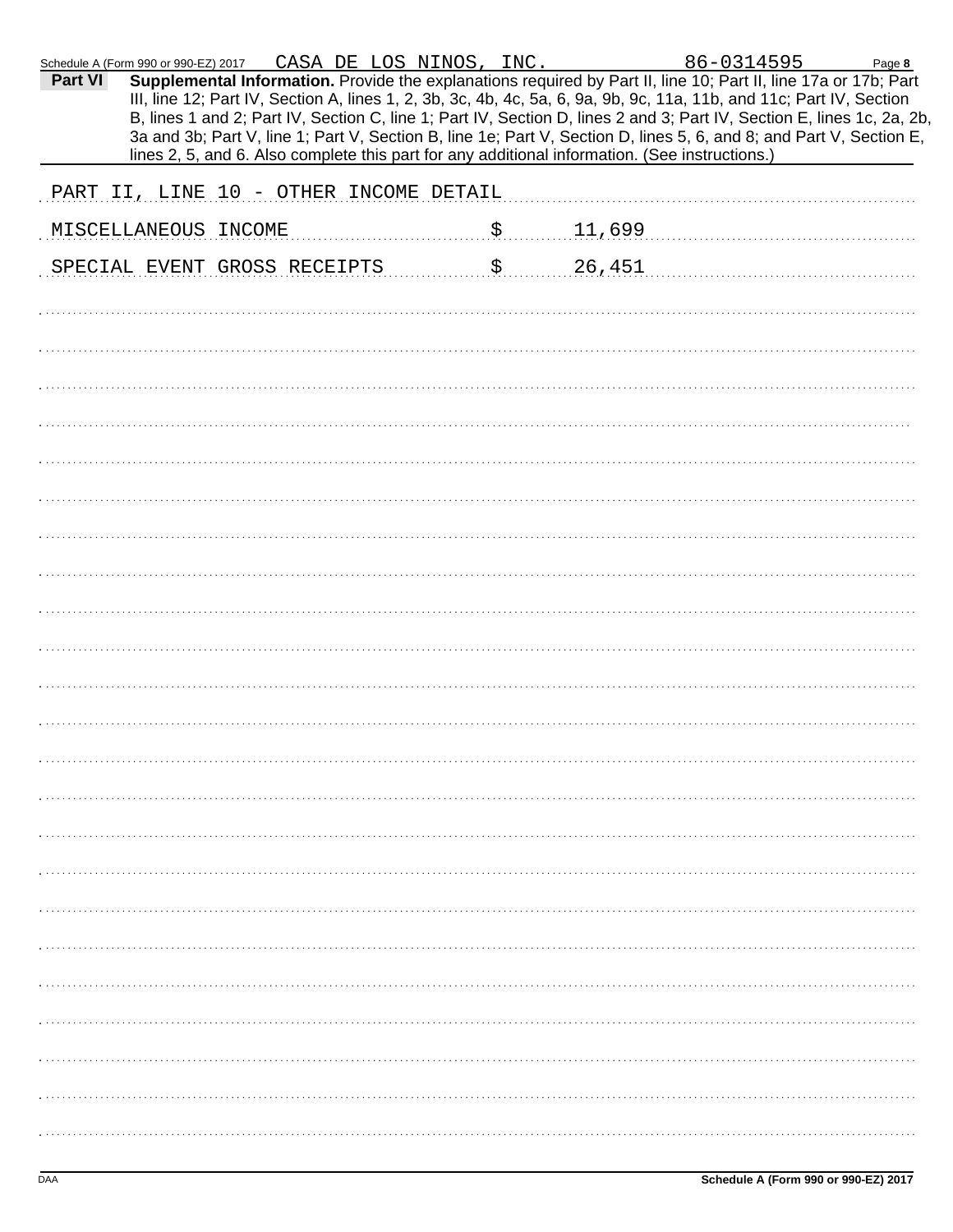### Department of the Treasury Internal Revenue Service **(Form 990, 990-EZ,**

# **Schedule of Contributors Schedule B**

**or 990-PF) Attach to Form 990, Form 990-EZ, or Form 990-PF. Go to** *www.irs.gov/Form990* **for the latest information.**

**Name of the organization**

## CASA DE LOS NINOS, INC. (86-0314595)

**Organization type** (check one):

| Filers of:         | Section:                                                                    |
|--------------------|-----------------------------------------------------------------------------|
| Form 990 or 990-EZ | $ X $ 501(c)(<br>3) (enter number) organization                             |
|                    | $4947(a)(1)$ nonexempt charitable trust not treated as a private foundation |
|                    | 527 political organization                                                  |
| Form 990-PF        | 501(c)(3) exempt private foundation                                         |
|                    | 4947(a)(1) nonexempt charitable trust treated as a private foundation       |
|                    | 501(c)(3) taxable private foundation                                        |
|                    |                                                                             |

Check if your organization is covered by the **General Rule** or a **Special Rule. Note:** Only a section 501(c)(7), (8), or (10) organization can check boxes for both the General Rule and a Special Rule. See instructions.

### **General Rule**

For an organization filing Form 990, 990-EZ, or 990-PF that received, during the year, contributions totaling \$5,000 or more (in money or property) from any one contributor. Complete Parts I and II. See instructions for determining a contributor's total contributions.

### **Special Rules**

| $ X $ For an organization described in section 501(c)(3) filing Form 990 or 990-EZ that met the 33 <sup>1</sup> /3% support test of the |
|-----------------------------------------------------------------------------------------------------------------------------------------|
| regulations under sections 509(a)(1) and 170(b)(1)(A)(vi), that checked Schedule A (Form 990 or 990-EZ), Part II, line                  |
| 13, 16a, or 16b, and that received from any one contributor, during the year, total contributions of the greater of (1)                 |
| \$5,000; or (2) 2% of the amount on (i) Form 990, Part VIII, line 1h; or (ii) Form 990-EZ, line 1. Complete Parts I and II.             |

literary, or educational purposes, or for the prevention of cruelty to children or animals. Complete Parts I, II, and III. For an organization described in section 501(c)(7), (8), or (10) filing Form 990 or 990-EZ that received from any one contributor, during the year, total contributions of more than \$1,000 *exclusively* for religious, charitable, scientific,

For an organization described in section 501(c)(7), (8), or (10) filing Form 990 or 990-EZ that received from any one contributor, during the year, contributions *exclusively* for religious, charitable, etc., purposes, but no such contributions totaled more than \$1,000. If this box is checked, enter here the total contributions that were received during the year for an *exclusively* religious, charitable, etc., purpose. Don't complete any of the parts unless the **General Rule** applies to this organization because it received *nonexclusively* religious, charitable, etc., contributions totaling \$5,000 or more during the year  $\ldots$   $\ldots$   $\ldots$   $\ldots$   $\ldots$   $\ldots$   $\ldots$   $\ldots$   $\ldots$   $\ldots$   $\ldots$   $\ldots$ 

990-EZ, or 990-PF), but it **must** answer "No" on Part IV, line 2, of its Form 990; or check the box on line H of its Form 990-EZ or on its Form 990-PF, Part I, line 2, to certify that it doesn't meet the filing requirements of Schedule B (Form 990, 990-EZ, or 990-PF). **Caution:** An organization that isn't covered by the General Rule and/or the Special Rules doesn't file Schedule B (Form 990,

**For Paperwork Reduction Act Notice, see the instructions for Form 990, 990-EZ, or 990-PF.**

**2017**

**Employer identification number**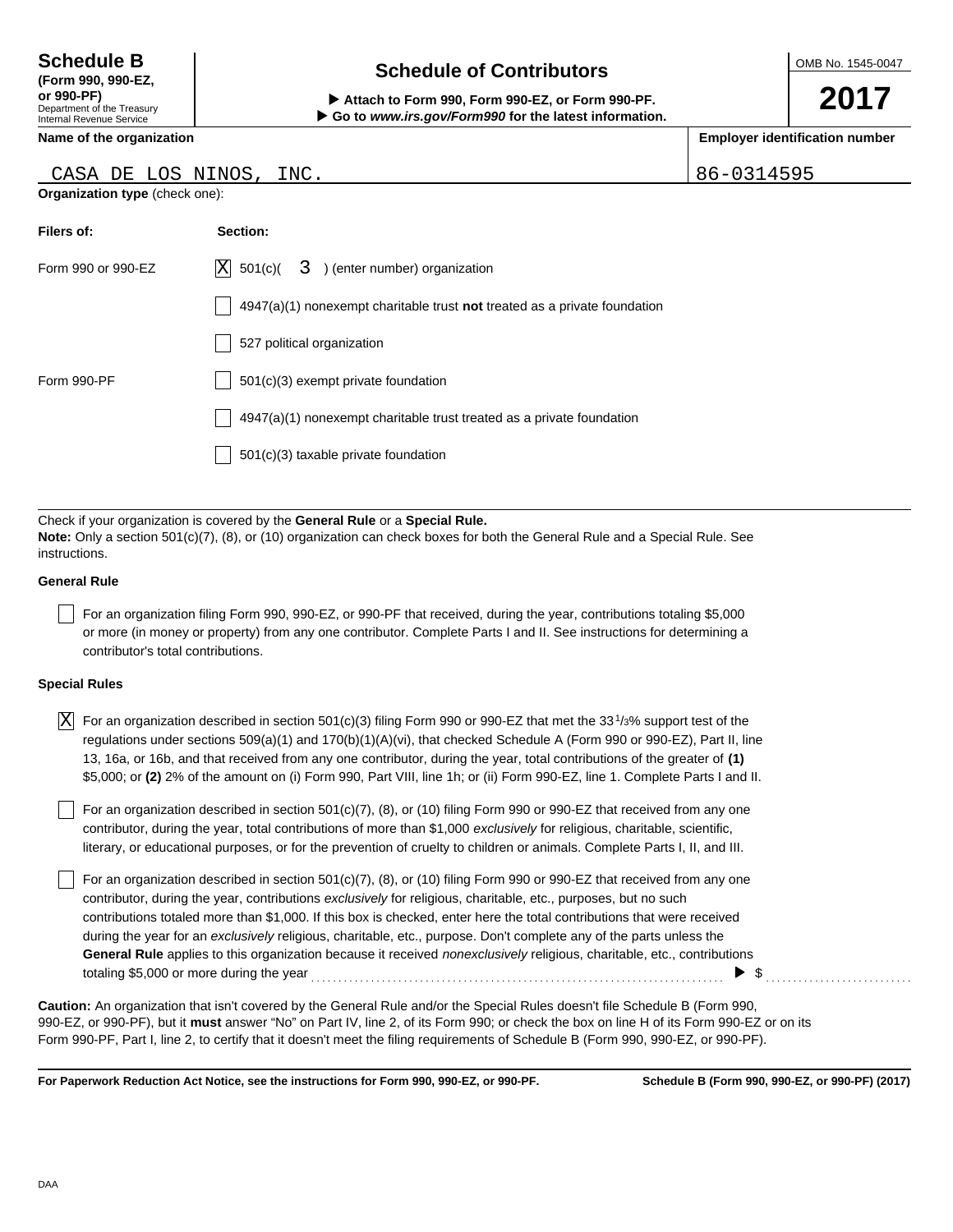| Part I     | <b>Contributors</b> (see instructions). Use duplicate copies of Part I if additional space is needed. |                                   |                                                                                              |
|------------|-------------------------------------------------------------------------------------------------------|-----------------------------------|----------------------------------------------------------------------------------------------|
| (a)<br>No. | (b)<br>Name, address, and ZIP + 4                                                                     | (c)<br><b>Total contributions</b> | (d)<br>Type of contribution                                                                  |
| $1$        | AZ EARLY CHILDHOOD DEV & HEALTH BD<br>4000 N. CENTRAL AVENUE, SUITE 800<br>AZ 85012<br><b>PHOENIX</b> | 2,396,832<br>$\mathsf{\$}$        | Χ<br>Person<br>Payroll<br>Noncash<br>(Complete Part II for<br>noncash contributions.)        |
| (a)        | (b)                                                                                                   | (c)                               | (d)                                                                                          |
| No.        | Name, address, and ZIP + 4                                                                            | <b>Total contributions</b>        | Type of contribution                                                                         |
| $2$        | ARIZONA DEPT OF ECONOMIC SECURITY<br>1789 W. JEFFERSON, SE SUITE 940A<br>AZ 85007<br>PHOENIX          | 3, 141, 306<br>$\frac{1}{2}$      | Χ<br>Person<br>Payroll<br><b>Noncash</b><br>(Complete Part II for<br>noncash contributions.) |
| (a)        | (b)                                                                                                   | (c)                               | (d)                                                                                          |
| No.        | Name, address, and ZIP + 4                                                                            | <b>Total contributions</b>        | Type of contribution                                                                         |
|            |                                                                                                       | \$                                | Person<br>Payroll<br><b>Noncash</b><br>(Complete Part II for<br>noncash contributions.)      |
| (a)        | (b)                                                                                                   | (c)                               | (d)                                                                                          |
| No.        | Name, address, and ZIP + 4                                                                            | <b>Total contributions</b>        | Type of contribution                                                                         |
|            |                                                                                                       | \$                                | Person<br>Payroll<br><b>Noncash</b><br>(Complete Part II for<br>noncash contributions.)      |
| (a)        | (b)                                                                                                   | (c)                               | (d)                                                                                          |
| No.        | Name, address, and ZIP + 4                                                                            | <b>Total contributions</b>        | Type of contribution                                                                         |
|            |                                                                                                       | \$                                | Person<br>Payroll<br>Noncash<br>(Complete Part II for<br>noncash contributions.)             |
| (a)        | (b)                                                                                                   | (c)                               | (d)                                                                                          |
| No.        | Name, address, and ZIP + 4                                                                            | <b>Total contributions</b>        | Type of contribution                                                                         |
|            |                                                                                                       | \$                                | Person<br>Payroll<br>Noncash<br>(Complete Part II for<br>noncash contributions.)             |

**Name of organization** 

Page **2**

PAGE 1 OF 1

86-0314595

Schedule B (Form 990, 990-EZ, or 990-PF) (2017)

CASA DE LOS NINOS, INC.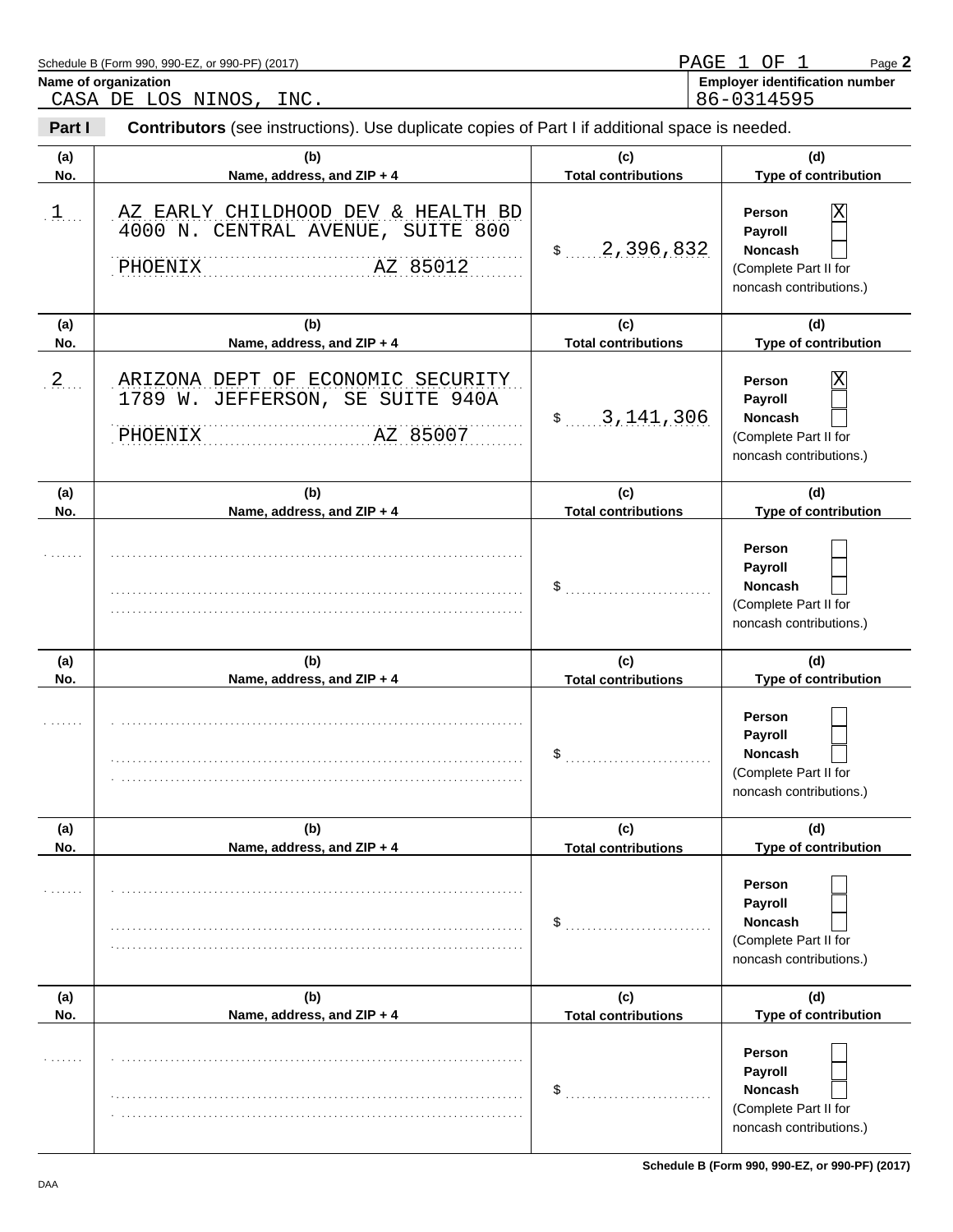Department of the Treasury Internal Revenue Service **Name of the organization**

## **SCHEDULE D Supplemental Financial Statements**

 **Attach to Form 990. (Form 990) Part IV, line 6, 7, 8, 9, 10, 11a, 11b, 11c, 11d, 11e, 11f, 12a, or 12b. Complete if the organization answered "Yes" on Form 990,**

 **Go to** *www.irs.gov/Form990* **for instructions and the latest information.**

| OMB No. 1545-0047                          |
|--------------------------------------------|
| 2017                                       |
| <b>Open to Public</b><br><b>Inspection</b> |

|              | CASA DE LOS NINOS, INC.                                                                                                                   |                                                    | 86-0314595                      |
|--------------|-------------------------------------------------------------------------------------------------------------------------------------------|----------------------------------------------------|---------------------------------|
|              | Organizations Maintaining Donor Advised Funds or Other Similar Funds or Accounts.<br>Part I                                               |                                                    |                                 |
|              | Complete if the organization answered "Yes" on Form 990, Part IV, line 6.                                                                 |                                                    |                                 |
|              |                                                                                                                                           | (a) Donor advised funds                            | (b) Funds and other accounts    |
| 1            | Total number at end of year                                                                                                               |                                                    |                                 |
| 2            | Aggregate value of contributions to (during year)                                                                                         |                                                    |                                 |
| 3            |                                                                                                                                           |                                                    |                                 |
| 4            | Aggregate value at end of year                                                                                                            |                                                    |                                 |
| 5            | Did the organization inform all donors and donor advisors in writing that the assets held in donor advised                                |                                                    |                                 |
|              |                                                                                                                                           |                                                    | Yes<br>No                       |
| 6            | Did the organization inform all grantees, donors, and donor advisors in writing that grant funds can be used                              |                                                    |                                 |
|              | only for charitable purposes and not for the benefit of the donor or donor advisor, or for any other purpose                              |                                                    |                                 |
|              | conferring impermissible private benefit?                                                                                                 |                                                    | Yes<br>No                       |
|              | Part II<br><b>Conservation Easements.</b>                                                                                                 |                                                    |                                 |
|              | Complete if the organization answered "Yes" on Form 990, Part IV, line 7.                                                                 |                                                    |                                 |
| 1            | Purpose(s) of conservation easements held by the organization (check all that apply).                                                     |                                                    |                                 |
|              | Preservation of land for public use (e.g., recreation or education)                                                                       | Preservation of a historically important land area |                                 |
|              | Protection of natural habitat                                                                                                             | Preservation of a certified historic structure     |                                 |
|              | Preservation of open space                                                                                                                |                                                    |                                 |
| $\mathbf{2}$ | Complete lines 2a through 2d if the organization held a qualified conservation contribution in the form of a conservation                 |                                                    |                                 |
|              | easement on the last day of the tax year.                                                                                                 |                                                    | Held at the End of the Tax Year |
| a            | Total number of conservation easements                                                                                                    |                                                    | 2a                              |
| b            |                                                                                                                                           |                                                    | 2 <sub>b</sub>                  |
|              | Number of conservation easements on a certified historic structure included in (a) [11] Number of conservation                            |                                                    | 2c                              |
| d            | Number of conservation easements included in (c) acquired after 7/25/06, and not on a                                                     |                                                    |                                 |
|              | historic structure listed in the National Register                                                                                        |                                                    | 2d                              |
| 3            | Number of conservation easements modified, transferred, released, extinguished, or terminated by the organization during the              |                                                    |                                 |
|              | tax year $\blacktriangleright$<br><u> 1999 - Jan Salaman Sa</u>                                                                           |                                                    |                                 |
|              | Number of states where property subject to conservation easement is located $\blacktriangleright$                                         |                                                    |                                 |
| 5            | Does the organization have a written policy regarding the periodic monitoring, inspection, handling of                                    |                                                    |                                 |
|              |                                                                                                                                           |                                                    | <b>No</b><br>Yes                |
| 6            | Staff and volunteer hours devoted to monitoring, inspecting, handling of violations, and enforcing conservation easements during the year |                                                    |                                 |
|              | . <b>.</b> .                                                                                                                              |                                                    |                                 |
| 7            | Amount of expenses incurred in monitoring, inspecting, handling of violations, and enforcing conservation easements during the year       |                                                    |                                 |
|              | ▶\$                                                                                                                                       |                                                    |                                 |
|              | Does each conservation easement reported on line 2(d) above satisfy the requirements of section 170(h)(4)(B)(i)                           |                                                    |                                 |
|              | and section $170(h)(4)(B)(ii)?$                                                                                                           |                                                    | Yes<br>No                       |
|              | In Part XIII, describe how the organization reports conservation easements in its revenue and expense statement, and                      |                                                    |                                 |
|              | balance sheet, and include, if applicable, the text of the footnote to the organization's financial statements that describes the         |                                                    |                                 |
|              | organization's accounting for conservation easements.                                                                                     |                                                    |                                 |
|              | Organizations Maintaining Collections of Art, Historical Treasures, or Other Similar Assets.<br>Part III                                  |                                                    |                                 |
|              | Complete if the organization answered "Yes" on Form 990, Part IV, line 8.                                                                 |                                                    |                                 |
|              | 1a If the organization elected, as permitted under SFAS 116 (ASC 958), not to report in its revenue statement and balance sheet           |                                                    |                                 |
|              | works of art, historical treasures, or other similar assets held for public exhibition, education, or research in furtherance of          |                                                    |                                 |
|              | public service, provide, in Part XIII, the text of the footnote to its financial statements that describes these items.                   |                                                    |                                 |
| b            | If the organization elected, as permitted under SFAS 116 (ASC 958), to report in its revenue statement and balance sheet                  |                                                    |                                 |
|              | works of art, historical treasures, or other similar assets held for public exhibition, education, or research in furtherance of          |                                                    |                                 |
|              | public service, provide the following amounts relating to these items:                                                                    |                                                    |                                 |
|              |                                                                                                                                           |                                                    |                                 |
|              | (ii) Assets included in Form 990, Part X                                                                                                  |                                                    | $\blacktriangleright$ \$        |
| $\mathbf{2}$ | If the organization received or held works of art, historical treasures, or other similar assets for financial gain, provide the          |                                                    |                                 |
|              | following amounts required to be reported under SFAS 116 (ASC 958) relating to these items:                                               |                                                    |                                 |
| a            |                                                                                                                                           |                                                    |                                 |
|              |                                                                                                                                           |                                                    |                                 |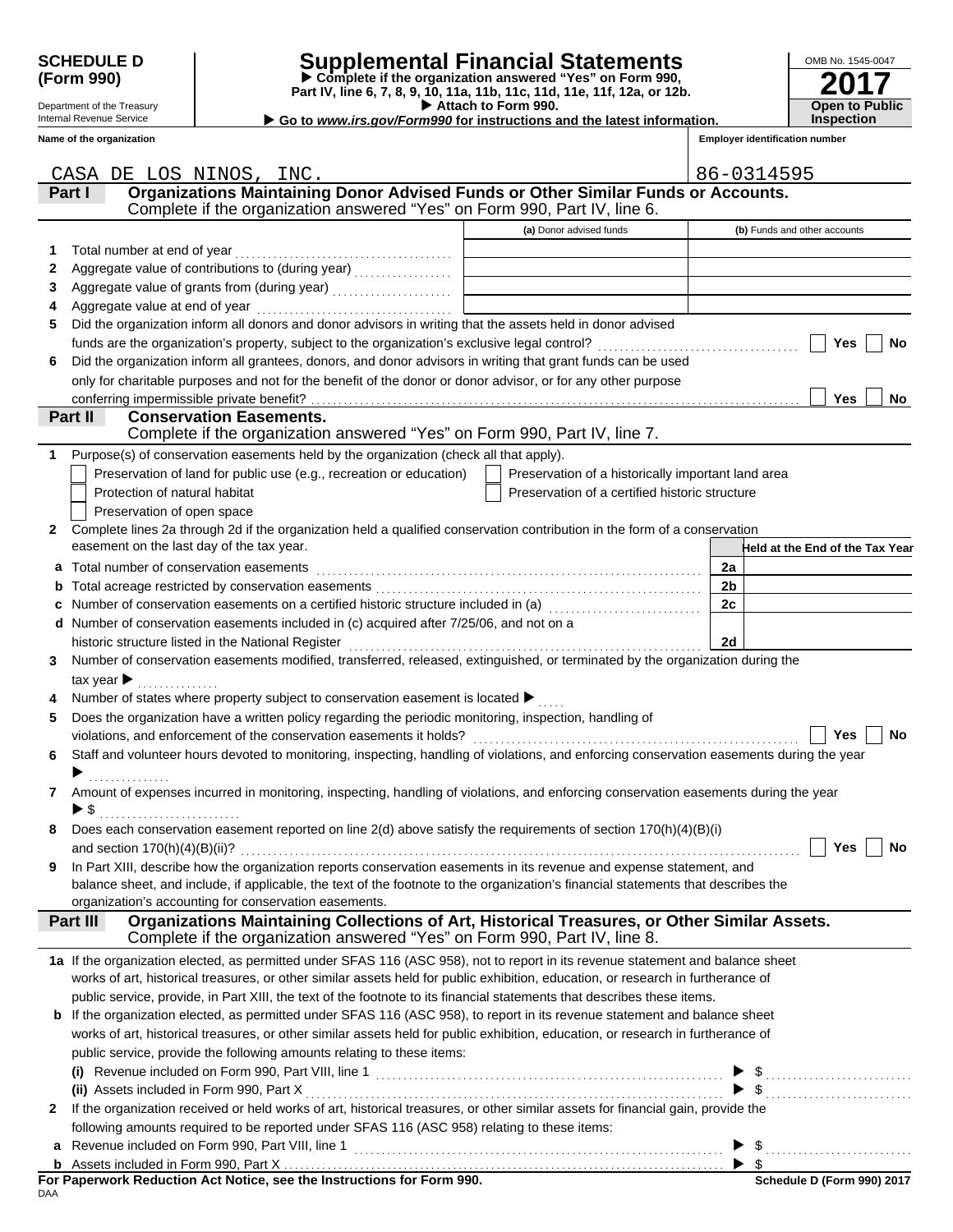|   | Schedule D (Form 990) 2017 CASA DE LOS NINOS, INC.                                                                                                                                                                                                                 |                         |                           |                    | 86-0314595           | Page 2               |  |  |  |
|---|--------------------------------------------------------------------------------------------------------------------------------------------------------------------------------------------------------------------------------------------------------------------|-------------------------|---------------------------|--------------------|----------------------|----------------------|--|--|--|
|   | Organizations Maintaining Collections of Art, Historical Treasures, or Other Similar Assets (continued)<br>Part III                                                                                                                                                |                         |                           |                    |                      |                      |  |  |  |
|   | 3 Using the organization's acquisition, accession, and other records, check any of the following that are a significant use of its<br>collection items (check all that apply):                                                                                     |                         |                           |                    |                      |                      |  |  |  |
| a | Public exhibition                                                                                                                                                                                                                                                  | d                       | Loan or exchange programs |                    |                      |                      |  |  |  |
| b | Scholarly research                                                                                                                                                                                                                                                 | е                       |                           |                    |                      |                      |  |  |  |
| с | Preservation for future generations                                                                                                                                                                                                                                |                         |                           |                    |                      |                      |  |  |  |
|   | Provide a description of the organization's collections and explain how they further the organization's exempt purpose in Part                                                                                                                                     |                         |                           |                    |                      |                      |  |  |  |
|   | XIII.                                                                                                                                                                                                                                                              |                         |                           |                    |                      |                      |  |  |  |
| 5 | During the year, did the organization solicit or receive donations of art, historical treasures, or other similar                                                                                                                                                  |                         |                           |                    |                      |                      |  |  |  |
|   | assets to be sold to raise funds rather than to be maintained as part of the organization's collection?                                                                                                                                                            |                         |                           |                    |                      | Yes<br>No            |  |  |  |
|   | <b>Escrow and Custodial Arrangements.</b><br><b>Part IV</b>                                                                                                                                                                                                        |                         |                           |                    |                      |                      |  |  |  |
|   | Complete if the organization answered "Yes" on Form 990, Part IV, line 9, or reported an amount on Form<br>990, Part X, line 21.                                                                                                                                   |                         |                           |                    |                      |                      |  |  |  |
|   | 1a Is the organization an agent, trustee, custodian or other intermediary for contributions or other assets not                                                                                                                                                    |                         |                           |                    |                      |                      |  |  |  |
|   | included on Form 990, Part X?                                                                                                                                                                                                                                      |                         |                           |                    |                      | Yes<br>No            |  |  |  |
|   | b If "Yes," explain the arrangement in Part XIII and complete the following table:                                                                                                                                                                                 |                         |                           |                    |                      |                      |  |  |  |
|   |                                                                                                                                                                                                                                                                    |                         |                           |                    |                      | Amount               |  |  |  |
|   | c Beginning balance                                                                                                                                                                                                                                                |                         |                           |                    | 1c                   |                      |  |  |  |
|   |                                                                                                                                                                                                                                                                    |                         |                           |                    | 1 <sub>d</sub>       |                      |  |  |  |
|   | Distributions during the year manufactured contains and contained a state of the year and contained a state of                                                                                                                                                     |                         |                           |                    | 1e                   |                      |  |  |  |
|   | Ending balance with a continuum and continuum and continuum and continuum and continuum and continuum and continuum and continuum and continuum and continuum and continuum and continuum and continuum and continuum and cont                                     |                         |                           |                    | 1f                   |                      |  |  |  |
|   | 2a Did the organization include an amount on Form 990, Part X, line 21, for escrow or custodial account liability?                                                                                                                                                 |                         |                           |                    |                      | <b>Yes</b><br>No     |  |  |  |
|   | <b>b</b> If "Yes," explain the arrangement in Part XIII. Check here if the explanation has been provided on Part XIII                                                                                                                                              |                         |                           |                    |                      |                      |  |  |  |
|   | <b>Endowment Funds.</b><br>Part V                                                                                                                                                                                                                                  |                         |                           |                    |                      |                      |  |  |  |
|   | Complete if the organization answered "Yes" on Form 990, Part IV, line 10.                                                                                                                                                                                         |                         |                           |                    |                      |                      |  |  |  |
|   |                                                                                                                                                                                                                                                                    | (a) Current year        | (b) Prior year            | (c) Two years back | (d) Three years back | (e) Four years back  |  |  |  |
|   | 1a Beginning of year balance                                                                                                                                                                                                                                       | 95,000                  | 95,000                    | 95,000             | 95,000               | 95,000               |  |  |  |
|   | <b>b</b> Contributions <b>contributions</b>                                                                                                                                                                                                                        |                         |                           |                    |                      |                      |  |  |  |
|   | c Net investment earnings, gains, and                                                                                                                                                                                                                              |                         |                           |                    |                      |                      |  |  |  |
|   | losses                                                                                                                                                                                                                                                             |                         |                           |                    |                      |                      |  |  |  |
|   | d Grants or scholarships<br>.                                                                                                                                                                                                                                      |                         |                           |                    |                      |                      |  |  |  |
|   | e Other expenditures for facilities and                                                                                                                                                                                                                            |                         |                           |                    |                      |                      |  |  |  |
|   |                                                                                                                                                                                                                                                                    |                         |                           |                    |                      |                      |  |  |  |
|   | f Administrative expenses                                                                                                                                                                                                                                          |                         |                           |                    |                      |                      |  |  |  |
|   | End of year balance                                                                                                                                                                                                                                                | 95,000                  | 95,000                    | 95,000             | 95,000               | 95,000               |  |  |  |
|   | 2 Provide the estimated percentage of the current year end balance (line 1g, column (a)) held as:                                                                                                                                                                  |                         |                           |                    |                      |                      |  |  |  |
|   | a Board designated or quasi-endowment > %                                                                                                                                                                                                                          |                         |                           |                    |                      |                      |  |  |  |
|   | b Permanent endowment $\blacktriangleright$ 100.00%                                                                                                                                                                                                                |                         |                           |                    |                      |                      |  |  |  |
|   | Temporarily restricted endowment ▶                                                                                                                                                                                                                                 | ℅                       |                           |                    |                      |                      |  |  |  |
|   | The percentages on lines 2a, 2b, and 2c should equal 100%.                                                                                                                                                                                                         |                         |                           |                    |                      |                      |  |  |  |
|   | 3a Are there endowment funds not in the possession of the organization that are held and administered for the                                                                                                                                                      |                         |                           |                    |                      | <b>Yes</b>           |  |  |  |
|   | organization by:                                                                                                                                                                                                                                                   |                         |                           |                    |                      | No<br>Χ              |  |  |  |
|   | (i) unrelated organizations <b>contract to the contract of the contract of the contract of the contract of the contract of the contract of the contract of the contract of the contract of the contract of the contract of the c</b><br>(ii) related organizations |                         |                           |                    |                      | 3a(i)<br>X<br>3a(ii) |  |  |  |
|   | b If "Yes" on line 3a(ii), are the related organizations listed as required on Schedule R? [[[[[[[[[[[[[[[[[[[                                                                                                                                                     |                         |                           |                    |                      | 3b                   |  |  |  |
|   | Describe in Part XIII the intended uses of the organization's endowment funds.                                                                                                                                                                                     |                         |                           |                    |                      |                      |  |  |  |
|   | Land, Buildings, and Equipment.<br>Part VI                                                                                                                                                                                                                         |                         |                           |                    |                      |                      |  |  |  |
|   | Complete if the organization answered "Yes" on Form 990, Part IV, line 11a. See Form 990, Part X, line 10.                                                                                                                                                         |                         |                           |                    |                      |                      |  |  |  |
|   | Description of property                                                                                                                                                                                                                                            | (a) Cost or other basis | (b) Cost or other basis   |                    | (c) Accumulated      | (d) Book value       |  |  |  |
|   |                                                                                                                                                                                                                                                                    | (investment)            | (other)                   |                    | depreciation         |                      |  |  |  |
|   | 1a Land                                                                                                                                                                                                                                                            |                         |                           | 809,687            |                      | 809,687              |  |  |  |
|   | <b>b</b> Buildings                                                                                                                                                                                                                                                 |                         |                           | 13, 219, 459       | 1,857,417            | 11,362,042           |  |  |  |
|   |                                                                                                                                                                                                                                                                    |                         |                           | 927,018            | 529,235              | 397.<br>783          |  |  |  |
|   |                                                                                                                                                                                                                                                                    |                         |                           | 1,910,108          | 905,072              | 1,005,036            |  |  |  |
|   | e Other                                                                                                                                                                                                                                                            |                         |                           | 245,336            |                      | 245,336              |  |  |  |
|   | Total. Add lines 1a through 1e. (Column (d) must equal Form 990, Part X, column (B), line 10c.)                                                                                                                                                                    |                         |                           |                    | ▶                    | 13,819,884           |  |  |  |
|   |                                                                                                                                                                                                                                                                    |                         |                           |                    |                      |                      |  |  |  |

**Schedule D (Form 990) 2017**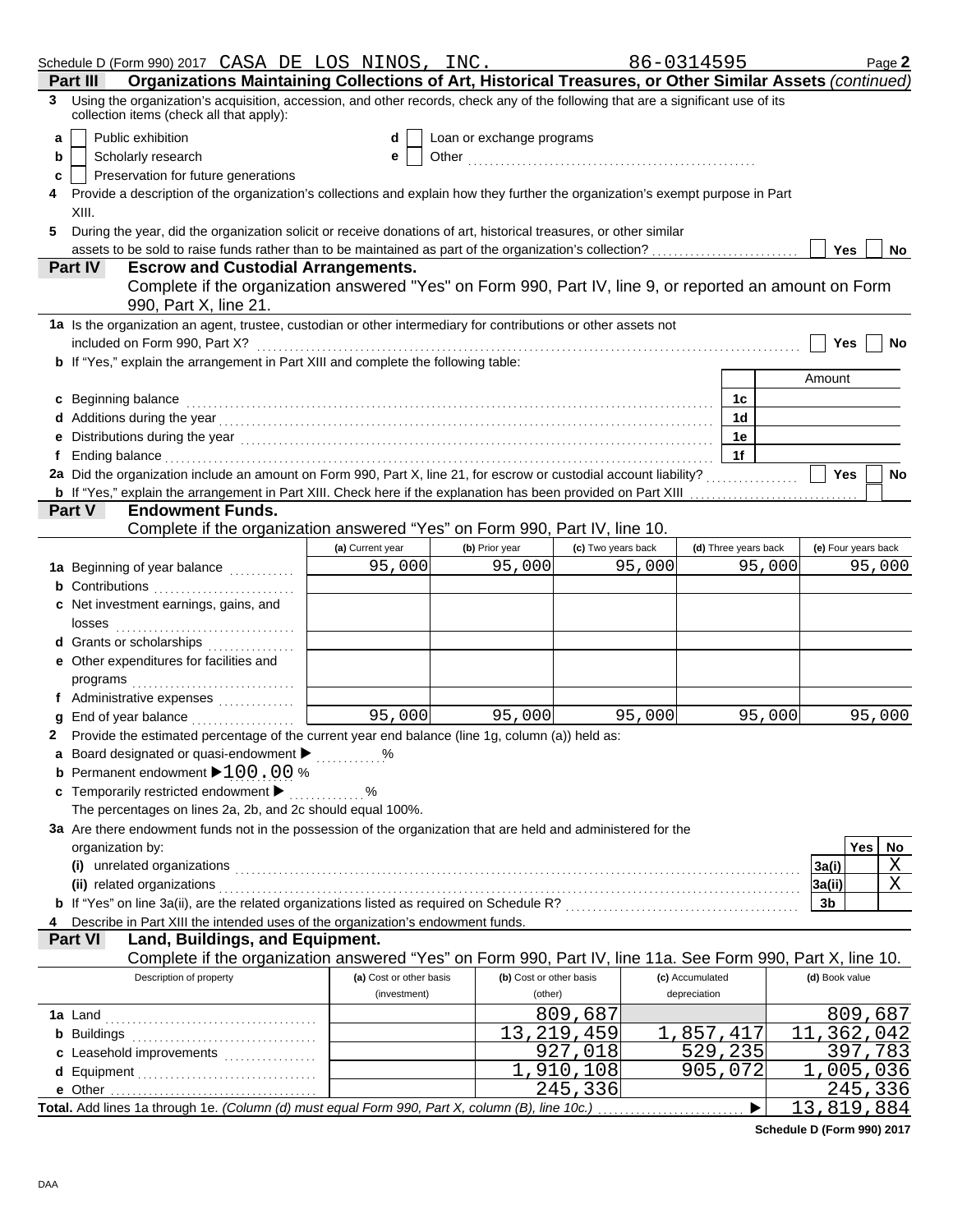| <b>Part VII</b>           | <b>Investments-Other Securities.</b><br>Complete if the organization answered "Yes" on Form 990, Part IV, line 11b. See Form 990, Part X, line 12.                                                                                               |                |                                                              |
|---------------------------|--------------------------------------------------------------------------------------------------------------------------------------------------------------------------------------------------------------------------------------------------|----------------|--------------------------------------------------------------|
|                           | (a) Description of security or category<br>(including name of security)                                                                                                                                                                          | (b) Book value | (c) Method of valuation:<br>Cost or end-of-year market value |
| (1) Financial derivatives |                                                                                                                                                                                                                                                  |                |                                                              |
|                           |                                                                                                                                                                                                                                                  |                |                                                              |
|                           | $(3)$ Other                                                                                                                                                                                                                                      |                |                                                              |
| $(A)$ .                   |                                                                                                                                                                                                                                                  |                |                                                              |
|                           | (B)                                                                                                                                                                                                                                              |                |                                                              |
|                           |                                                                                                                                                                                                                                                  |                |                                                              |
| (D)                       |                                                                                                                                                                                                                                                  |                |                                                              |
| $(E)$ .                   |                                                                                                                                                                                                                                                  |                |                                                              |
| $(F)$ .                   |                                                                                                                                                                                                                                                  |                |                                                              |
| (G)<br>(H)                |                                                                                                                                                                                                                                                  |                |                                                              |
|                           | Total. (Column (b) must equal Form 990, Part X, col. (B) line 12.) ▶                                                                                                                                                                             |                |                                                              |
| <b>Part VIII</b>          | <b>Investments-Program Related.</b>                                                                                                                                                                                                              |                |                                                              |
|                           | Complete if the organization answered "Yes" on Form 990, Part IV, line 11c. See Form 990, Part X, line 13.                                                                                                                                       |                |                                                              |
|                           | (a) Description of investment                                                                                                                                                                                                                    | (b) Book value | (c) Method of valuation:<br>Cost or end-of-year market value |
| (1)                       |                                                                                                                                                                                                                                                  |                |                                                              |
| (2)                       |                                                                                                                                                                                                                                                  |                |                                                              |
| (3)                       |                                                                                                                                                                                                                                                  |                |                                                              |
| (4)<br>(5)                |                                                                                                                                                                                                                                                  |                |                                                              |
| (6)                       |                                                                                                                                                                                                                                                  |                |                                                              |
| (7)                       |                                                                                                                                                                                                                                                  |                |                                                              |
| (8)                       |                                                                                                                                                                                                                                                  |                |                                                              |
| (9)                       |                                                                                                                                                                                                                                                  |                |                                                              |
|                           | Total. (Column (b) must equal Form 990, Part X, col. (B) line 13.) ▶                                                                                                                                                                             |                |                                                              |
| <b>Part IX</b>            | <b>Other Assets.</b><br>Complete if the organization answered "Yes" on Form 990, Part IV, line 11d. See Form 990, Part X, line 15.                                                                                                               |                |                                                              |
|                           | (a) Description                                                                                                                                                                                                                                  |                | (b) Book value                                               |
| (1)<br>(2)                |                                                                                                                                                                                                                                                  |                |                                                              |
| (3)                       |                                                                                                                                                                                                                                                  |                |                                                              |
| (4)                       |                                                                                                                                                                                                                                                  |                |                                                              |
| (5)                       |                                                                                                                                                                                                                                                  |                |                                                              |
| (6)                       |                                                                                                                                                                                                                                                  |                |                                                              |
| (7)                       |                                                                                                                                                                                                                                                  |                |                                                              |
| (8)                       |                                                                                                                                                                                                                                                  |                |                                                              |
| (9)                       |                                                                                                                                                                                                                                                  |                |                                                              |
|                           | Total. (Column (b) must equal Form 990, Part X, col. (B) line 15.)                                                                                                                                                                               |                | ▶                                                            |
| Part X                    | <b>Other Liabilities.</b><br>Complete if the organization answered "Yes" on Form 990, Part IV, line 11e or 11f. See Form 990, Part X,<br>line 25.                                                                                                |                |                                                              |
| 1.                        | (a) Description of liability                                                                                                                                                                                                                     | (b) Book value |                                                              |
| (1)                       | Federal income taxes                                                                                                                                                                                                                             |                |                                                              |
| (2)                       | CAPITAL LEASE PAYABLE                                                                                                                                                                                                                            | 58,119         |                                                              |
| (3)                       |                                                                                                                                                                                                                                                  |                |                                                              |
| (4)                       |                                                                                                                                                                                                                                                  |                |                                                              |
| (5)                       |                                                                                                                                                                                                                                                  |                |                                                              |
| (6)                       |                                                                                                                                                                                                                                                  |                |                                                              |
| (7)                       |                                                                                                                                                                                                                                                  |                |                                                              |
| (8)                       |                                                                                                                                                                                                                                                  |                |                                                              |
| (9)                       |                                                                                                                                                                                                                                                  |                |                                                              |
|                           | Total. (Column (b) must equal Form 990, Part X, col. (B) line 25.) $\blacktriangleright$<br>2. Liability for uncertain tax positions. In Part XIII, provide the text of the footnote to the organization's financial statements that reports the | 58,119         |                                                              |

organization's liability for uncertain tax positions under FIN 48 (ASC 740). Check here if the text of the footnote has been provided in Part XIII

X

DAA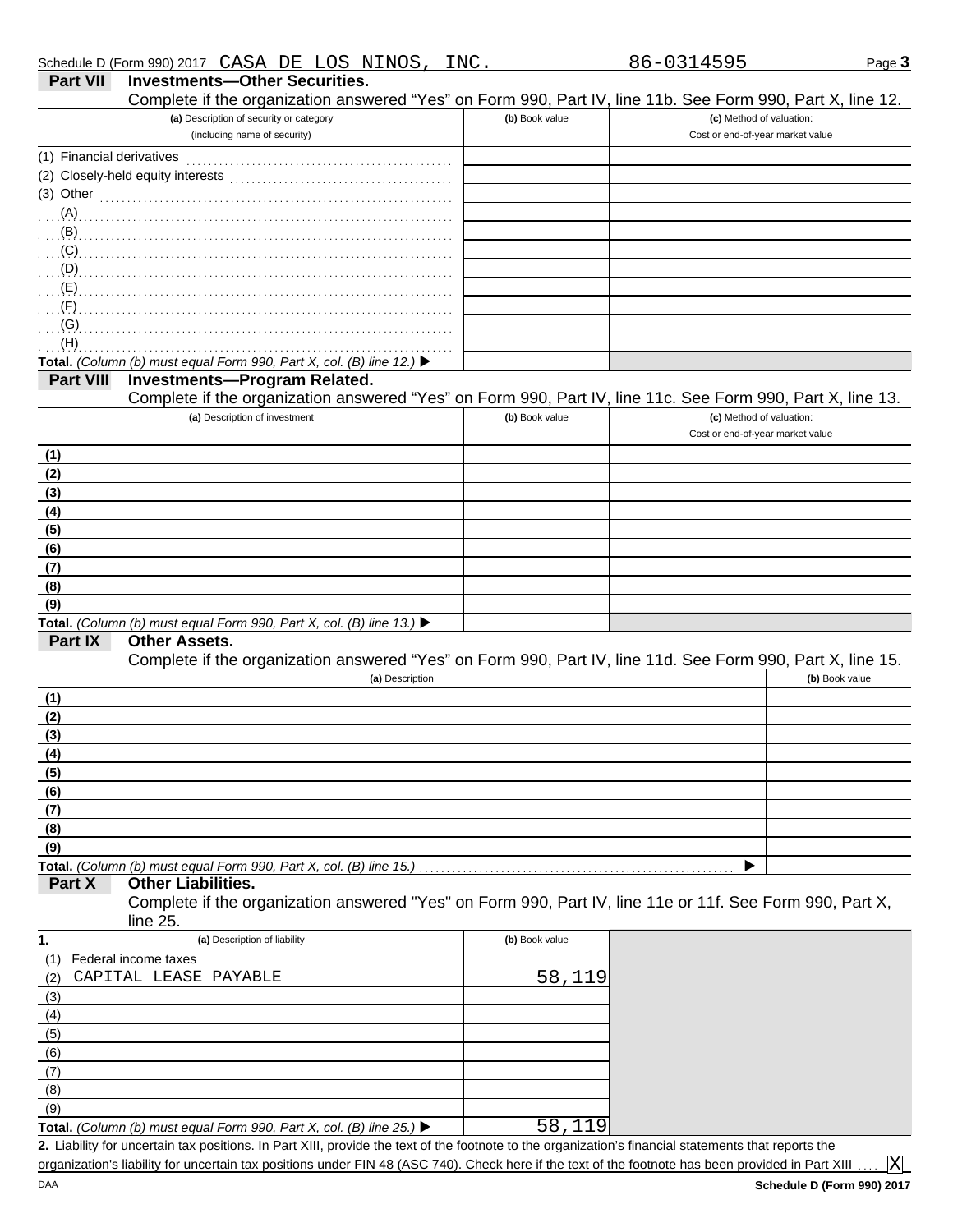|    | Schedule D (Form 990) 2017 CASA DE LOS NINOS, INC.                                                                                                                                                                             |                | 86-0314595  | Page 4 |
|----|--------------------------------------------------------------------------------------------------------------------------------------------------------------------------------------------------------------------------------|----------------|-------------|--------|
|    | Reconciliation of Revenue per Audited Financial Statements With Revenue per Return.<br>Part XI                                                                                                                                 |                |             |        |
|    | Complete if the organization answered "Yes" on Form 990, Part IV, line 12a.                                                                                                                                                    |                |             |        |
| 1  | Total revenue, gains, and other support per audited financial statements                                                                                                                                                       |                | $\mathbf 1$ |        |
| 2  | Amounts included on line 1 but not on Form 990, Part VIII, line 12:                                                                                                                                                            |                |             |        |
| a  |                                                                                                                                                                                                                                | 2a             |             |        |
|    |                                                                                                                                                                                                                                | 2 <sub>b</sub> |             |        |
| c  | Recoveries of prior year grants [11, 12] with the coveries of prior year grants [11, 12] with the cover of the cover of the cover of the cover of the cover of the cover of the cover of the cover of the cover of the cover o | 2c             |             |        |
| d  |                                                                                                                                                                                                                                | 2d             |             |        |
|    | Add lines 2a through 2d                                                                                                                                                                                                        |                | 2e          |        |
| 3  |                                                                                                                                                                                                                                |                | 3           |        |
| 4  | Amounts included on Form 990, Part VIII, line 12, but not on line 1:                                                                                                                                                           |                |             |        |
| a  |                                                                                                                                                                                                                                | 4a             |             |        |
| b  |                                                                                                                                                                                                                                | 4b             |             |        |
|    | c Add lines 4a and 4b                                                                                                                                                                                                          |                | 4с<br>5     |        |
|    | Reconciliation of Expenses per Audited Financial Statements With Expenses per Return.<br><b>Part XII</b>                                                                                                                       |                |             |        |
|    | Complete if the organization answered "Yes" on Form 990, Part IV, line 12a.                                                                                                                                                    |                |             |        |
| 1. | Total expenses and losses per audited financial statements                                                                                                                                                                     |                | 1           |        |
| 2  | Amounts included on line 1 but not on Form 990, Part IX, line 25:                                                                                                                                                              |                |             |        |
| a  |                                                                                                                                                                                                                                | 2a             |             |        |
| b  |                                                                                                                                                                                                                                | 2 <sub>b</sub> |             |        |
|    | Other losses                                                                                                                                                                                                                   | 2c             |             |        |
| d  |                                                                                                                                                                                                                                | 2d             |             |        |
|    | Add lines 2a through 2d                                                                                                                                                                                                        |                | 2e          |        |
| 3  |                                                                                                                                                                                                                                |                | 3           |        |
| 4  | Amounts included on Form 990, Part IX, line 25, but not on line 1:                                                                                                                                                             |                |             |        |
| a  |                                                                                                                                                                                                                                | 4a             |             |        |
|    |                                                                                                                                                                                                                                | 4b             |             |        |
|    | c Add lines 4a and 4b                                                                                                                                                                                                          |                | 4с          |        |
|    |                                                                                                                                                                                                                                |                | 5           |        |
|    | Part XIII Supplemental Information.                                                                                                                                                                                            |                |             |        |
|    | Provide the descriptions required for Part II, lines 3, 5, and 9; Part III, lines 1a and 4; Part IV, lines 1b and 2b; Part V, line 4; Part X, line                                                                             |                |             |        |
|    | 2; Part XI, lines 2d and 4b; and Part XII, lines 2d and 4b. Also complete this part to provide any additional information.                                                                                                     |                |             |        |
|    | PART V, LINE 4 - INTENDED USES FOR ENDOWMENT FUNDS                                                                                                                                                                             |                |             |        |
|    | THE ORGANIZATION INTENDS TO USE INVESTMENT EARNINGS FROM THE ENDOWMENT                                                                                                                                                         |                |             |        |
|    |                                                                                                                                                                                                                                |                |             |        |
|    | FUNDS TO CARRY ON THE PRINCIPAL ACTIVITIES OF THE ORGANIZATION. THE                                                                                                                                                            |                |             |        |
|    | PRINCIPAL BALANCE WILL REMAIN AS PERMANENTLY RESTRICTED FUNDS UNLESS SUCH                                                                                                                                                      |                |             |        |
|    | TIME ARISES THAT THE ORGANIZATION CEASES BUSINESS. AT THAT POINT THE FUNDS                                                                                                                                                     |                |             |        |
|    | WOULD BE USED TO SETTLE ANY FINAL COSTS.                                                                                                                                                                                       |                |             |        |
|    |                                                                                                                                                                                                                                |                |             |        |
|    | PART X - FIN 48 FOOTNOTE                                                                                                                                                                                                       |                |             |        |
|    |                                                                                                                                                                                                                                |                |             |        |
|    | THE ORGANIZATION'S POLICY IS TO DISCLOSE OR RECOGNIZE INCOME TAX POSITIONS                                                                                                                                                     |                |             |        |
|    | BASED ON MANAGEMENT'S ESTIMATE OF WHETHER IT IS REASONABLY POSSIBLE OR                                                                                                                                                         |                |             |        |
|    | PROBABLE, RESPECTIVELY, THAT A LIABILITY HAS BEEN INCURRED FOR UNRECOGNIZED                                                                                                                                                    |                |             |        |
|    | INCOME TAX POSITIONS. AS OF JUNE 30, 2018, THERE WERE NO UNCERTAIN TAX                                                                                                                                                         |                |             |        |
|    |                                                                                                                                                                                                                                |                |             |        |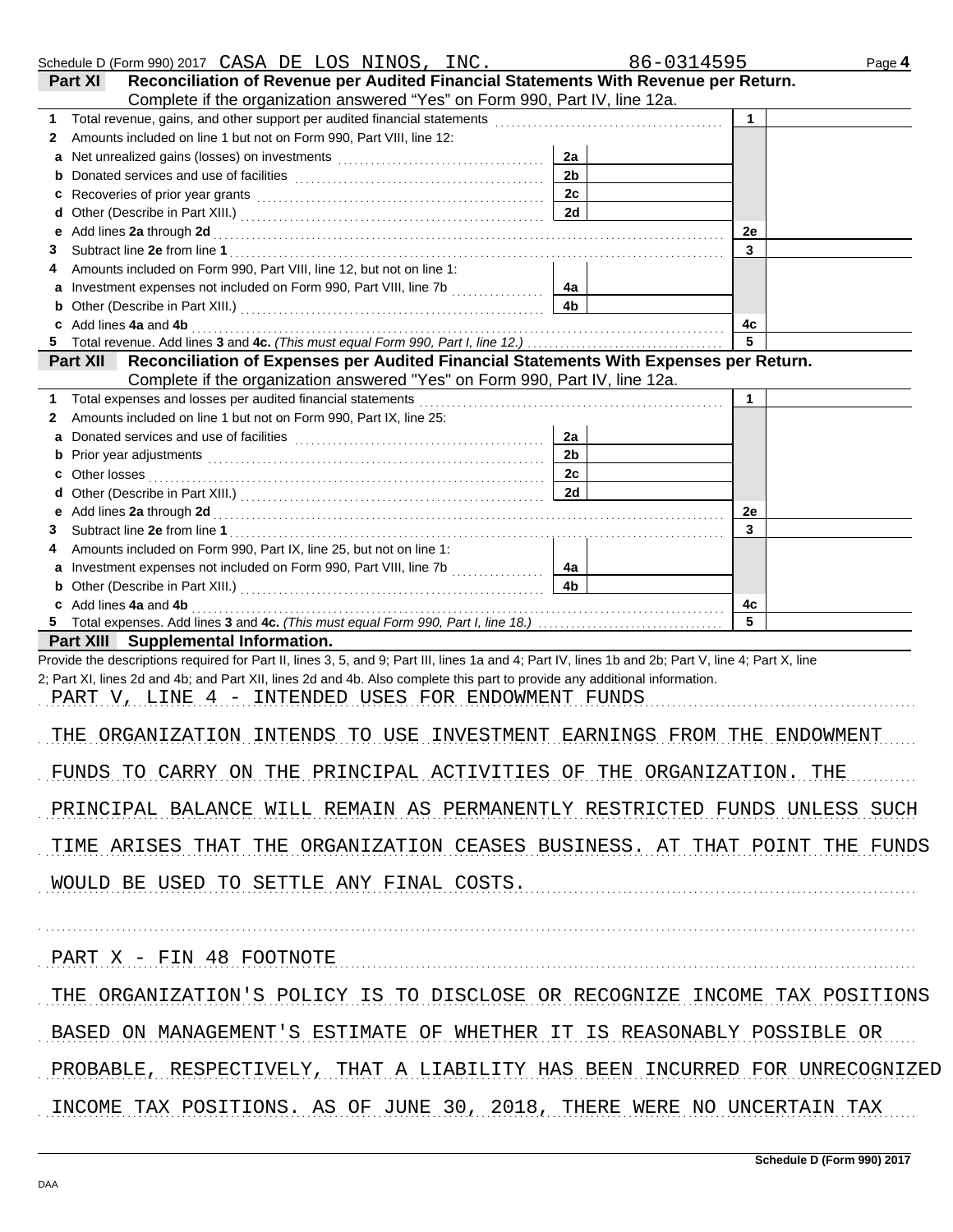| <b>Part XIII Supplemental Information (continued)</b> |
|-------------------------------------------------------|
| POSITIONS THAT ARE POTENTIALLY MATERIAL.              |
|                                                       |
|                                                       |
|                                                       |
|                                                       |
|                                                       |
|                                                       |
|                                                       |
|                                                       |
|                                                       |
|                                                       |
|                                                       |
|                                                       |
|                                                       |
|                                                       |
|                                                       |
|                                                       |
|                                                       |
|                                                       |
|                                                       |
|                                                       |
|                                                       |
|                                                       |
|                                                       |
|                                                       |

INC.

Schedule D (Form 990) 2017 CASA DE LOS NINOS,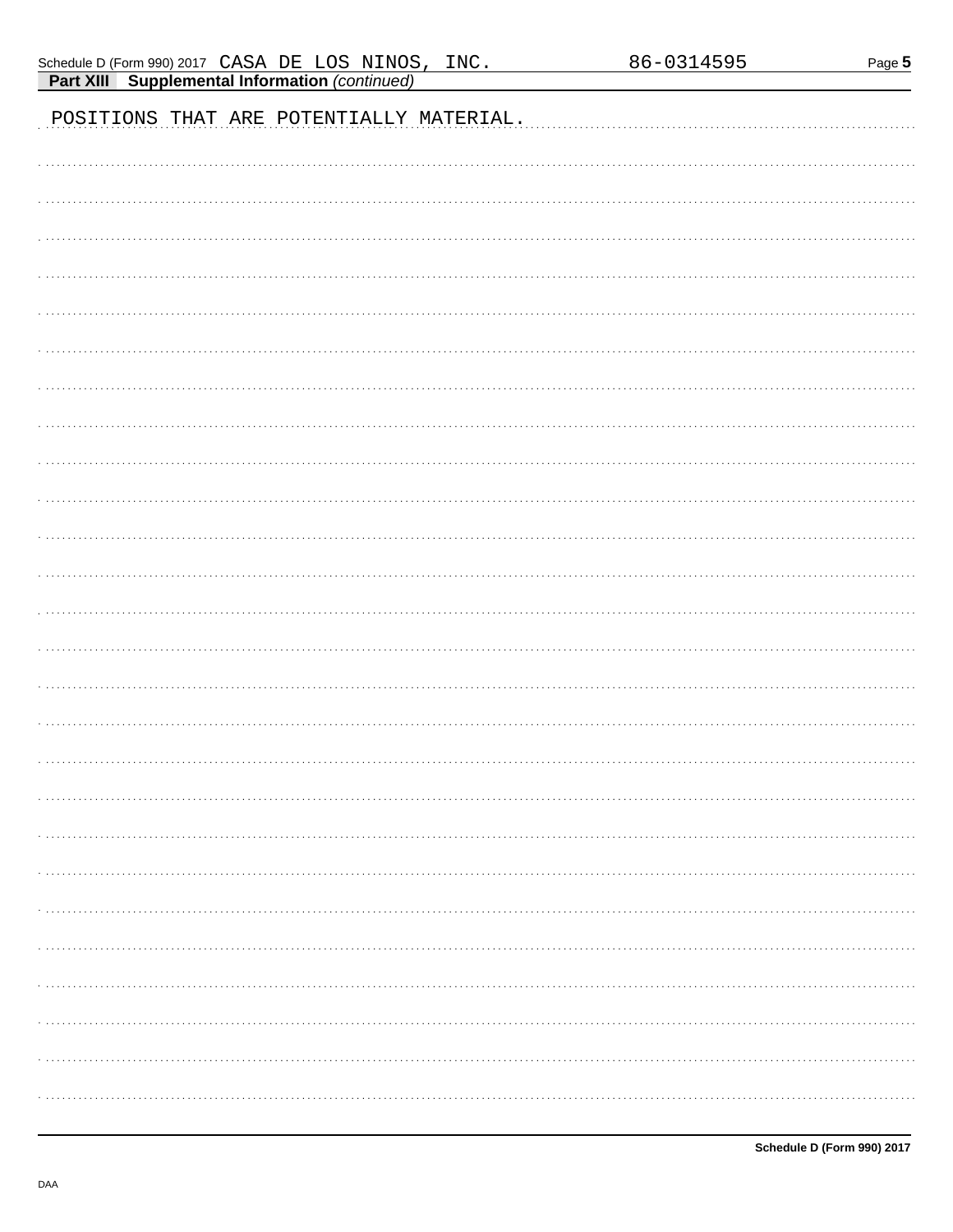| <b>SCHEDULE J</b>                                                                                                               |                                                                                                       | <b>Compensation Information</b>                                                                                      |                                       | OMB No. 1545-0047 |
|---------------------------------------------------------------------------------------------------------------------------------|-------------------------------------------------------------------------------------------------------|----------------------------------------------------------------------------------------------------------------------|---------------------------------------|-------------------|
| (Form 990)                                                                                                                      | For certain Officers, Directors, Trustees, Key Employees, and Highest<br><b>Compensated Employees</b> |                                                                                                                      |                                       | 2017              |
| Complete if the organization answered "Yes" on Form 990, Part IV, line 23.<br>Attach to Form 990.<br>Department of the Treasury |                                                                                                       |                                                                                                                      | <b>Open to Public</b>                 |                   |
| Internal Revenue Service                                                                                                        |                                                                                                       | Go to www.irs.gov/Form990 for instructions and the latest information.                                               |                                       | <b>Inspection</b> |
| Name of the organization                                                                                                        |                                                                                                       |                                                                                                                      | <b>Employer identification number</b> |                   |
|                                                                                                                                 | CASA DE LOS NINOS, INC.                                                                               | 86-0314595                                                                                                           |                                       |                   |
| Part I                                                                                                                          | <b>Questions Regarding Compensation</b>                                                               |                                                                                                                      |                                       |                   |
|                                                                                                                                 |                                                                                                       | 1a Check the appropriate box(es) if the organization provided any of the following to or for a person listed on Form |                                       | Yes<br>No         |
|                                                                                                                                 |                                                                                                       | 990, Part VII, Section A, line 1a. Complete Part III to provide any relevant information regarding these items.      |                                       |                   |
| First-class or charter travel                                                                                                   |                                                                                                       | Housing allowance or residence for personal use                                                                      |                                       |                   |
| Travel for companions                                                                                                           |                                                                                                       | Payments for business use of personal residence                                                                      |                                       |                   |
|                                                                                                                                 | Tax indemnification and gross-up payments                                                             | Health or social club dues or initiation fees                                                                        |                                       |                   |
| Discretionary spending account                                                                                                  |                                                                                                       | Personal services (such as, maid, chauffeur, chef)                                                                   |                                       |                   |
|                                                                                                                                 |                                                                                                       |                                                                                                                      |                                       |                   |
|                                                                                                                                 |                                                                                                       | <b>b</b> If any of the boxes on line 1a are checked, did the organization follow a written policy regarding payment  |                                       |                   |
|                                                                                                                                 |                                                                                                       | or reimbursement or provision of all of the expenses described above? If "No," complete Part III to                  |                                       |                   |
|                                                                                                                                 |                                                                                                       |                                                                                                                      | 1b                                    |                   |
|                                                                                                                                 |                                                                                                       |                                                                                                                      |                                       |                   |
| 2                                                                                                                               |                                                                                                       | Did the organization require substantiation prior to reimbursing or allowing expenses incurred by all                |                                       |                   |
|                                                                                                                                 |                                                                                                       | directors, trustees, and officers, including the CEO/Executive Director, regarding the items checked in line         | 2                                     |                   |
|                                                                                                                                 |                                                                                                       |                                                                                                                      |                                       |                   |
| 3                                                                                                                               |                                                                                                       | Indicate which, if any, of the following the filing organization used to establish the compensation of the           |                                       |                   |
|                                                                                                                                 |                                                                                                       | organization's CEO/Executive Director. Check all that apply. Do not check any boxes for methods used by a            |                                       |                   |
|                                                                                                                                 |                                                                                                       | related organization to establish compensation of the CEO/Executive Director, but explain in Part III.               |                                       |                   |
| Compensation committee<br>$ \mathrm{X} $                                                                                        |                                                                                                       | Written employment contract                                                                                          |                                       |                   |
|                                                                                                                                 | Independent compensation consultant                                                                   | $\overline{\text{X}}$<br>Compensation survey or study                                                                |                                       |                   |
| Form 990 of other organizations                                                                                                 |                                                                                                       | Ιx<br>Approval by the board or compensation committee                                                                |                                       |                   |
|                                                                                                                                 |                                                                                                       |                                                                                                                      |                                       |                   |
| 4                                                                                                                               |                                                                                                       | During the year, did any person listed on Form 990, Part VII, Section A, line 1a, with respect to the filing         |                                       |                   |
| organization or a related organization:                                                                                         |                                                                                                       |                                                                                                                      |                                       |                   |
|                                                                                                                                 | a Receive a severance payment or change-of-control payment?                                           |                                                                                                                      | 4a                                    | Χ                 |
|                                                                                                                                 |                                                                                                       |                                                                                                                      | 4b                                    | X                 |
|                                                                                                                                 |                                                                                                       |                                                                                                                      | 4c                                    | X                 |
|                                                                                                                                 |                                                                                                       | If "Yes" to any of lines 4a-c, list the persons and provide the applicable amounts for each item in Part III.        |                                       |                   |
|                                                                                                                                 |                                                                                                       | Only section 501(c)(3), 501(c)(4), and 501(c)(29) organizations must complete lines 5-9.                             |                                       |                   |
| 5                                                                                                                               |                                                                                                       | For persons listed on Form 990, Part VII, Section A, line 1a, did the organization pay or accrue any                 |                                       |                   |
|                                                                                                                                 | compensation contingent on the revenues of:                                                           |                                                                                                                      |                                       |                   |
| a The organization?                                                                                                             |                                                                                                       |                                                                                                                      | 5a                                    | <u>X</u>          |
|                                                                                                                                 |                                                                                                       |                                                                                                                      | 5b                                    | $\mathbf X$       |
|                                                                                                                                 | If "Yes" on line 5a or 5b, describe in Part III.                                                      |                                                                                                                      |                                       |                   |
|                                                                                                                                 |                                                                                                       |                                                                                                                      |                                       |                   |
| 6                                                                                                                               |                                                                                                       | For persons listed on Form 990, Part VII, Section A, line 1a, did the organization pay or accrue any                 |                                       |                   |
|                                                                                                                                 | compensation contingent on the net earnings of:                                                       |                                                                                                                      |                                       |                   |
| a The organization?                                                                                                             |                                                                                                       |                                                                                                                      | 6a                                    | <u>X</u>          |
|                                                                                                                                 |                                                                                                       |                                                                                                                      | 6b                                    | $\mathbf X$       |
|                                                                                                                                 | If "Yes" on line 6a or 6b, describe in Part III.                                                      |                                                                                                                      |                                       |                   |
| 7                                                                                                                               |                                                                                                       | For persons listed on Form 990, Part VII, Section A, line 1a, did the organization provide any nonfixed              |                                       |                   |
|                                                                                                                                 |                                                                                                       |                                                                                                                      | 7                                     | Χ                 |
| 8                                                                                                                               |                                                                                                       | Were any amounts reported on Form 990, Part VII, paid or accrued pursuant to a contract that was subject             |                                       |                   |
|                                                                                                                                 |                                                                                                       | to the initial contract exception described in Regulations section 53.4958-4(a)(3)? If "Yes," describe               |                                       |                   |
|                                                                                                                                 |                                                                                                       |                                                                                                                      | 8                                     | Χ                 |
|                                                                                                                                 |                                                                                                       |                                                                                                                      |                                       |                   |
| 9                                                                                                                               |                                                                                                       | If "Yes" on line 8, did the organization also follow the rebuttable presumption procedure described in               |                                       |                   |
| Regulations section 53.4958-6(c)?                                                                                               |                                                                                                       |                                                                                                                      | 9                                     |                   |
|                                                                                                                                 | For Paperwork Reduction Act Notice, see the Instructions for Form 990.                                |                                                                                                                      | Schedule J (Form 990) 2017            |                   |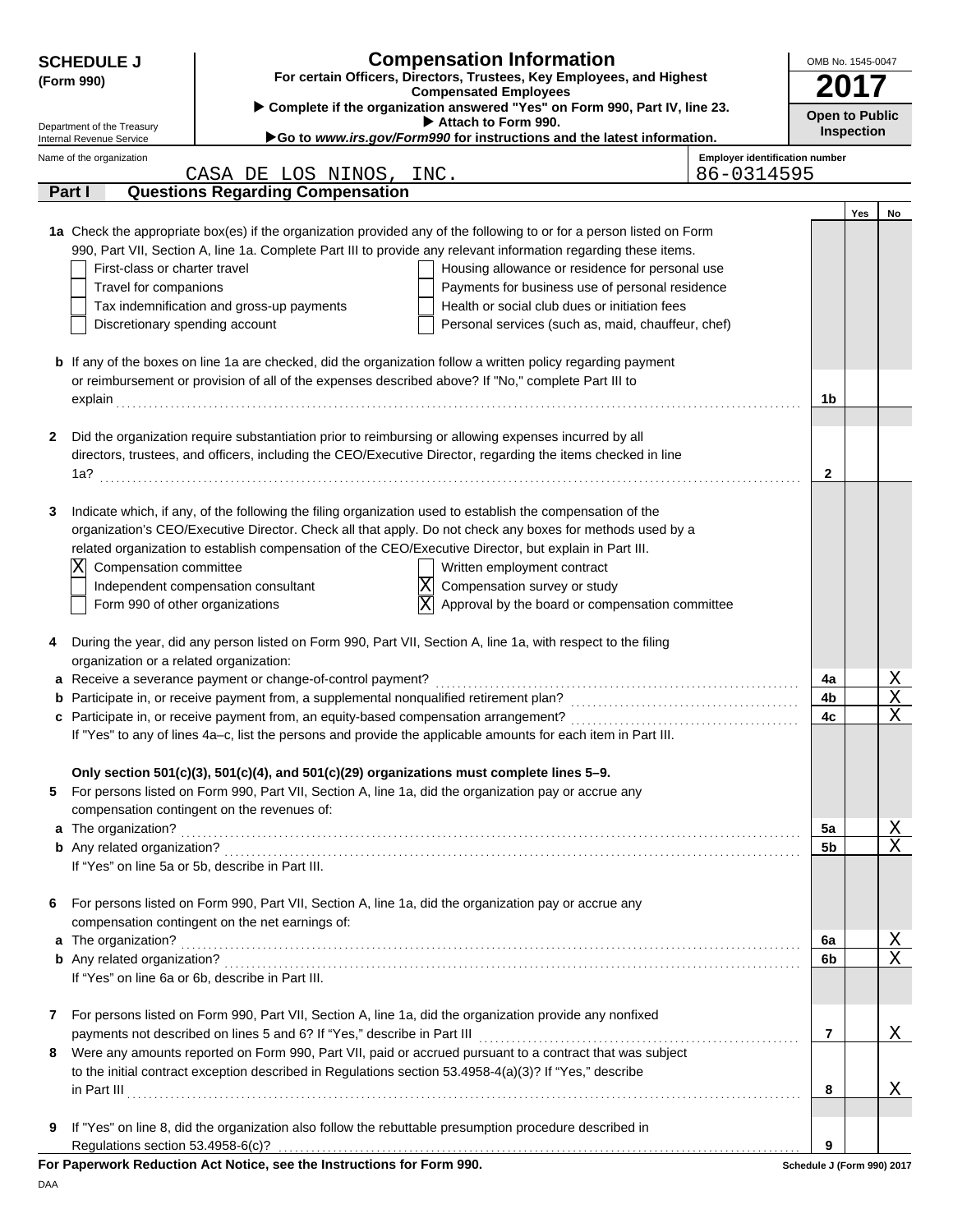#### CASA DE LOS NINOS, INC Schedule J (Form 990) 2017

Officers, Directors, Trustees, Key Employees, and Highest Compensated Employees. Use duplicate copies if additional space is needed. Part II For each individual whose compensation must be reported on Schedule J, report compensation from the organization on row (i) and from related organizations, described in the

instructions, on row (ii). Do not list any individuals that aren't listed on Form 990, Part VII.

Note: The sum of columns (B)(i)-(iii) for each listed individual must equal the total amount of Form 990, Part VII, Section A, line 1a, applicable column (D) and (E) amounts for that individual.

| $\cdots$               | (B) Breakdown of W-2 and/or 1099-MISC compensation |                                        |                                           | $\sim$ $\sim$<br>(C) Retirement and | $\sqrt{ }$<br>(D) Nontaxable | (E) Total of columns | (F) Compensation                                           |
|------------------------|----------------------------------------------------|----------------------------------------|-------------------------------------------|-------------------------------------|------------------------------|----------------------|------------------------------------------------------------|
| (A) Name and Title     | (i) Base<br>compensation                           | (ii) Bonus & incentive<br>compensation | (iii) Other<br>reportable<br>compensation | other deferred<br>compensation      | benefits                     | $(B)(i)$ – $(D)$     | in column (B) reported<br>as deferred on prior<br>Form 990 |
| SUSIE HUHN<br>(i)      | 202,166                                            | 150,000                                |                                           | 4,800                               | 5,370                        | 362,336              |                                                            |
| 1 CEO                  |                                                    |                                        |                                           |                                     |                              |                      |                                                            |
| HOWARD LIN             | 262,237                                            |                                        |                                           | 8,266                               | 5,370                        | 275,873              |                                                            |
| 2 MEDICAL PROFESSIONAL |                                                    |                                        |                                           |                                     |                              |                      | 0                                                          |
| SUTAPA DUBE<br>(i)     | 202,114                                            |                                        |                                           |                                     | 4,475                        | 206,589              | $\Omega$                                                   |
| 3 MEDICAL PROFESSIONAL | $\Box$                                             |                                        |                                           |                                     |                              |                      | $\Omega$                                                   |
|                        |                                                    |                                        |                                           |                                     |                              |                      |                                                            |
| $\sqrt{5}$             |                                                    |                                        |                                           |                                     |                              |                      |                                                            |
| 6                      |                                                    |                                        |                                           |                                     |                              |                      |                                                            |
| 7                      |                                                    |                                        |                                           |                                     |                              |                      |                                                            |
|                        |                                                    |                                        |                                           |                                     |                              |                      |                                                            |
|                        |                                                    |                                        |                                           |                                     |                              |                      |                                                            |
| 10                     |                                                    |                                        |                                           |                                     |                              |                      |                                                            |
| 11                     |                                                    |                                        |                                           |                                     |                              |                      |                                                            |
| 12                     |                                                    |                                        |                                           |                                     |                              |                      |                                                            |
| 13                     |                                                    |                                        |                                           |                                     |                              |                      |                                                            |
| 14                     |                                                    |                                        |                                           |                                     |                              |                      |                                                            |
| 15                     |                                                    |                                        |                                           |                                     |                              |                      |                                                            |
| 16                     |                                                    |                                        |                                           |                                     |                              |                      |                                                            |

Schedule J (Form 990) 2017

86-0314595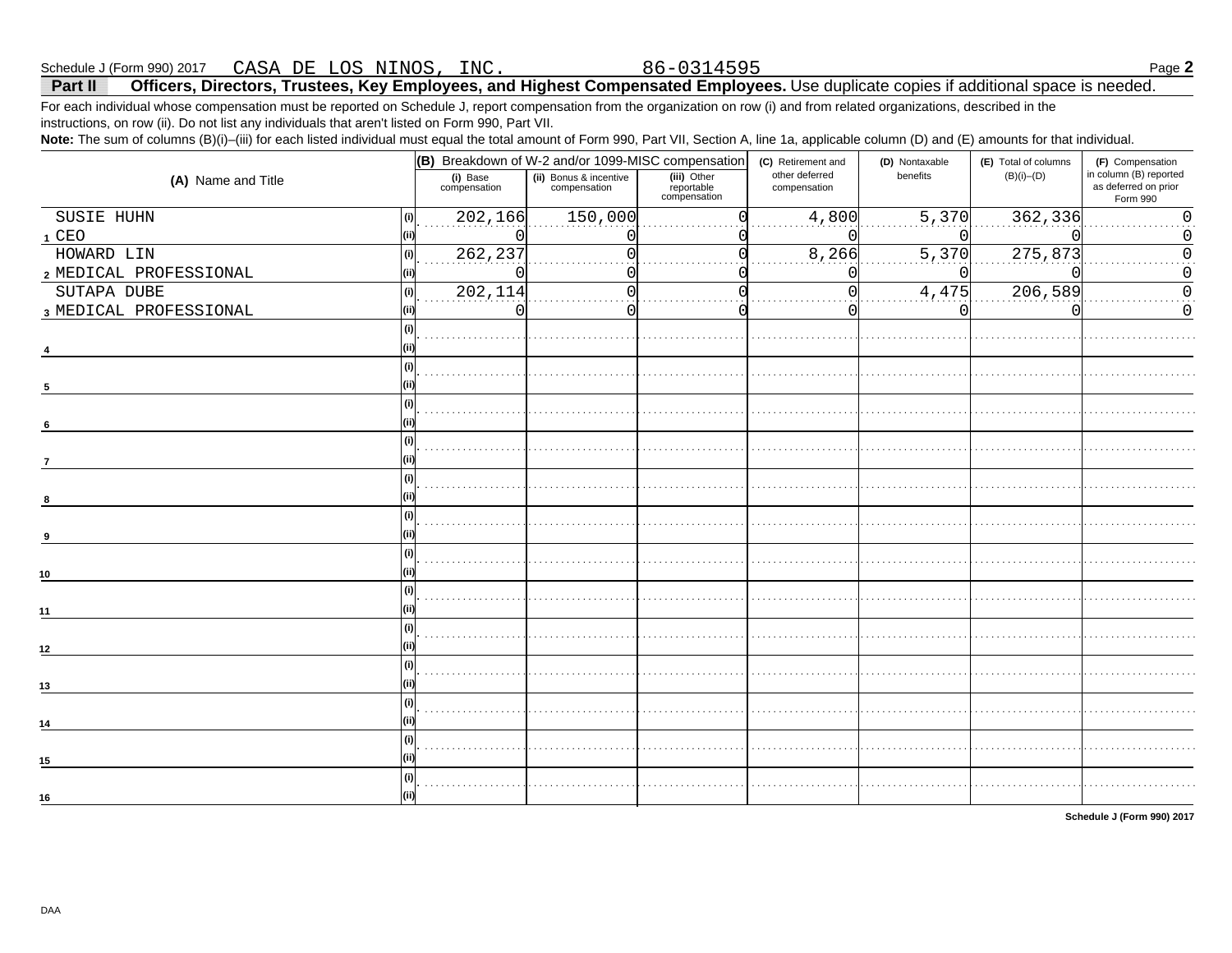| Schedule J (Form 990) 2017 CASA DE LOS NINOS, INC.                                                                                                                                                                                                           | 86-0314595 | Page 3 |
|--------------------------------------------------------------------------------------------------------------------------------------------------------------------------------------------------------------------------------------------------------------|------------|--------|
| <b>Supplemental Information</b><br>Part III<br>Provide the information, explanation, or descriptions required for Part I, lines 1a, 1b, 3, 4a, 4b, 4c, 5a, 5b, 6a, 6b, 7, and 8, and for Part II. Also complete this part<br>for any additional information. |            |        |
| PART III - OTHER ADDITIONAL INFORMATION                                                                                                                                                                                                                      |            |        |
| SCHEDULE J, PART II                                                                                                                                                                                                                                          |            |        |
| FOR COMPLETION OF THE TERMS OF THE 2013 AGREEMENT WITH THE BOARD OF                                                                                                                                                                                          |            |        |
| DIRECTORS, SUSIE HUHN, CEO RECEIVED A ONE-TIME DEFERRED COMPENSATION                                                                                                                                                                                         |            |        |
| PAYMENT OF \$150,000 IN JULY 2017. THIS AMOUNT IS INCLUDED IN HER TOTAL                                                                                                                                                                                      |            |        |
| COMPENSATION.                                                                                                                                                                                                                                                |            |        |
|                                                                                                                                                                                                                                                              |            |        |
|                                                                                                                                                                                                                                                              |            |        |
|                                                                                                                                                                                                                                                              |            |        |
|                                                                                                                                                                                                                                                              |            |        |
|                                                                                                                                                                                                                                                              |            |        |
|                                                                                                                                                                                                                                                              |            |        |
|                                                                                                                                                                                                                                                              |            |        |
|                                                                                                                                                                                                                                                              |            |        |
|                                                                                                                                                                                                                                                              |            |        |
|                                                                                                                                                                                                                                                              |            |        |
|                                                                                                                                                                                                                                                              |            |        |
|                                                                                                                                                                                                                                                              |            |        |
|                                                                                                                                                                                                                                                              |            |        |

Schedule J (Form 990) 2017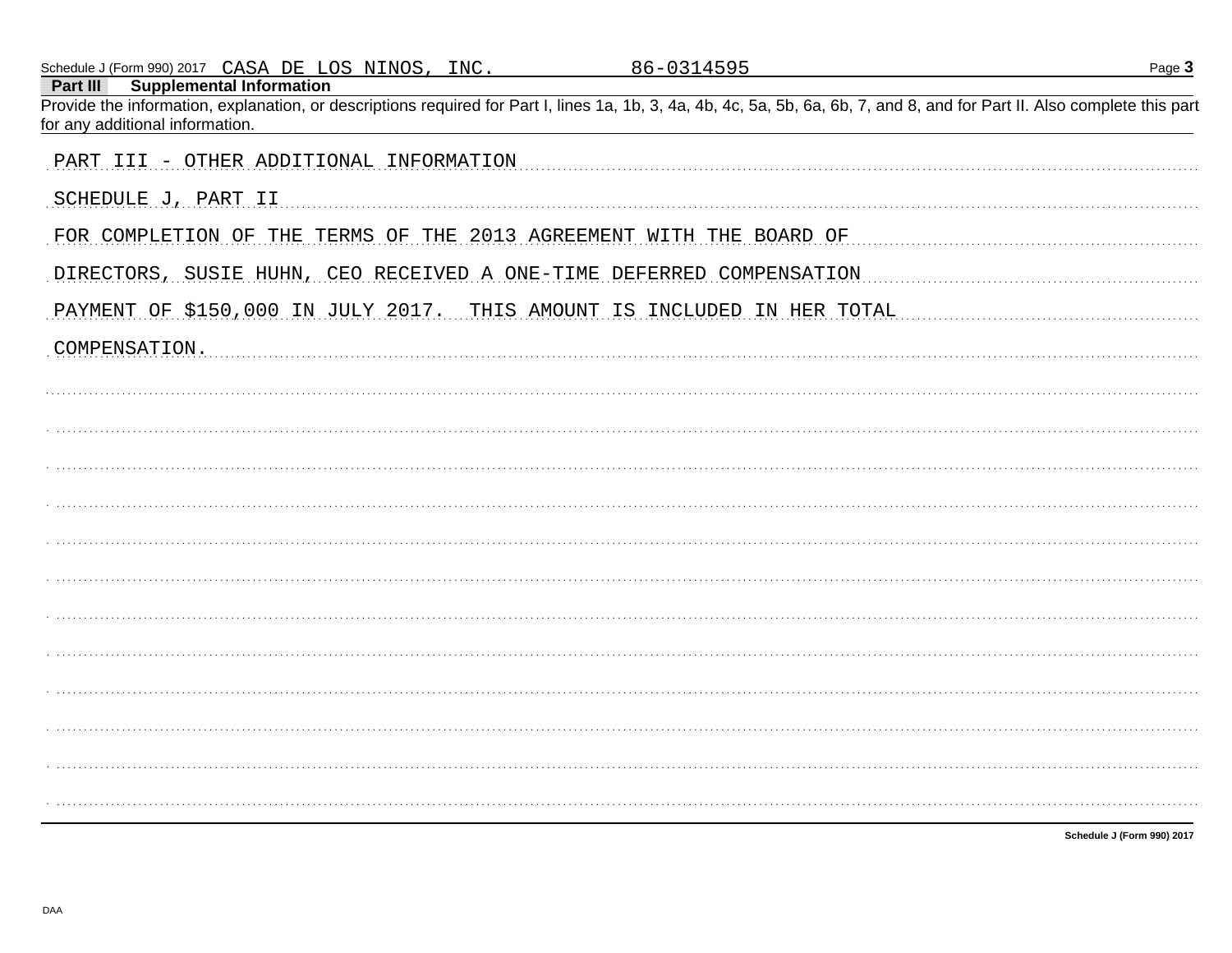| <b>SCHEDULE O</b><br>(Form 990 or 990-EZ)<br>Department of the Treasury<br>Internal Revenue Service | Supplemental Information to Form 990 or 990-EZ<br>Complete to provide information for responses to specific questions on<br>Form 990 or 990-EZ or to provide any additional information.<br>Attach to Form 990 or 990-EZ.<br>Go to www.irs.gov/Form990 for the latest information. |                               | OMB No. 1545-0047<br>2017<br><b>Open to Public</b><br><b>Inspection</b> |
|-----------------------------------------------------------------------------------------------------|------------------------------------------------------------------------------------------------------------------------------------------------------------------------------------------------------------------------------------------------------------------------------------|-------------------------------|-------------------------------------------------------------------------|
| Name of the organization                                                                            | <b>Employer identification number</b><br>86-0314595                                                                                                                                                                                                                                |                               |                                                                         |
|                                                                                                     | LOS NINOS,<br>INC.<br>CASA DE                                                                                                                                                                                                                                                      |                               |                                                                         |
| FORM 990, PART                                                                                      | LINE 6<br>$\perp$                                                                                                                                                                                                                                                                  |                               |                                                                         |
| VOLUNTEERS                                                                                          | CRISIS<br>ARE<br>UTILIZED<br>ΙN<br>THE<br>SHELTER<br>THRU                                                                                                                                                                                                                          | OCTOBER 2017),                |                                                                         |
| ADMINISTRATIVE                                                                                      | THRIFT<br>STORE,<br>OFFICES,<br><b>AND</b><br>ΙN                                                                                                                                                                                                                                   | SPECIALIZED PROGRAM PROJECTS. |                                                                         |
|                                                                                                     |                                                                                                                                                                                                                                                                                    |                               |                                                                         |
| SHELTER:                                                                                            |                                                                                                                                                                                                                                                                                    |                               |                                                                         |
| VOLUNTEERS                                                                                          | SERVICE CARE<br>COLLABORATION WITH A STAFF<br>OFFER DIRECT<br>ΙN                                                                                                                                                                                                                   |                               | MEMBER.                                                                 |
| EACH VOLUNTEER                                                                                      | 3<br>HOURS<br>COMMITS<br>TО<br>A MINIMUM<br>ΟF<br>PER                                                                                                                                                                                                                              | WEEK.<br>VOLUNTEERS           | ASSIST                                                                  |
| WITH<br>THE                                                                                         | CHILDREN RANGING<br>IN AGES FROM INFANT<br>CARE<br>OF<br>DAILY                                                                                                                                                                                                                     | -5<br>TO.                     | YEARS OF                                                                |
| AGE.                                                                                                | VOLUNTEERS ALSO<br>ASSIST WITH<br>THE<br>SCHOOL-AGED<br>CHILDREN                                                                                                                                                                                                                   | $(6 - 12)$                    | YEARS OF                                                                |
| AGE)                                                                                                | ACTIVITIES<br>WITH A VARIETY OF<br>INCLUDING                                                                                                                                                                                                                                       | TUTORING FOR ACADEMIC         | NEEDS,                                                                  |
| ARTS<br>AND                                                                                         | PROJECTS,<br>CRAFTS,<br>SPECIALIZED<br>AND<br>OFF<br>CAMPUS                                                                                                                                                                                                                        | OUTINGS.                      | VOLUNTEERS                                                              |
| ASSIST AS NEEDED                                                                                    | MEALS,<br>INCLUDING<br>PLAYTIME,                                                                                                                                                                                                                                                   | CREATIVE/EDUCATIONAL          |                                                                         |
| ACTIVITIES,                                                                                         | AND ONE ON ONE<br>TIME<br>AS<br>NEEDED.<br>THE                                                                                                                                                                                                                                     | SHELTER CLOSED                | IN OCTOBER                                                              |
| 2017.                                                                                               |                                                                                                                                                                                                                                                                                    |                               |                                                                         |
|                                                                                                     |                                                                                                                                                                                                                                                                                    |                               |                                                                         |
| ADMINISTRATIVE:                                                                                     |                                                                                                                                                                                                                                                                                    |                               |                                                                         |
|                                                                                                     | VOLUNTEERS ASSIST IN THE RECEPTION AREAS OF SEVERAL PROGRAMS - MAIN                                                                                                                                                                                                                |                               |                                                                         |
|                                                                                                     | RECEPTION, SHELTER, AND NURSE-FAMILY PARTNERSHIP PROGRAM. THEY ANSWER AND                                                                                                                                                                                                          |                               |                                                                         |
|                                                                                                     | DIRECT PHONE CALLS, GREET AND SIGN-IN VISITORS, AND ASSIST WITH CLERICAL                                                                                                                                                                                                           |                               |                                                                         |
|                                                                                                     | DUTIES. IN ADDITION, THERE WERE 2 INTERNS FROM SAN MIGUEL HIGH SCHOOL WHO                                                                                                                                                                                                          |                               |                                                                         |
|                                                                                                     | WORKED IN THE HUMAN RESOURCES DEPARTMENT ASSISTING WITH COPYING, FILING,                                                                                                                                                                                                           |                               |                                                                         |
|                                                                                                     | INVENTORY, CREATING INFORMATION PACKETS AND ASSISTING WITH SPECIAL EVENTS.                                                                                                                                                                                                         |                               |                                                                         |
|                                                                                                     | ONE VOLUNTEER IS PLACED IN THE DEVELOPMENT AND COMMUNITY RELATIONS                                                                                                                                                                                                                 |                               |                                                                         |
|                                                                                                     |                                                                                                                                                                                                                                                                                    |                               |                                                                         |
|                                                                                                     | DEPARTMENT ASSISTING WITH DONOR RELATIONS AND STEWARDSHIP, DATA ENTRY, AND                                                                                                                                                                                                         |                               |                                                                         |
|                                                                                                     | AS-NEEDED ADMINISTRATIVE SUPPORT.                                                                                                                                                                                                                                                  |                               |                                                                         |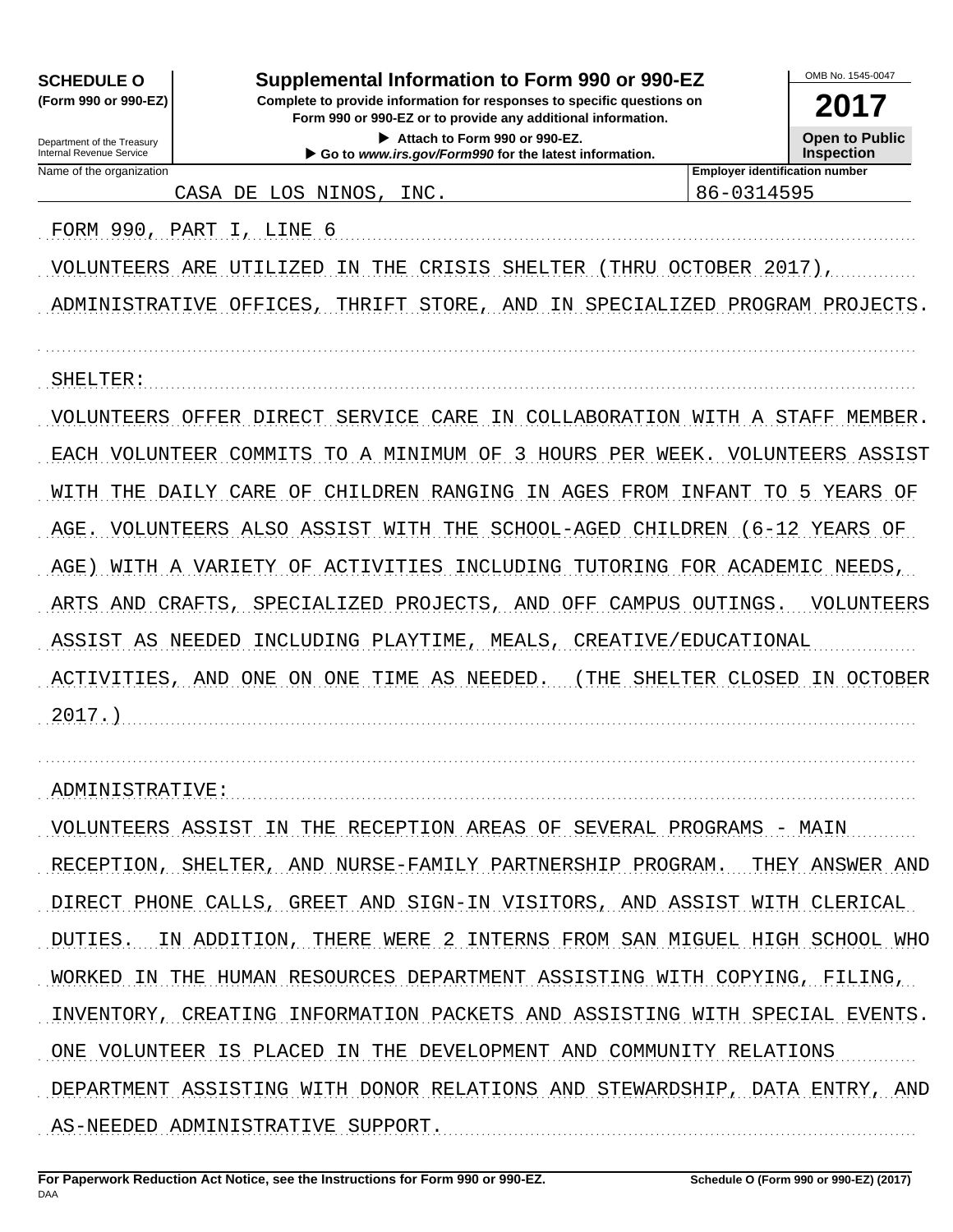| Schedule O (Form 990 or 990-EZ) (2017)<br>Name of the organization          | Page 2<br><b>Employer identification number</b> |  |
|-----------------------------------------------------------------------------|-------------------------------------------------|--|
| CASA DE LOS NINOS, INC.                                                     | 86-0314595                                      |  |
|                                                                             |                                                 |  |
| INTERNS:                                                                    |                                                 |  |
| STUDENTS PURSUING BACHELORS AND MASTER DEGREES ARE ASSIGNED TO BEHAVIORAL   |                                                 |  |
| HEALTH SERVICES TO SUPPORT COUNSELING AND COORDINATION OF CARE, DIRECT      |                                                 |  |
| SERVICE, ALWAYS UNDER THE DIRECT SUPERVISION OF CASA DE LOS NIÑOS STAFF     |                                                 |  |
| MEMBERS AND PROGRAM SUPERVISORS. ADDITIONAL INTERNS ARE UTILIZED IN         |                                                 |  |
| COMMUNITY OUTREACH AND EDUCATION - SPECIFICALLY TO ASSIST WITH THE CREATION |                                                 |  |
| OF A COMPREHENSIVE POWERPOINT PRESENTATION TO CONSOLIDATE MULTIPLE PARENT   |                                                 |  |
| EDUCATION RESOURCES AND EDUCATIONAL TOOLS.                                  |                                                 |  |
|                                                                             |                                                 |  |
| GABRIEL'S ANGELS:                                                           |                                                 |  |
| THERAPY TEAMS FROM GABRIEL'S ANGELS VOLUNTEERED TIME IN THE CRISIS SHELTER  |                                                 |  |
| ONCE A WEEK WITH ALL GROUPS IN THE SHELTER. THEY PROVIDE DIRECT INTERACTION |                                                 |  |
| WITH THERAPY ANIMALS FOR THE CHILDREN.                                      |                                                 |  |
|                                                                             |                                                 |  |
| THRIFT STORE:                                                               |                                                 |  |
| VOLUNTEERS ASSIST AS CASHIERS, WITH CUSTOMER SERVICE, AND HELP SORT AND     |                                                 |  |
| DISPLAY MERCHANDISE. VOLUNTEER GROUPS ARE ALSO UTILIZED FOR LARGER PROJECTS |                                                 |  |
| AT THE THRIFT STORE. INDIVIDUALS ALSO CAN SATISFY COMMUNITY SERVICE BY      |                                                 |  |
| VOLUNTEERING AT THE THRIFT STORE.                                           |                                                 |  |
|                                                                             |                                                 |  |
| SPECIAL GUEST VOLUNTEERS:                                                   |                                                 |  |
| COMMUNITY MEMBERS, GROUPS FROM LOCAL BUSINESSES, SCHOOL-BASED GROUPS        |                                                 |  |
| VOLUNTEER FOR SPECIAL EVENTS OR SPECIAL ACTIVITIES. THIS INCLUDES HOLIDAY   |                                                 |  |
| TOY DRIVES, CAMPUS "FRESHEN-UP" PROJECTS, COMMUNITY EVENTS, OR ONE-TIME     |                                                 |  |
| ENTERTAINMENT ACTIVITIES.                                                   |                                                 |  |
|                                                                             |                                                 |  |
|                                                                             |                                                 |  |

| PAGE 1 OF 6 |  |                                        |
|-------------|--|----------------------------------------|
|             |  | Schedule O (Form 990 or 990-EZ) (2017) |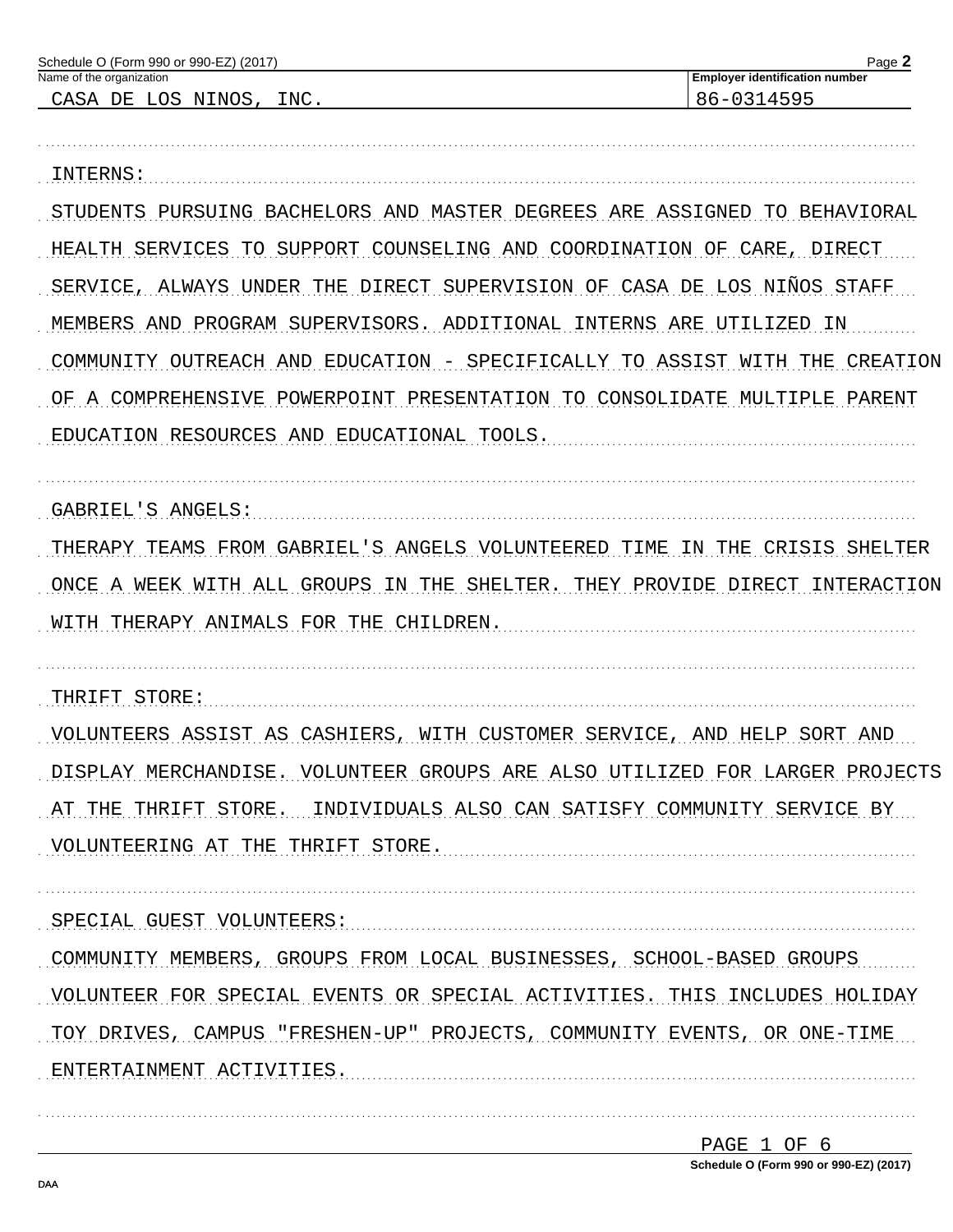| Schedule O (Form 990 or 990-EZ) (2017)<br>Name of the organization          | Page 2<br><b>Employer identification number</b> |
|-----------------------------------------------------------------------------|-------------------------------------------------|
| CASA DE LOS NINOS, INC.                                                     | 86-0314595                                      |
| FORM 990, PART III, LINE 3                                                  |                                                 |
| ORGANIZATION MADE THE DECISION TO CLOSE THE CRISIS                          | SHELTER DURING THE                              |
| YEAR ENDED 6/30/18. THIS DECISION FOLLOWED THE NATIONAL TREND OF SHELTER    |                                                 |
| CLOSINGS AS<br>THERE ARE NOT CONSIDERED TO BE                               | BETTER WAYS TO HELP KIDS AND                    |
| FAMILIES BY PROVIDING MORE PREVENTATIVE AND IN-HOME SERVICES.               |                                                 |
| FORM 990,<br>PART III, LINE 4D - ALL OTHER ACCOMPLISHMENT                   |                                                 |
| ORGANIZATION RECEIVES A MAJORITY OF<br>ALTHOUGH THE                         | ITS REVENUE FROM GRANTS                         |
| AND CONTRIBUTIONS IT IS NOT INCLUDED                                        | IRS INSTRUCTIONS.<br>IN PART III PER THE        |
| FOSTER CARE:                                                                |                                                 |
| CASA DE LOS NIÑOS RECRUITS AND TRAINS INDIVIDUALS WHO WISH TO PROVIDE       |                                                 |
| FOR ABUSED AND NEGLECTED CHILDREN.<br>FOSTER CARE                           | THE<br>ORGANIZATION MONITORS                    |
| AND SUPPORTS THESE FAMILIES AFTER THEY HAVE CHILDREN PLACED WITH THEM. THE  |                                                 |
| ORGANIZATION SUPPORTED 151 FAMILIES WHO PROVIDED HOMES FOR 324 CHILDREN     |                                                 |
| THIS FISCAL YEAR.                                                           |                                                 |
| PARENT EDUCATION:                                                           |                                                 |
| OUR PARENT EDUCATION PROGRAM OFFERS FREE INTERACTIVE TRAINING FOR PARENTS,  |                                                 |
| CARE GIVERS AND PROFESSIONALS TO GAIN THE EDUCATION, TOOLS AND SKILLS TO    |                                                 |
| RAISE SAFE AND HEALTHY CHILDREN. CASA DE LOS NIÑOS PROVIDED CLASSES TO      |                                                 |
| 2,887 FAMILIES FOR THIS FISCAL YEAR.                                        |                                                 |
| FAMILY VISITATION:                                                          |                                                 |
| VISITATION SERVICES ARE OFFERED UPON REFERRAL FROM THE DEPARTMENT OF CHILD  |                                                 |
| SAFETY AND ARE AVAILABLE FOR CHILDREN IN OUT OF HOME CARE AND THEIR PARENTS |                                                 |

AND EXTENDED FAMILIES AT NO COST TO THE FAMILIES. SERVICES ARE PROVIDED IN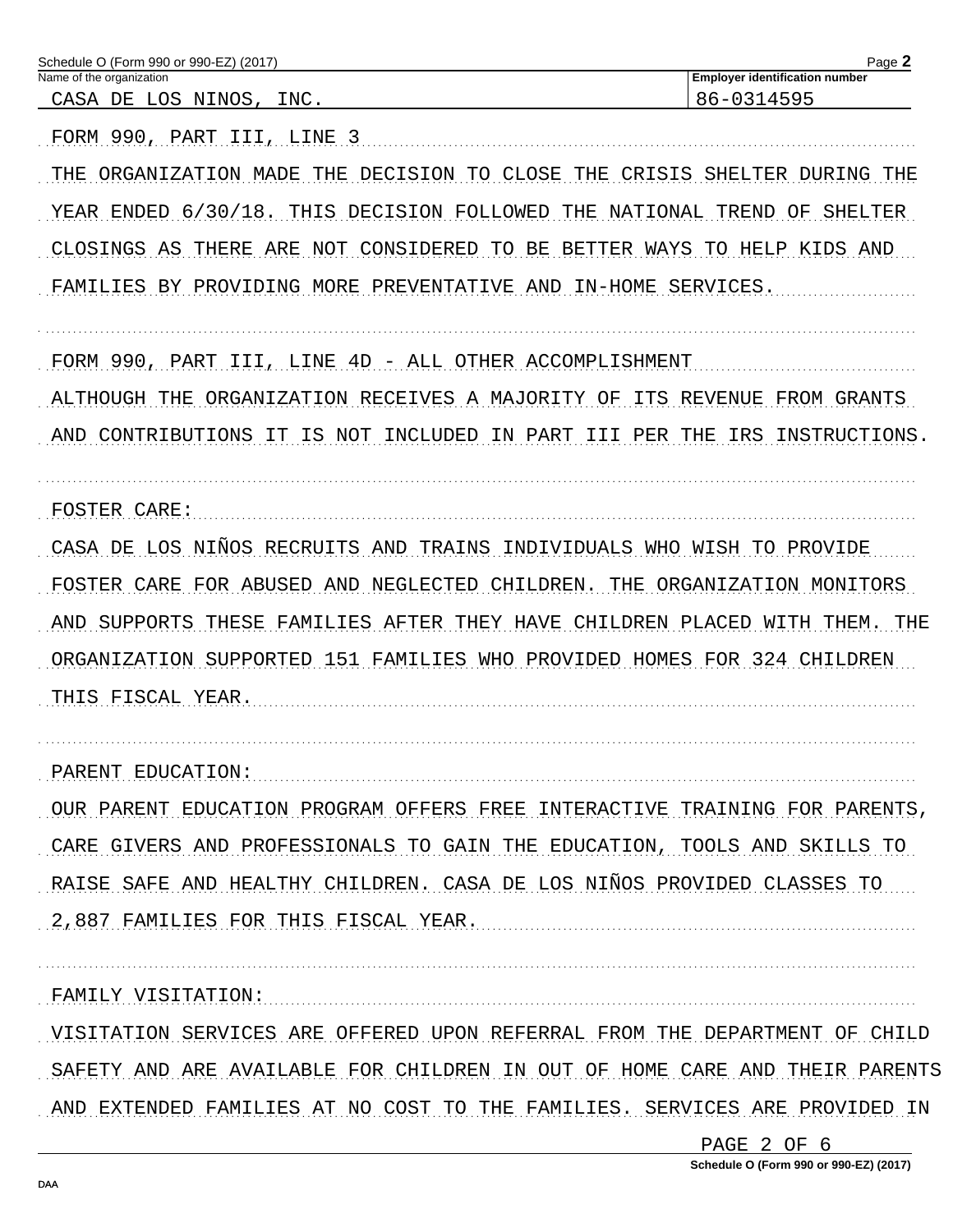| Schedule O (Form 990 or 990-EZ) (2017)<br>Name of the organization                   | Page 2<br><b>Employer identification number</b> |
|--------------------------------------------------------------------------------------|-------------------------------------------------|
| CASA DE LOS NINOS, INC.                                                              | 86-0314595                                      |
| VARIED LOCATIONS AROUND TUCSON. CASA DE LOS NIÑOS SERVED 120 FAMILIES AND            |                                                 |
| 175 CHILDREN FOR THIS FISCAL YEAR.                                                   |                                                 |
|                                                                                      |                                                 |
| IN HOME SERVICE PROGRAM:                                                             |                                                 |
| THE CASA DE LOS NIÑOS IN HOME SERVICES PROGRAM PROVIDES A CONTINUUM OF               |                                                 |
| SERVICES AND ACTIVITIES WHICH WILL SUPPORT AND ENHANCE THE FAMILY UNIT, AND          |                                                 |
| PRESERVE AND REUNIFY THE FAMILY THROUGH FAMILY-FOCUSED SERVICES THAT ARE             |                                                 |
| COORDINATED<br>AND ACCESSIBLE, COMPREHENSIVE, COMMUNITY-BASED, AND CULTURALLY        |                                                 |
| RESPONSIVE.<br>SERVICES PROVIDED MAY INCLUDE PARENT                                  |                                                 |
| EDUCATION, CRISIS/INTERVENTION AND STABILIZATION, COUNSELING, AND CONNECTION         |                                                 |
| COMMUNITY RESOURCES. 275 FAMILIES AND 1,000 CHILDREN RECEIVED<br>TO RELEVANT         |                                                 |
| SERVICES FROM THIS PROGRAM THIS YEAR.                                                |                                                 |
|                                                                                      |                                                 |
| PARENTS AS TEACHERS:                                                                 |                                                 |
| TEACHERS<br>IS AN EVIDENCED BASED PROGRAM PROVIDING HOME VISITATION<br>PARENTS<br>AS |                                                 |
| TUCSON FAMILIES WITH CHILDREN<br>UNDER THE AGE OF<br>SERVICES<br>TO                  | 5.<br>THE GOAL OF                               |
| TO ASSIST FAMILIES WITH SCHOOL PREPAREDNESS FOR VERY YOUNG<br>THE PROGRAM IS         |                                                 |
| CHILDREN EMPHASIZING DEVELOPMENT IN VARYING DOMAINS INCLUDING LANGUAGE,              |                                                 |
| GROSS MOTOR, FINE MOTOR AND LITERACY. CASA DE LOS NIÑOS PROVIDED HOME                |                                                 |
| VISITATION SERVICES TO 173 FAMILIES AND 221 CHILDREN FROM JULY 2017-JUNE             |                                                 |
| 2018.                                                                                |                                                 |
|                                                                                      |                                                 |
| FORM 990, PART VI, LINE 11B - ORGANIZATION'S PROCESS TO REVIEW FORM 990              |                                                 |
| THE AUDIT COMMITTEE REVIEWS THE PRELIMINARY FORM 990 PRIOR TO FILING WITH            |                                                 |
| TAXING AUTHORITIES.                                                                  |                                                 |
|                                                                                      |                                                 |
| FORM 990, PART VI, LINE 12C - ENFORCEMENT OF CONFLICTS POLICY                        |                                                 |

PAGE 3 OF 6 Schedule O (Form 990 or 990-EZ) (2017)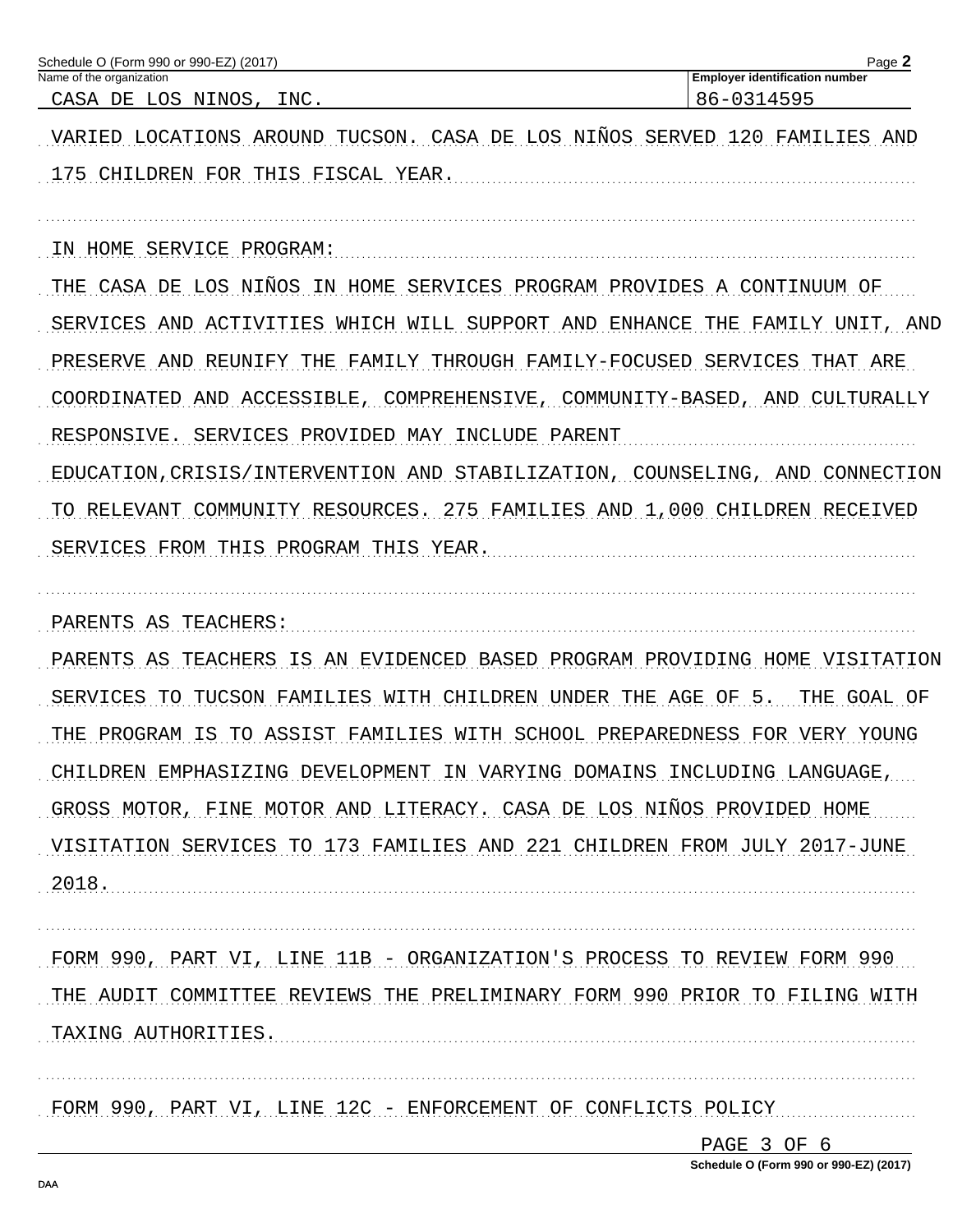| Schedule O (Form 990 or 990-EZ) (2017)<br>Name of the organization            | Page 2<br><b>Employer identification number</b> |
|-------------------------------------------------------------------------------|-------------------------------------------------|
| CASA DE LOS NINOS, INC.                                                       | 86-0314595                                      |
| BOARD MEMBERS ARE ANNUALLY ASKED TO UPDATE THEIR STATEMENT OF BUSINESS        |                                                 |
| RELATIONSHIPS AND INDICATE ANY THAT COULD POSE A POTENTIAL CONFLICT OF        |                                                 |
| INTEREST WITH THEIR ROLE AS A BOARD MEMBER OF CASA DE LOS NIÑOS.              |                                                 |
| FORM 990, PART VI, LINE 15A - COMPENSATION PROCESS FOR TOP OFFICIAL           |                                                 |
| BIANNUALLY THE EXECUTIVE COMMITTEE OF THE BOARD OF DIRECTORS REVIEWS          |                                                 |
| RELEVANT LOCAL, STATE AND NATIONAL SALARY INFORMATION FROM THE DEPT. OF       |                                                 |
| SALARY RANGES ARE DESIGNED FOR ALL SALARIED EMPLOYEES INCLUDING THE<br>LABOR. |                                                 |
| RANGES INCLUDE LOW, MID AND MAXIMUM LEVELS BASED ON<br>EXECUTIVE STAFF.       |                                                 |
| EXPERTISE, EXPERIENCE AND EDUCATION.                                          |                                                 |
|                                                                               |                                                 |
| FORM 990, PART VI, LINE 15B - COMPENSATION PROCESS FOR OFFICERS               |                                                 |
| BIANNUALLY THE EXECUTIVE COMMITTEE OF THE BOARD OF DIRECTORS REVIEWS          |                                                 |
| RELEVANT LOCAL, STATE AND NATIONAL SALARY INFORMATION FROM THE DEPT. OF       |                                                 |
| SALARY RANGES ARE DESIGNED FOR ALL SALARIED EMPLOYEES INCLUDING THE<br>LABOR. |                                                 |
| RANGES INCLUDE LOW, MID AND MAXIMUM LEVELS BASED ON<br>EXECUTIVE STAFF.       |                                                 |
| EXPERTISE, EXPERIENCE AND EDUCATION.                                          |                                                 |
|                                                                               |                                                 |
| FORM 990, PART VI, LINE 19 - GOVERNING DOCUMENTS DISCLOSURE EXPLANATION       |                                                 |
| GOVERNING DOCUMENTS ARE MADE AVAILABLE TO THE PUBLIC THROUGH ANOTHER          |                                                 |
| WEBSITE, WWW.GUIDESTAR.ORG, OUR WEBSITE WWW.CASADELOSNINOS.ORG, AND UPON      |                                                 |
| REQUEST.                                                                      |                                                 |
|                                                                               |                                                 |
| FORM 990, PART IX, LINE 11G - OTHER FEES FOR SERVICES                         |                                                 |
| DESCRIPTION                                                                   |                                                 |
| PROGRAM SERVICE MGT & GENERAL FUNDRAISING                                     |                                                 |
| BEHAVIORAL HEALTH                                                             |                                                 |

| PAGE 4 OF 6                            |  |  |  |
|----------------------------------------|--|--|--|
| Schedule O (Form 990 or 990-EZ) (2017) |  |  |  |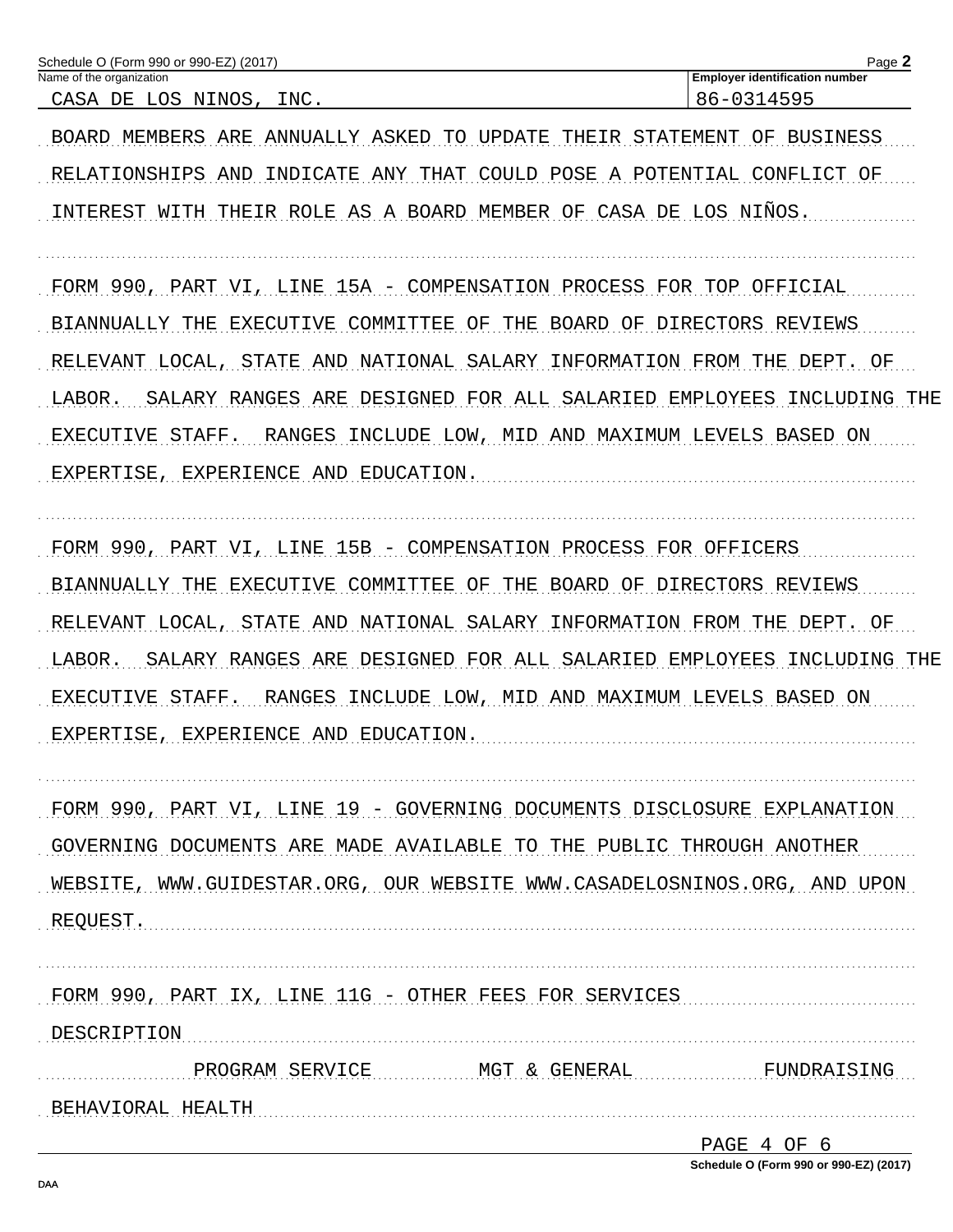| Schedule O (Form 990 or 990-EZ) (2017)<br>Name of the organization                                         |                                                 |    |             | <b>Employer identification number</b> | Page 2         |
|------------------------------------------------------------------------------------------------------------|-------------------------------------------------|----|-------------|---------------------------------------|----------------|
| CASA DE LOS NINOS, INC.                                                                                    |                                                 |    |             | 86-0314595                            |                |
| \$                                                                                                         | 984,257                                         | \$ | 0           |                                       | $\overline{0}$ |
| NURSE FAMILY PARTNERSHIP                                                                                   |                                                 |    |             |                                       |                |
|                                                                                                            |                                                 |    |             |                                       |                |
| \$                                                                                                         | 784,226                                         | \$ | 0           |                                       | $\overline{0}$ |
| DDD FOSTER HOME AND RESPITE                                                                                |                                                 |    |             |                                       |                |
| \$                                                                                                         | 383,840                                         | \$ | 0           |                                       | $\overline{0}$ |
| PAYROLL, COBRA, AND FSA ADMIN                                                                              |                                                 |    |             |                                       |                |
| \$                                                                                                         | 0                                               | \$ | 113,769     |                                       | $\mathsf{O}$   |
| MISCELLANEOUS                                                                                              |                                                 |    |             |                                       |                |
| \$                                                                                                         | 37,872                                          | \$ | 0           |                                       | $\overline{0}$ |
| SECURITY                                                                                                   |                                                 |    |             |                                       |                |
| \$                                                                                                         | 24,477                                          | \$ | 0           |                                       | $\mathsf{O}$   |
| IT                                                                                                         |                                                 |    |             |                                       |                |
| \$                                                                                                         |                                                 | \$ | 12,788      |                                       | $\overline{0}$ |
| CLASS FACILITATORS                                                                                         |                                                 |    |             |                                       |                |
| \$                                                                                                         | 8,388                                           | Ś  | 0           |                                       | 0              |
| TEMPORARY OFFICE SERVICES                                                                                  |                                                 |    |             |                                       |                |
|                                                                                                            |                                                 |    | $\mathbf 0$ |                                       |                |
|                                                                                                            |                                                 |    |             |                                       | 4,966          |
| $\begin{minipage}{.4\linewidth} \begin{tabular}{l} \bf TOTAL \\ \bf TOTAL \\ \end{tabular} \end{minipage}$ |                                                 |    |             |                                       |                |
|                                                                                                            | $\frac{126,557}{2,223,060}$ \$ 126,557 \$ 4,966 |    |             |                                       |                |
| FORM 990, PART XI - ADDITIONAL INFORMATION                                                                 |                                                 |    |             |                                       |                |
| THE AGENCY MADE THE DECISION TO CLOSE THE CRISIS SHELTER DURING THE YEAR                                   |                                                 |    |             |                                       |                |
|                                                                                                            |                                                 |    |             |                                       |                |
| ENDED JUNE 30, 2018. THIS DECISION FOLLOWS THE NATIONAL TREND OF SHELTER                                   |                                                 |    |             |                                       |                |
| CLOSINGS AS THERE ARE NOW BETTER WAYS TO HELP KIDS AND FAMILIES BY                                         |                                                 |    |             |                                       |                |
| PROVIDING MORE PREVENTATIVE AND IN-HOME SERVICES.                                                          |                                                 |    |             |                                       |                |
|                                                                                                            |                                                 |    |             |                                       |                |
| CRISIS SHELTER ACTIVITY FOR THE YEAR ENDED JUNE 30, 2018 WAS:                                              |                                                 |    |             |                                       |                |

PAGE 5 OF 6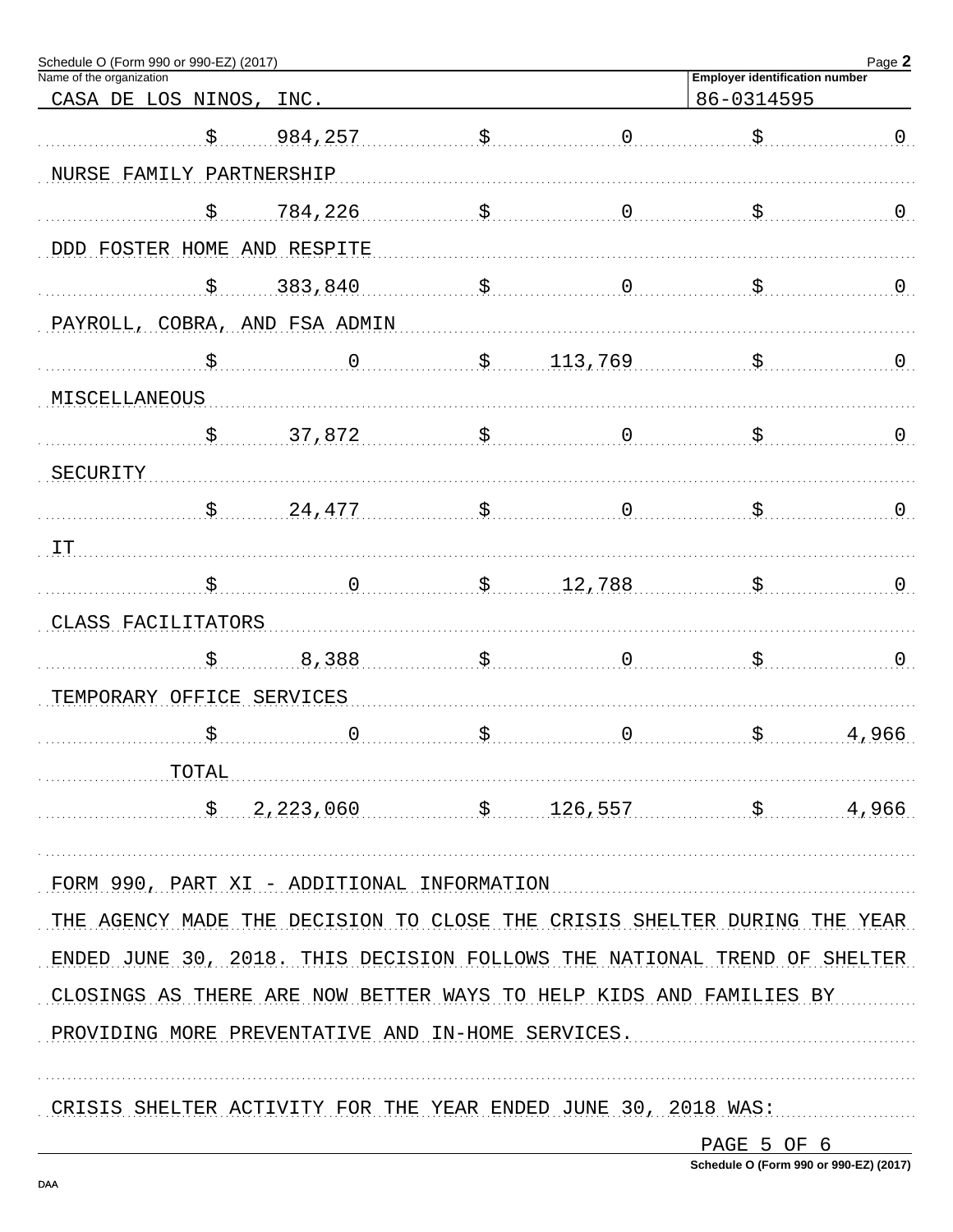| Schedule O (Form 990 or 990-EZ) (2017)<br>Name of the organization  |                  |  |                                                     | Page 2      |
|---------------------------------------------------------------------|------------------|--|-----------------------------------------------------|-------------|
| CASA DE LOS NINOS, INC.                                             |                  |  | <b>Employer identification number</b><br>86-0314595 |             |
|                                                                     |                  |  |                                                     |             |
|                                                                     |                  |  |                                                     |             |
| REVENUE                                                             | <u>\$193,459</u> |  |                                                     |             |
| <b>EXPENSE</b>                                                      | (594, 210)       |  |                                                     |             |
| NET LOSS                                                            | (400, 751)       |  |                                                     |             |
| FORM 990, PART XI, LINE 9 - OTHER CHANGES IN NET ASSETS EXPLANATION |                  |  |                                                     |             |
| DISCONTINUED OPERATIONS                                             |                  |  | \$.                                                 | $-400, 751$ |
|                                                                     |                  |  |                                                     |             |
|                                                                     |                  |  |                                                     |             |
|                                                                     |                  |  |                                                     |             |
|                                                                     |                  |  |                                                     |             |
|                                                                     |                  |  |                                                     |             |
|                                                                     |                  |  |                                                     |             |
|                                                                     |                  |  |                                                     |             |
|                                                                     |                  |  |                                                     |             |
|                                                                     |                  |  |                                                     |             |
|                                                                     |                  |  |                                                     |             |
|                                                                     |                  |  |                                                     |             |
|                                                                     |                  |  |                                                     |             |
|                                                                     |                  |  |                                                     |             |
|                                                                     |                  |  |                                                     |             |
|                                                                     |                  |  |                                                     |             |
|                                                                     |                  |  |                                                     |             |
|                                                                     |                  |  |                                                     |             |
|                                                                     |                  |  |                                                     |             |
|                                                                     |                  |  |                                                     |             |
|                                                                     |                  |  |                                                     |             |
|                                                                     |                  |  |                                                     |             |
|                                                                     |                  |  |                                                     |             |
|                                                                     |                  |  |                                                     |             |

| PAGE 6 OF 6 |  |                                        |
|-------------|--|----------------------------------------|
|             |  | Schedule O (Form 990 or 990-EZ) (2017) |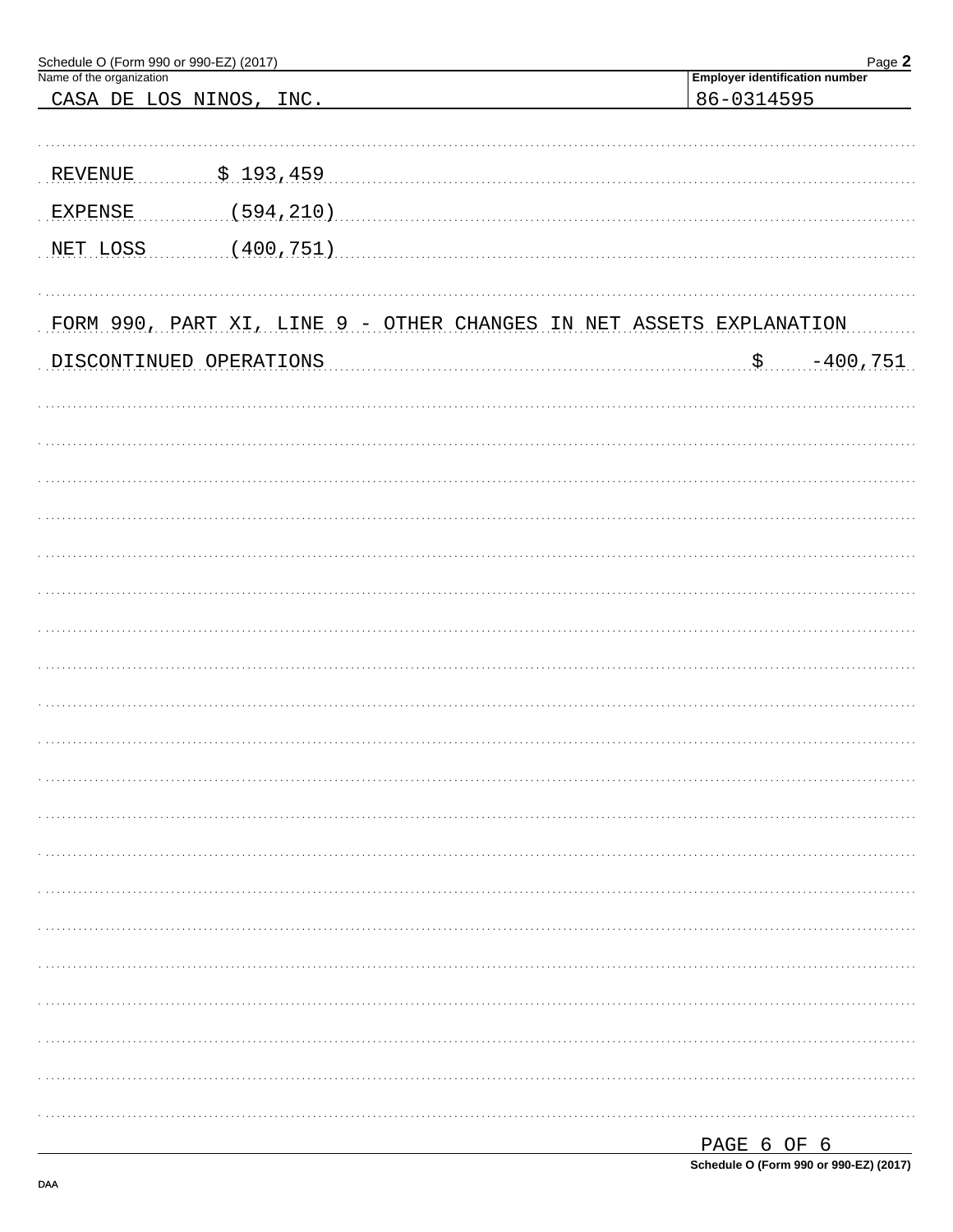## **SCHEDULE R**

# **(Form 990) Related Organizations and Unrelated Partnerships**

 **Complete if the organization answered "Yes" on Form 990, Part IV, line 33, 34, 35b, 36, or 37.**

 **Attach to Form 990.**

▶ Go to *www.irs.gov/Form990* for instructions and the latest information.

Department of the Treasury Internal Revenue ServiceName of the organization

DAA

CASA DE LOS NINOS, INC.  $\begin{array}{|l|l|} \hline \end{array}$  86-0314595

#### **Part IIdentification of Disregarded Entities.** Complete if the organization answered "Yes" on Form 990, Part IV, line 33.

| (a)<br>Name, address, and EIN (if applicable) of disregarded entity                                                                                                                                                          | (b)<br>Primary activity | (c)<br>Legal domicile (state<br>or foreign country) |                            | (d)<br>Total income          | (e)<br>End-of-year assets    | (f)<br>Direct controlling<br>entity |                                                   |
|------------------------------------------------------------------------------------------------------------------------------------------------------------------------------------------------------------------------------|-------------------------|-----------------------------------------------------|----------------------------|------------------------------|------------------------------|-------------------------------------|---------------------------------------------------|
| (1) 301 E. SPEEDWAY BLVD., LLC                                                                                                                                                                                               |                         |                                                     |                            |                              |                              |                                     |                                                   |
| 1120 N. 5TH AVENUE                                                                                                                                                                                                           |                         |                                                     |                            |                              |                              |                                     |                                                   |
| AZ 85705<br>TUCSON                                                                                                                                                                                                           | REAL EST                | ΑZ                                                  |                            |                              | 173,734                      | N/A                                 |                                                   |
| (2) 307 E. SPEEDWAY BLVD., LLC                                                                                                                                                                                               |                         |                                                     |                            |                              |                              |                                     |                                                   |
| 1120 N. 5TH AVENUE                                                                                                                                                                                                           |                         |                                                     |                            |                              |                              |                                     |                                                   |
| AZ 85705<br>TUCSON                                                                                                                                                                                                           | REAL EST                | ΑZ                                                  |                            |                              | 323,715                      | N/A                                 |                                                   |
| (3) 315 E. SPEEDWAY BLVD., LLC                                                                                                                                                                                               |                         |                                                     |                            |                              |                              |                                     |                                                   |
| 1120 N. 5TH AVENUE                                                                                                                                                                                                           |                         |                                                     |                            |                              |                              |                                     |                                                   |
| AZ 85705<br>TUCSON                                                                                                                                                                                                           | REAL EST                | ΑZ                                                  |                            |                              | 73,184                       | N/A                                 |                                                   |
| (4)                                                                                                                                                                                                                          |                         |                                                     |                            |                              |                              |                                     |                                                   |
|                                                                                                                                                                                                                              |                         |                                                     |                            |                              |                              |                                     |                                                   |
|                                                                                                                                                                                                                              |                         |                                                     |                            |                              |                              |                                     |                                                   |
| (5)                                                                                                                                                                                                                          |                         |                                                     |                            |                              |                              |                                     |                                                   |
|                                                                                                                                                                                                                              |                         |                                                     |                            |                              |                              |                                     |                                                   |
|                                                                                                                                                                                                                              |                         |                                                     |                            |                              |                              |                                     |                                                   |
| Identification of Related Tax-Exempt Organizations. Complete if the organization answered "Yes" on Form 990, Part IV, line 34 because it had<br>Part II<br>one or more related tax-exempt organizations during the tax year. |                         |                                                     |                            |                              |                              |                                     |                                                   |
| (a)                                                                                                                                                                                                                          | (b)                     | (c)<br>Legal domicile (state                        | (d)                        | (e)<br>Public charity status | (f)                          |                                     | $(g)$<br>Section 512(b)(13)<br>controlled entity? |
| Name, address, and EIN of related organization                                                                                                                                                                               | Primary activity        | or foreign country)                                 | <b>Exempt Code section</b> | (if section $501(c)(3)$ )    | Direct controlling<br>entity | <b>Yes</b>                          | No                                                |
| (1) CASA DE LOS NINOS FOUNDATION                                                                                                                                                                                             |                         |                                                     |                            |                              |                              |                                     |                                                   |
| 1120 N. 5TH AVENUE<br>86-0609655                                                                                                                                                                                             |                         |                                                     |                            |                              |                              |                                     |                                                   |
| AZ 85705<br>TUCSON                                                                                                                                                                                                           | SUPPORT                 | ΑZ                                                  | 501C3                      | 12B                          | N/A                          |                                     | Χ                                                 |
| (2)                                                                                                                                                                                                                          |                         |                                                     |                            |                              |                              |                                     |                                                   |
|                                                                                                                                                                                                                              |                         |                                                     |                            |                              |                              |                                     |                                                   |
|                                                                                                                                                                                                                              |                         |                                                     |                            |                              |                              |                                     |                                                   |
| (3)                                                                                                                                                                                                                          |                         |                                                     |                            |                              |                              |                                     |                                                   |
|                                                                                                                                                                                                                              |                         |                                                     |                            |                              |                              |                                     |                                                   |
|                                                                                                                                                                                                                              |                         |                                                     |                            |                              |                              |                                     |                                                   |
| (4)                                                                                                                                                                                                                          |                         |                                                     |                            |                              |                              |                                     |                                                   |
|                                                                                                                                                                                                                              |                         |                                                     |                            |                              |                              |                                     |                                                   |
|                                                                                                                                                                                                                              |                         |                                                     |                            |                              |                              |                                     |                                                   |
| (5)                                                                                                                                                                                                                          |                         |                                                     |                            |                              |                              |                                     |                                                   |
|                                                                                                                                                                                                                              |                         |                                                     |                            |                              |                              |                                     |                                                   |
|                                                                                                                                                                                                                              |                         |                                                     |                            |                              |                              |                                     |                                                   |
| For Paperwork Reduction Act Notice, see the Instructions for Form 990.                                                                                                                                                       |                         |                                                     |                            |                              |                              | Schedule R (Form 990) 2017          |                                                   |

**Open to Public 2017Inspection**

**Employer identification number**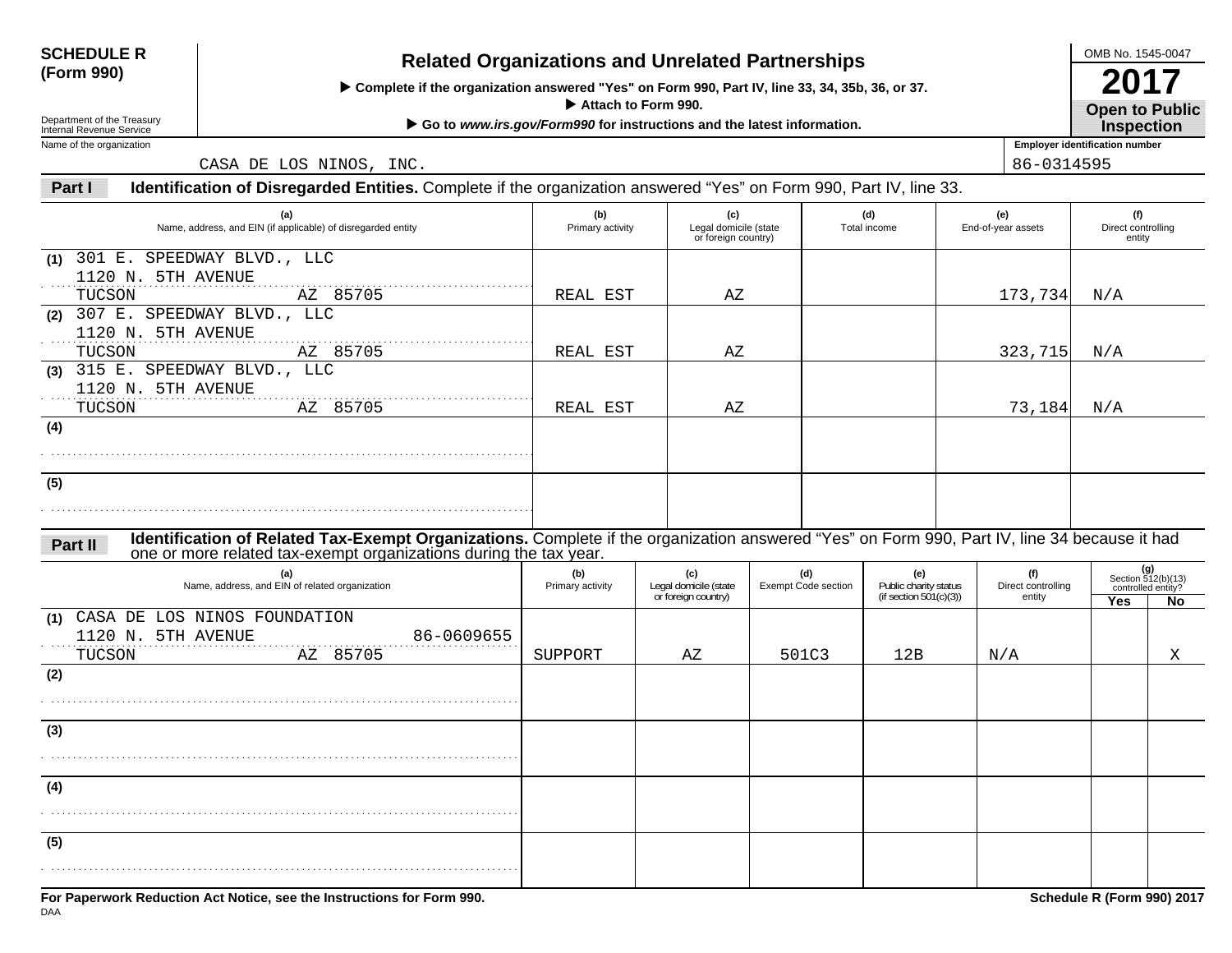| (a)<br>Name, address, and EIN of<br>related organization                                                                                                                                                                                                                                | (b)<br>Primary activity | (c)<br>Legal<br>domicile        | (d)<br>Direct controlling<br>entity                    | (e)<br>Predominant<br>income (related,                        | (f)<br>Share of total<br>income                        | (g)<br>Share of end-of-<br>year assets | (h)<br>Dispro-<br>oortionate          | (i)<br>Code V-UBI<br>amount in box 20 | (j)<br>General or<br>managing |        | (k)<br>Percentage<br>ownership                        |
|-----------------------------------------------------------------------------------------------------------------------------------------------------------------------------------------------------------------------------------------------------------------------------------------|-------------------------|---------------------------------|--------------------------------------------------------|---------------------------------------------------------------|--------------------------------------------------------|----------------------------------------|---------------------------------------|---------------------------------------|-------------------------------|--------|-------------------------------------------------------|
|                                                                                                                                                                                                                                                                                         |                         | state or<br>foreign<br>country) |                                                        | unrelated,<br>excluded from<br>tax under<br>sections 512-514) |                                                        |                                        | alloc.?<br>Yes No                     | of Schedule K-1<br>(Form 1065)        | partner?<br>Yes No            |        |                                                       |
| (1)                                                                                                                                                                                                                                                                                     |                         |                                 |                                                        |                                                               |                                                        |                                        |                                       |                                       |                               |        |                                                       |
|                                                                                                                                                                                                                                                                                         |                         |                                 |                                                        |                                                               |                                                        |                                        |                                       |                                       |                               |        |                                                       |
| (2)                                                                                                                                                                                                                                                                                     |                         |                                 |                                                        |                                                               |                                                        |                                        |                                       |                                       |                               |        |                                                       |
|                                                                                                                                                                                                                                                                                         |                         |                                 |                                                        |                                                               |                                                        |                                        |                                       |                                       |                               |        |                                                       |
| (3)                                                                                                                                                                                                                                                                                     |                         |                                 |                                                        |                                                               |                                                        |                                        |                                       |                                       |                               |        |                                                       |
|                                                                                                                                                                                                                                                                                         |                         |                                 |                                                        |                                                               |                                                        |                                        |                                       |                                       |                               |        |                                                       |
|                                                                                                                                                                                                                                                                                         |                         |                                 |                                                        |                                                               |                                                        |                                        |                                       |                                       |                               |        |                                                       |
|                                                                                                                                                                                                                                                                                         |                         |                                 |                                                        |                                                               |                                                        |                                        |                                       |                                       |                               |        |                                                       |
|                                                                                                                                                                                                                                                                                         |                         |                                 |                                                        |                                                               |                                                        |                                        |                                       |                                       |                               |        |                                                       |
|                                                                                                                                                                                                                                                                                         |                         |                                 |                                                        |                                                               |                                                        |                                        |                                       |                                       |                               |        |                                                       |
| Identification of Related Organizations Taxable as a Corporation or Trust. Complete if the organization answered "Yes" on Form 990, Part IV, line 34 because it had one or more related organizations treated as a corporation<br>(a)<br>Name, address, and EIN of related organization | (b)<br>Primary activity |                                 | (c)<br>Legal domicile<br>(state or<br>foreign country) | (d)<br>Direct controlling<br>entity                           | (e)<br>Type of entity<br>(C corp, S corp,<br>or trust) | (f)<br>Share of total<br>income        | (g)<br>Share of<br>end-of-year assets | (h)<br>Percentage<br>ownership        |                               |        | (i)<br>Section<br>512(b)(13)<br>controlled<br>entity? |
|                                                                                                                                                                                                                                                                                         |                         |                                 |                                                        |                                                               |                                                        |                                        |                                       |                                       |                               | Yes No |                                                       |
|                                                                                                                                                                                                                                                                                         |                         |                                 |                                                        |                                                               |                                                        |                                        |                                       |                                       |                               |        |                                                       |
|                                                                                                                                                                                                                                                                                         |                         |                                 |                                                        |                                                               |                                                        |                                        |                                       |                                       |                               |        |                                                       |
|                                                                                                                                                                                                                                                                                         |                         |                                 |                                                        |                                                               |                                                        |                                        |                                       |                                       |                               |        |                                                       |
|                                                                                                                                                                                                                                                                                         |                         |                                 |                                                        |                                                               |                                                        |                                        |                                       |                                       |                               |        |                                                       |
|                                                                                                                                                                                                                                                                                         |                         |                                 |                                                        |                                                               |                                                        |                                        |                                       |                                       |                               |        |                                                       |
|                                                                                                                                                                                                                                                                                         |                         |                                 |                                                        |                                                               |                                                        |                                        |                                       |                                       |                               |        |                                                       |
| (4)<br>Part IV<br>(1)<br>(2)<br>(3)<br>(4)                                                                                                                                                                                                                                              |                         |                                 |                                                        |                                                               |                                                        |                                        |                                       |                                       |                               |        |                                                       |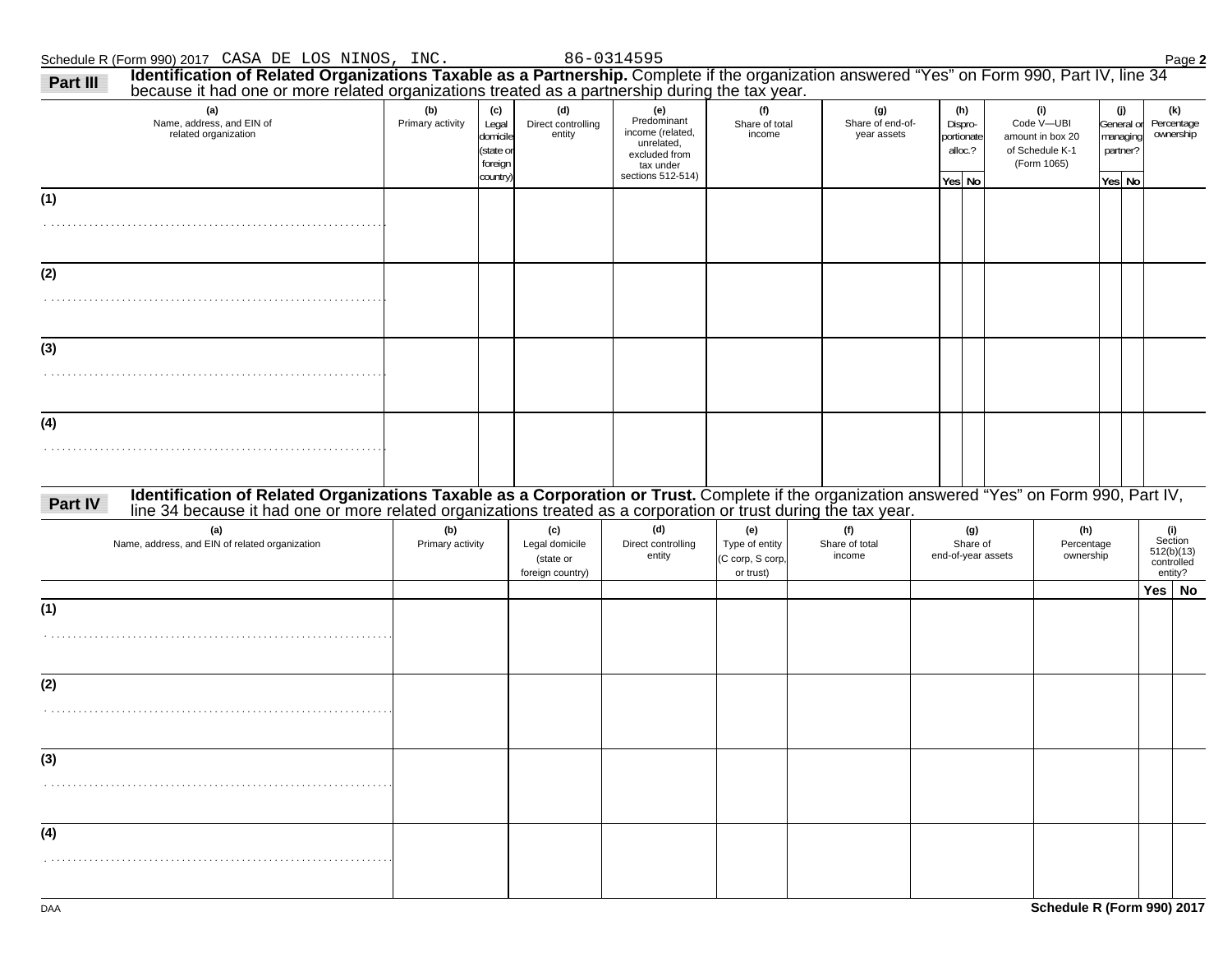**Part V**

**Transactions With Related Organizations.** Complete if the organization answered "Yes" on Form 990, Part IV, line 34, 35b, or 36.

| Note: Complete line 1 if any entity is listed in Parts II, III, or IV of this schedule.                                                                                                                                                                                                                                                                                          |                            |                 |                                       |                | <b>Yes</b> | No          |
|----------------------------------------------------------------------------------------------------------------------------------------------------------------------------------------------------------------------------------------------------------------------------------------------------------------------------------------------------------------------------------|----------------------------|-----------------|---------------------------------------|----------------|------------|-------------|
| 1 During the tax year, did the organization engage in any of the following transactions with one or more related organizations listed in Parts II-IV?                                                                                                                                                                                                                            |                            |                 |                                       | 1a             |            | Χ           |
| a Receipt of (i) interest, (ii) annuities, (iii) royalties, or (iv) rent from a controlled entity [1] controlled entity [1] controlled entity controlled entity contains and the substitution of (i) interest, (ii) annuities,                                                                                                                                                   |                            |                 |                                       |                |            |             |
| <b>b</b> Gift, grant, or capital contribution to related organization(s) encourse consumed and consumed contribution to related organization(s)                                                                                                                                                                                                                                  |                            |                 |                                       | 1 <sub>b</sub> | $\,$ X     | $\mathbf X$ |
|                                                                                                                                                                                                                                                                                                                                                                                  |                            |                 |                                       | 1 <sub>c</sub> |            | $\mathbf X$ |
|                                                                                                                                                                                                                                                                                                                                                                                  |                            |                 |                                       | 1d             |            | $\mathbf X$ |
| e Loans or loan guarantees by related organization(s) encourance contained and contained and contained and contained and contained and contained and contained and contained and contained and contained and contained and con                                                                                                                                                   |                            |                 |                                       | 1е             |            |             |
| f Dividends from related organization(s)                                                                                                                                                                                                                                                                                                                                         |                            |                 |                                       | 1f             |            | Χ           |
|                                                                                                                                                                                                                                                                                                                                                                                  |                            |                 |                                       | 1 <sub>q</sub> |            | $\mathbf X$ |
| g Sale of assets to related organization(s) encourance contains a substantial container and state of assets to related organization(s)                                                                                                                                                                                                                                           |                            |                 |                                       | 1h             |            | $\mathbf X$ |
| h Purchase of assets from related organization(s) encourance contains and contains a container and container and container and container and container and container and container and container and container and container a<br>i Exchange of assets with related organization(s) encountled assess that contain a substantial exchange of assets with related organization(s) |                            |                 |                                       | 1i.            |            | $\mathbf X$ |
| j Lease of facilities, equipment, or other assets to related organization(s) Materian and the content content of facilities, equipment, or other assets to related organization(s) encontent and content and content and conte                                                                                                                                                   |                            |                 |                                       | 1i             |            | $\mathbf X$ |
|                                                                                                                                                                                                                                                                                                                                                                                  |                            |                 |                                       |                |            |             |
| k Lease of facilities, equipment, or other assets from related organization(s)                                                                                                                                                                                                                                                                                                   |                            |                 |                                       | 1k             |            | X           |
|                                                                                                                                                                                                                                                                                                                                                                                  |                            |                 |                                       | 11             |            | $\mathbf X$ |
|                                                                                                                                                                                                                                                                                                                                                                                  |                            |                 |                                       | 1 <sub>m</sub> |            | $\mathbf X$ |
|                                                                                                                                                                                                                                                                                                                                                                                  |                            |                 |                                       | 1n             |            | $\mathbf X$ |
| o Sharing of paid employees with related organization(s)                                                                                                                                                                                                                                                                                                                         |                            |                 |                                       | 1о             |            | X           |
|                                                                                                                                                                                                                                                                                                                                                                                  |                            |                 |                                       |                |            |             |
|                                                                                                                                                                                                                                                                                                                                                                                  |                            |                 |                                       | 1p             |            | X           |
|                                                                                                                                                                                                                                                                                                                                                                                  |                            |                 |                                       | 1 <sub>q</sub> |            | $\mathbf X$ |
|                                                                                                                                                                                                                                                                                                                                                                                  |                            |                 |                                       |                |            |             |
|                                                                                                                                                                                                                                                                                                                                                                                  |                            |                 |                                       | 1r             |            | X           |
|                                                                                                                                                                                                                                                                                                                                                                                  |                            |                 |                                       | 1s             |            | $\mathbf x$ |
| 2 If the answer to any of the above is "Yes," see the instructions for information on who must complete this line, including covered relationships and transaction thresholds.                                                                                                                                                                                                   |                            |                 |                                       |                |            |             |
| (a)                                                                                                                                                                                                                                                                                                                                                                              | (b)                        | (c)             | (d)                                   |                |            |             |
| Name of related organization                                                                                                                                                                                                                                                                                                                                                     | Transaction<br>$type(a-s)$ | Amount involved | Method of determining amount involved |                |            |             |
|                                                                                                                                                                                                                                                                                                                                                                                  |                            |                 |                                       |                |            |             |
|                                                                                                                                                                                                                                                                                                                                                                                  |                            |                 |                                       |                |            |             |
| CASA DE LOS NINOS FOUNDATION<br>(1)                                                                                                                                                                                                                                                                                                                                              | C                          | 1,165,000       | <b>MARKET VALUE</b>                   |                |            |             |
|                                                                                                                                                                                                                                                                                                                                                                                  |                            |                 |                                       |                |            |             |
| (2)                                                                                                                                                                                                                                                                                                                                                                              |                            |                 |                                       |                |            |             |
| (3)                                                                                                                                                                                                                                                                                                                                                                              |                            |                 |                                       |                |            |             |
|                                                                                                                                                                                                                                                                                                                                                                                  |                            |                 |                                       |                |            |             |
| (4)                                                                                                                                                                                                                                                                                                                                                                              |                            |                 |                                       |                |            |             |
|                                                                                                                                                                                                                                                                                                                                                                                  |                            |                 |                                       |                |            |             |
| (5)                                                                                                                                                                                                                                                                                                                                                                              |                            |                 |                                       |                |            |             |
|                                                                                                                                                                                                                                                                                                                                                                                  |                            |                 |                                       |                |            |             |
| (6)                                                                                                                                                                                                                                                                                                                                                                              |                            |                 |                                       |                |            |             |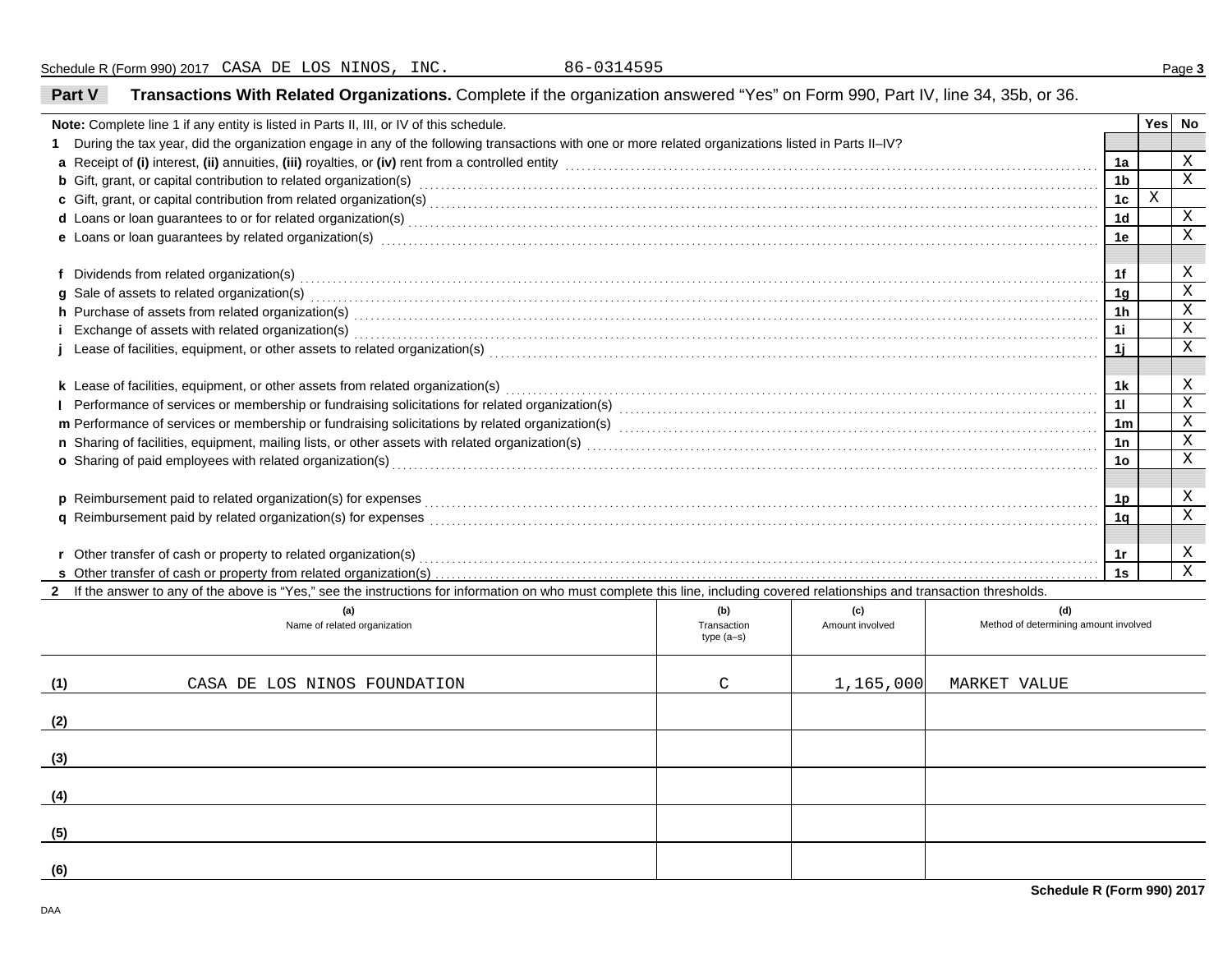## **Part VI Unrelated Organizations Taxable as a Partnership.** Complete if the organization answered "Yes" on Form 990, Part IV, line 37.

Provide the following information for each entity taxed as a partnership through which the organization conducted more than five percent of its activities (measured by total assets or gross revenue) that was not a related organization. See instructions regarding exclusion for certain investment partnerships.

| (a)<br>Name, address, and EIN of entity | ັ<br>(b)<br>Primary activity | (c)<br>Legal<br>domicile<br>foreign | (d)<br>Predominant<br>income (related,<br>(state or unrelated, excluded<br>from tax under | (e)<br>Are all partners<br>section<br>501(c)(3)<br>organizations? | (f)<br>Share of<br>total income | (g)<br>Share of<br>end-of-year<br>assets | Disproportionate | (h)<br>allocations? | (i)<br>Code V-UBI<br>amount in box 20<br>of Schedule K-1<br>(Form 1065) |            | (j)<br>General or<br>managing<br>partner? | (k)<br>Percentage<br>ownership |
|-----------------------------------------|------------------------------|-------------------------------------|-------------------------------------------------------------------------------------------|-------------------------------------------------------------------|---------------------------------|------------------------------------------|------------------|---------------------|-------------------------------------------------------------------------|------------|-------------------------------------------|--------------------------------|
|                                         |                              | country)                            | sections 512-514)                                                                         | Yes No                                                            |                                 |                                          | Yes              | <b>No</b>           |                                                                         | <b>Yes</b> | <b>No</b>                                 |                                |
| (1)                                     |                              |                                     |                                                                                           |                                                                   |                                 |                                          |                  |                     |                                                                         |            |                                           |                                |
| .                                       |                              |                                     |                                                                                           |                                                                   |                                 |                                          |                  |                     |                                                                         |            |                                           |                                |
| (2)                                     |                              |                                     |                                                                                           |                                                                   |                                 |                                          |                  |                     |                                                                         |            |                                           |                                |
|                                         |                              |                                     |                                                                                           |                                                                   |                                 |                                          |                  |                     |                                                                         |            |                                           |                                |
|                                         |                              |                                     |                                                                                           |                                                                   |                                 |                                          |                  |                     |                                                                         |            |                                           |                                |
| (3)                                     |                              |                                     |                                                                                           |                                                                   |                                 |                                          |                  |                     |                                                                         |            |                                           |                                |
|                                         |                              |                                     |                                                                                           |                                                                   |                                 |                                          |                  |                     |                                                                         |            |                                           |                                |
| (4)                                     |                              |                                     |                                                                                           |                                                                   |                                 |                                          |                  |                     |                                                                         |            |                                           |                                |
|                                         |                              |                                     |                                                                                           |                                                                   |                                 |                                          |                  |                     |                                                                         |            |                                           |                                |
| (5)                                     |                              |                                     |                                                                                           |                                                                   |                                 |                                          |                  |                     |                                                                         |            |                                           |                                |
|                                         |                              |                                     |                                                                                           |                                                                   |                                 |                                          |                  |                     |                                                                         |            |                                           |                                |
|                                         |                              |                                     |                                                                                           |                                                                   |                                 |                                          |                  |                     |                                                                         |            |                                           |                                |
| (6)                                     |                              |                                     |                                                                                           |                                                                   |                                 |                                          |                  |                     |                                                                         |            |                                           |                                |
|                                         |                              |                                     |                                                                                           |                                                                   |                                 |                                          |                  |                     |                                                                         |            |                                           |                                |
| (7)                                     |                              |                                     |                                                                                           |                                                                   |                                 |                                          |                  |                     |                                                                         |            |                                           |                                |
|                                         |                              |                                     |                                                                                           |                                                                   |                                 |                                          |                  |                     |                                                                         |            |                                           |                                |
| (8)                                     |                              |                                     |                                                                                           |                                                                   |                                 |                                          |                  |                     |                                                                         |            |                                           |                                |
|                                         |                              |                                     |                                                                                           |                                                                   |                                 |                                          |                  |                     |                                                                         |            |                                           |                                |
|                                         |                              |                                     |                                                                                           |                                                                   |                                 |                                          |                  |                     |                                                                         |            |                                           |                                |
| (9)                                     |                              |                                     |                                                                                           |                                                                   |                                 |                                          |                  |                     |                                                                         |            |                                           |                                |
|                                         |                              |                                     |                                                                                           |                                                                   |                                 |                                          |                  |                     |                                                                         |            |                                           |                                |
| (10)                                    |                              |                                     |                                                                                           |                                                                   |                                 |                                          |                  |                     |                                                                         |            |                                           |                                |
|                                         |                              |                                     |                                                                                           |                                                                   |                                 |                                          |                  |                     |                                                                         |            |                                           |                                |
|                                         |                              |                                     |                                                                                           |                                                                   |                                 |                                          |                  |                     |                                                                         |            |                                           |                                |
| (11)                                    |                              |                                     |                                                                                           |                                                                   |                                 |                                          |                  |                     |                                                                         |            |                                           |                                |
|                                         |                              |                                     |                                                                                           |                                                                   |                                 |                                          |                  |                     |                                                                         |            |                                           |                                |

**Schedule R (Form 990) 2017**